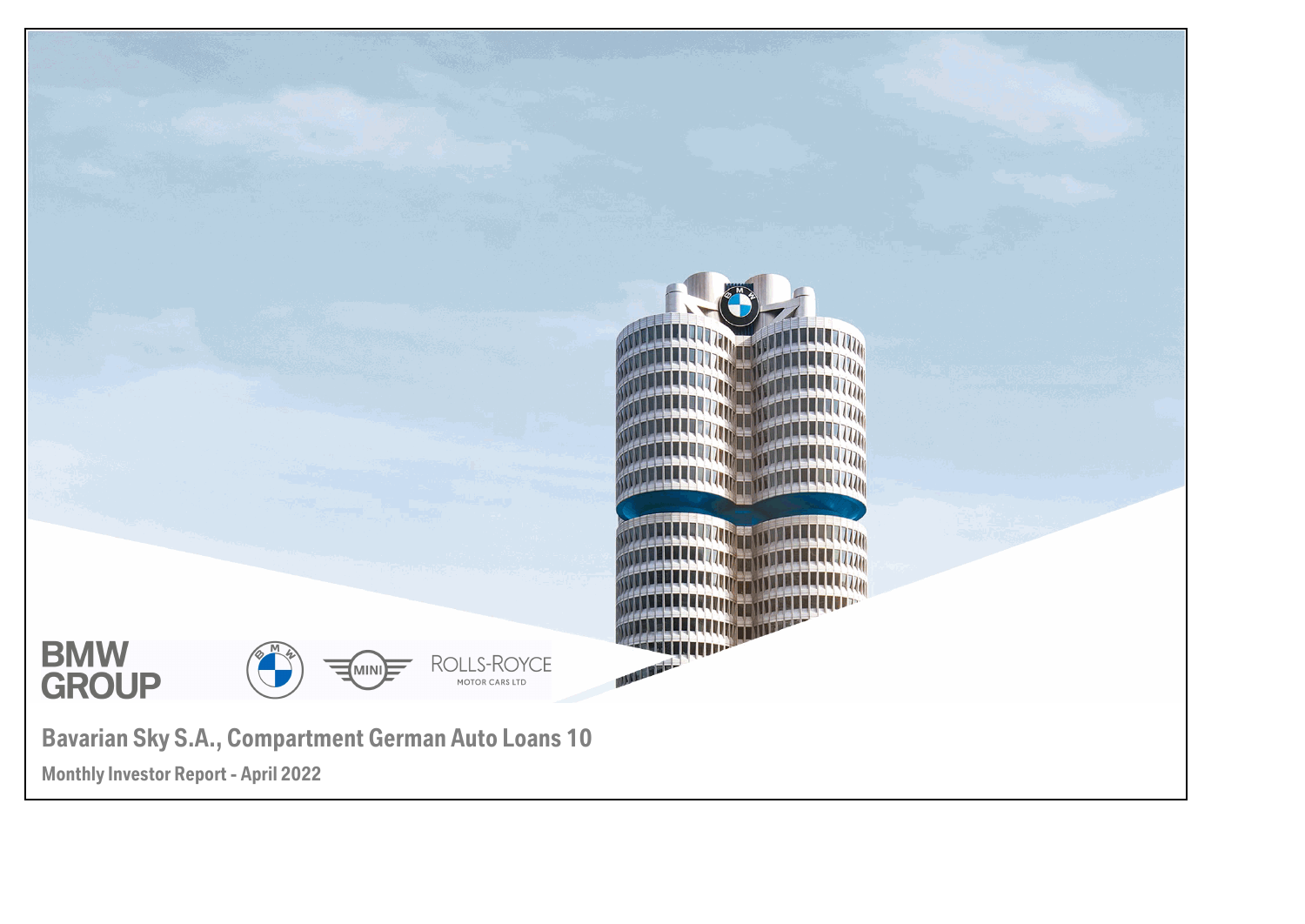

Payment Date: Period No.: Apr 20, 2022 to May 20, 2022  $= 30$  days May 20, 2022 Apr, 2022 24 Reporting Date: May 11, 2022

### **Index**

1. Contact Information 2. Reporting Contact Details 3. Counterparty History & Noteworthy Transaction Events 4. Overview Dates 5. Portfolio Information 6. Reserves 7. Performance Data 8. Defaulted Amount & Recovery Amount 9. Defaulted Amount & Recovery Amount - Loan Level Data 10. Outstanding Note Balance 11. Original Principal Balance 12. Aggregate Principal Balance 13. Aggregate Outstanding Principal Balance 14. Down Payments 15. Borrower Concentration 16. Geographical Distribution 17. Car Type & Customer Group 18. Delinquencies 19. Seasoning 20. Remaining Term

- 21. Original Term
- 22. Vehicle Class
- 23. Payment Type
- 24. Interest Rates
- 25. Credit Type
- 26. Contracts per Customer
- 27. Amortisation
- 28. Priority of Payments
- 29. Transaction Costs
- 30. Ratings
- 31. Swap Counterparty Data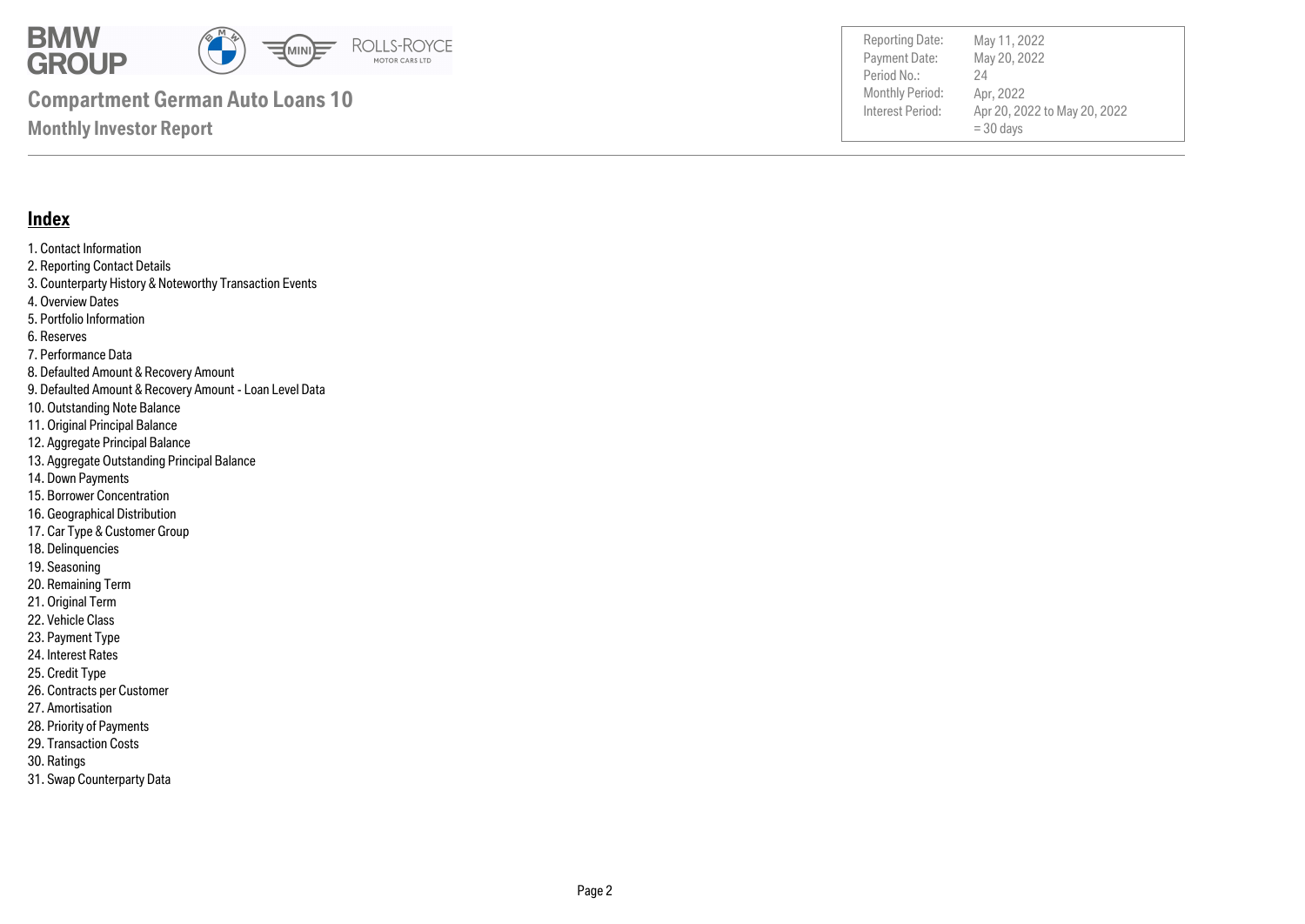

# **Monthly Investor Report Compartment German Auto Loans 10**

| <b>Reporting Date:</b><br>Payment Date:<br>Period No.:<br>Monthly Period:<br>Interest Period: | May 11, 2022<br>May 20, 2022<br>24<br>Apr, 2022<br>Apr 20, 2022 to May 20, 2022<br>$=$ 30 days |
|-----------------------------------------------------------------------------------------------|------------------------------------------------------------------------------------------------|
|                                                                                               |                                                                                                |

### **1. Contact Information**

### **Transaction Parties**

| <u>Issuer:</u>                  | <b>Bavarian Sky S.A.</b>                                  |
|---------------------------------|-----------------------------------------------------------|
|                                 | Acting in respect of its Compartment German Auto Loans 10 |
|                                 | 287-289 route d'Arlon                                     |
|                                 | L-1150 Luxembourg                                         |
|                                 | Luxembourg                                                |
|                                 | Attn.: The Directors                                      |
|                                 | LU-BavarianSky@intertrustgroup.com                        |
|                                 | +352 26 56 31 71                                          |
| <b>Corporate Administrator:</b> | Intertrust (Luxembourg) S.à r.l.                          |
|                                 | 6, Rue Eugène Ruppert                                     |
|                                 | L-2453 Luxembourg                                         |
|                                 | Luxembourg                                                |
|                                 | Attn.: BUO - Capital Markets                              |
|                                 | LU-BavarianSky@intertrustgroup.com                        |
|                                 | +352 26 44 91                                             |
| Originator/Servicer:            | <b>BMW Bank GmbH</b>                                      |
|                                 | Lilienthalallee 26                                        |
|                                 | 80939 Munich                                              |
|                                 | Germany                                                   |
|                                 | Attn.: ABS Servicing Team                                 |
|                                 | abs.bmwgroup@bmw.de                                       |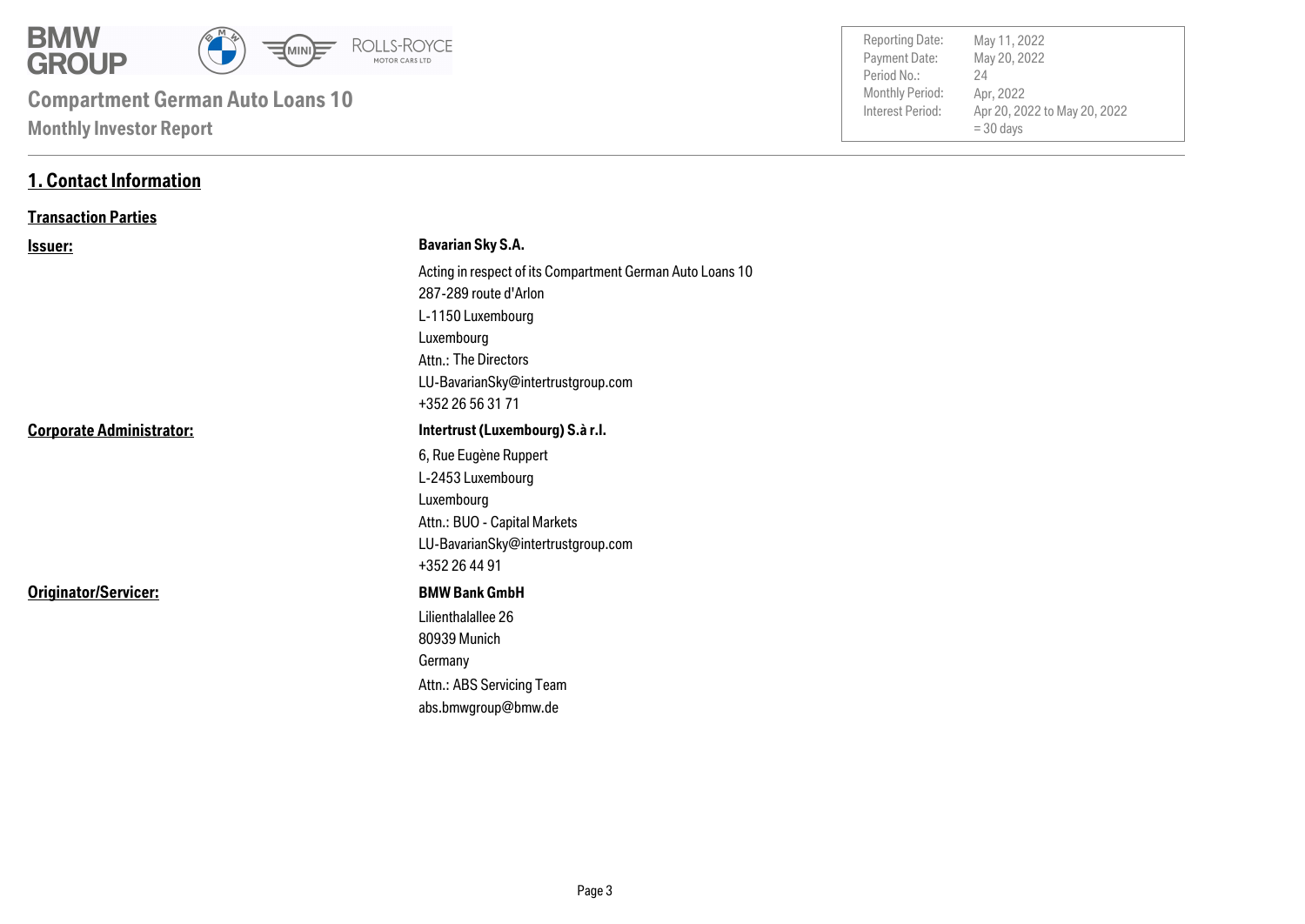

# **Monthly Investor Report Compartment German Auto Loans 10**

**1. Contact Information**

| <b>Reporting Date:</b><br>May 11, 2022<br>May 20, 2022<br>Payment Date:<br>Period No.:<br>24<br>Monthly Period:<br>Apr. 2022<br>Interest Period:<br>Apr 20, 2022 to May 20, 2022<br>$=$ 30 days |
|-------------------------------------------------------------------------------------------------------------------------------------------------------------------------------------------------|
|-------------------------------------------------------------------------------------------------------------------------------------------------------------------------------------------------|

| <b>Transaction Parties</b>             |                                                      |  |  |  |
|----------------------------------------|------------------------------------------------------|--|--|--|
| <b>Calculation Agent/Paying Agent/</b> | <b>The Bank of New York Mellon</b>                   |  |  |  |
|                                        | One Canada Square                                    |  |  |  |
|                                        | E14 5AL London                                       |  |  |  |
|                                        | <b>United Kingdom</b>                                |  |  |  |
|                                        | Attn.: Corporate Trust Administration                |  |  |  |
|                                        | BNYM.Structured.Finance.Team.8@bnymellon.com         |  |  |  |
| Trustee:                               | <b>BNY MELLON CORPORATE TRUSTEE SERVICES LIMITED</b> |  |  |  |
|                                        | One Canada Square                                    |  |  |  |
|                                        | E14 5AL London                                       |  |  |  |
|                                        | <b>United Kingdom</b>                                |  |  |  |
|                                        | Attn.: Corporate Trust Administration                |  |  |  |
|                                        | BNYM.Structured.Finance.Team.2@bnymellon.com         |  |  |  |
| <b>Issuer Account Bank:</b>            | The Bank of New York Mellon                          |  |  |  |
|                                        | Friedrich-Ebert-Anlage 49, Messeturm                 |  |  |  |
|                                        | 60327 Frankfurt am Main                              |  |  |  |
|                                        | Germany                                              |  |  |  |
|                                        | Attn.: Corporate Trust Administration                |  |  |  |
|                                        | BNYM.Structured.Finance.Team.8@bnymellon.com         |  |  |  |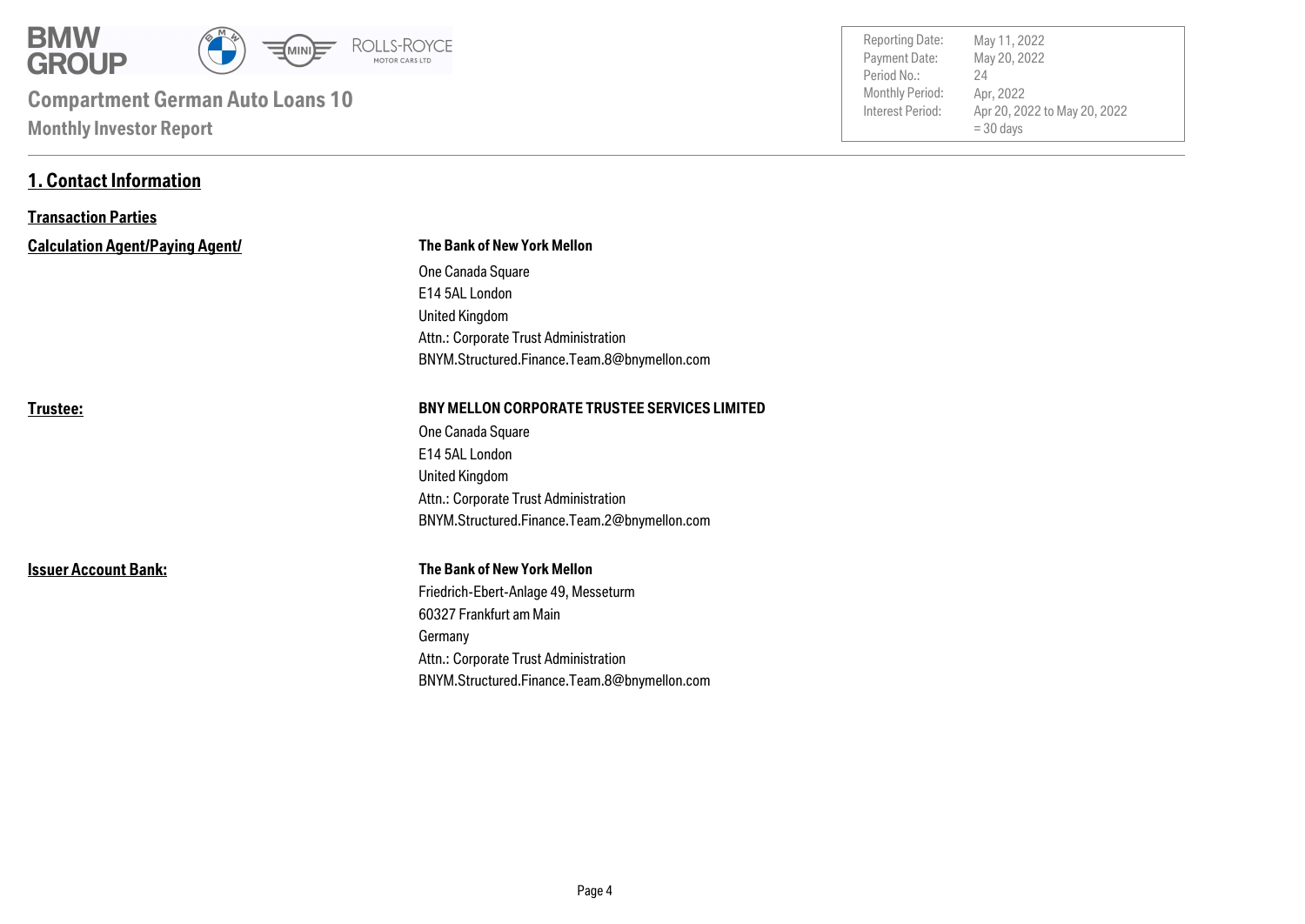

# **Monthly Investor Report Compartment German Auto Loans 10**

**1. Contact Information**

| <b>Reporting Date:</b><br>Payment Date: | May 11, 2022<br>May 20, 2022                |
|-----------------------------------------|---------------------------------------------|
| Period No.:                             | 24                                          |
| Monthly Period:                         | Apr, 2022                                   |
| Interest Period:                        | Apr 20, 2022 to May 20, 2022<br>$=$ 30 days |
|                                         |                                             |

| <b>Transaction Parties</b> |                                                                                                                                                           |  |  |
|----------------------------|-----------------------------------------------------------------------------------------------------------------------------------------------------------|--|--|
| <b>Data Trustee:</b>       | <b>The Bank of New York Mellon</b><br>Friedrich-Ebert-Anlage 46, Messeturm<br>60327 Frankfurt am Main<br>Germany<br>Attn.: Corporate Trust Administration |  |  |
|                            | BNYM.Structured.Finance.Team.8@bnymellon.com                                                                                                              |  |  |
| <b>Swap Counterparty:</b>  | Skandinaviska Enskilda Banken AB<br>Kungsträdgardsgatan 8<br>SE-106 40 Stockholm<br>Sweden<br>peter.frank@seb.de / ABSGermany@seb.de                      |  |  |
| <b>Rating Agencies:</b>    | <b>Fitch Ratings Ltd</b><br>30 North Colonnade, Canary Wharf<br>E14 5GN London<br><b>United Kingdom</b><br>ABSsurveillance@fitchratings.com               |  |  |
|                            | <b>MOODY'S INVESTORS SERVICE ESPAñA SA</b><br>Principe de Vergara, 131 - 6 floor<br>28002 Madrid<br>Spain<br>monitor.abs@moodys.com                       |  |  |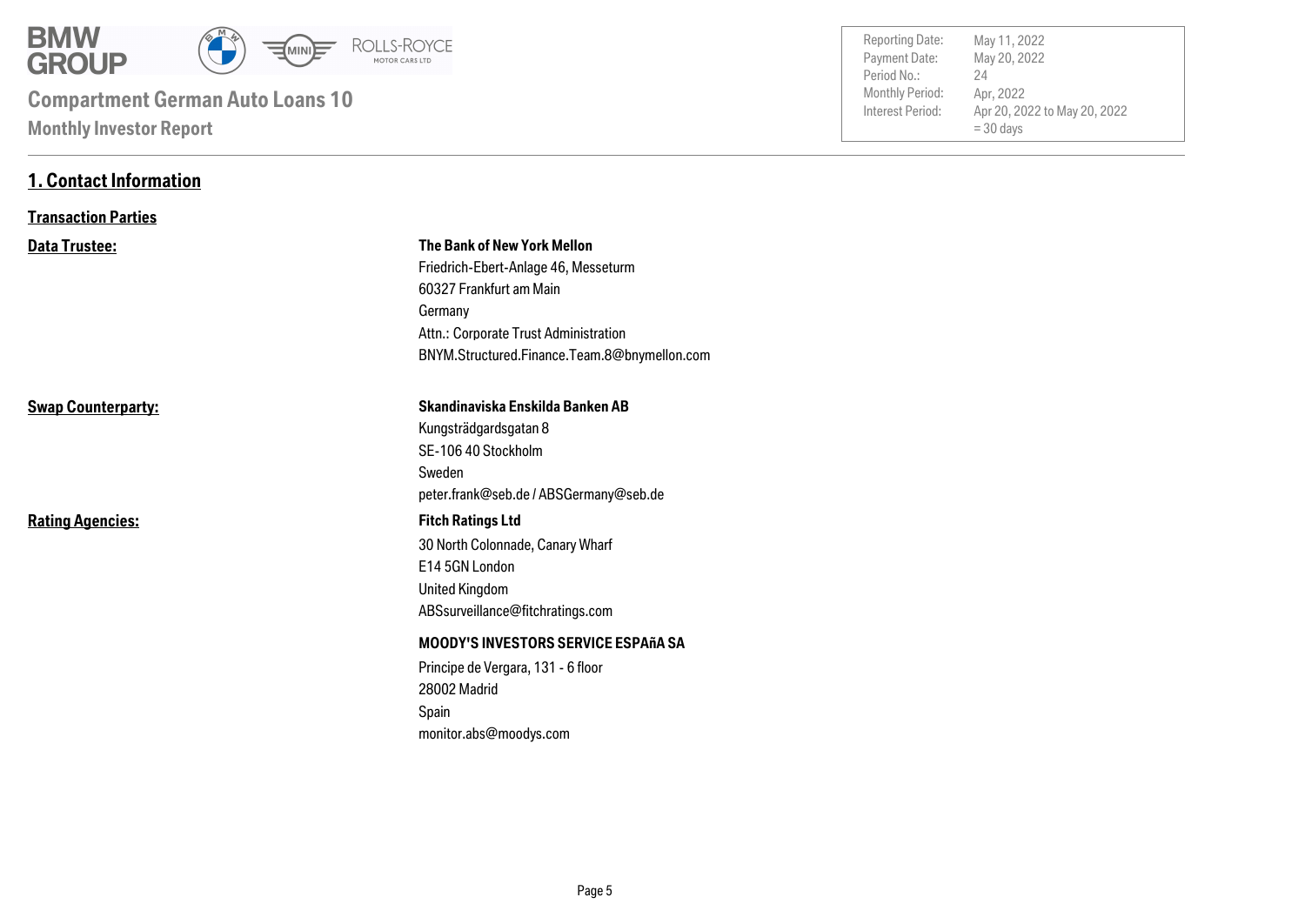

### **2. Reporting Contact Details**

### **Contact for Servicer Report (Portfolio related information in Investor Report)**

#### **Contact for Investor Reporting: BMW Bank GmbH**

Germany 80939 Munich Lilienthalallee 26 abs.bmwgroup@bmw.de Attn.: ABS Servicing Team

**Calculation Agent:**

#### **The Bank of New York Mellon**

Attn. Corporate Trust Administration United Kingdom E14 5AL London One Canada Square BNYM.Structured.Finance.Team.8@bnymellon.com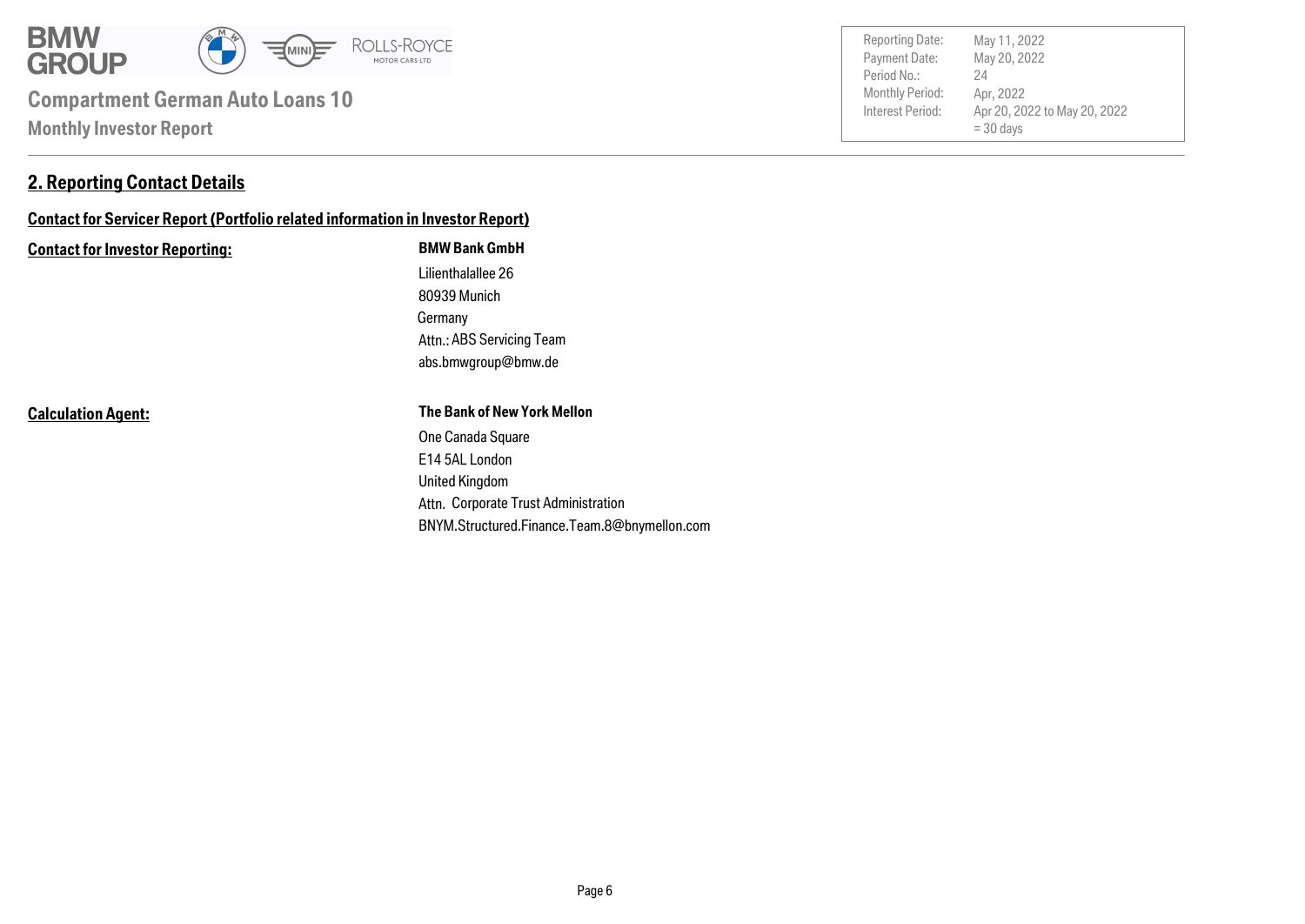

Payment Date: Period No.: Apr 20, 2022 to May 20, 2022  $= 30$  days May 20, 2022 Apr, 2022 24 Reporting Date: May 11, 2022

### **3. Counterparty History & Notheworthy Transaction Events**

**Counterparty History (to be added if applicable)**

None.

**Noteworthy Transaction Events (to be added if applicable)**

None.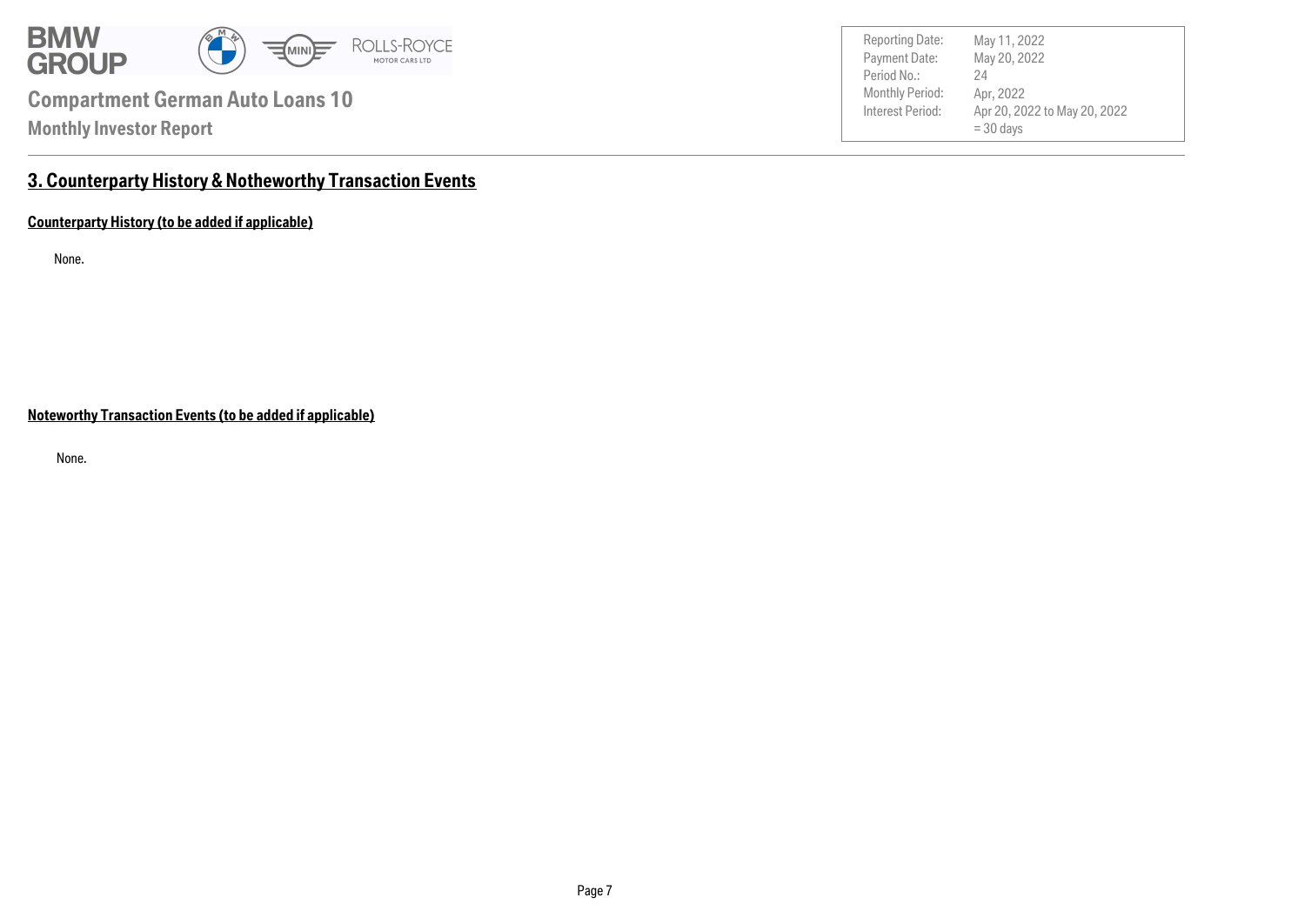

### **4. Overview Dates**

| <b>Initial Cut-Off Date:</b>                  | 30/04/2020 |                                           |
|-----------------------------------------------|------------|-------------------------------------------|
| <b>Issue Date:</b>                            | 01/05/2020 | <b>Legal Maturity Date:</b><br>20/05/2027 |
| <b>Reporting Date</b>                         | 11/05/2022 |                                           |
| <b>Investor Reporting Date</b>                | 18/05/2022 |                                           |
| <b>Interest Determination Date</b>            | 14/04/2022 |                                           |
| <b>Reporting Frequency:</b>                   | monthly    |                                           |
| <b>Monthly Period No. (since Issue Date):</b> | 24         | (since Issue Date)                        |
| <b>Payment Date:</b>                          | 20/05/2022 |                                           |
| <b>Next Payment Date</b>                      | 20/06/2022 |                                           |
| <b>Monthly Period:</b>                        | 01/04/2022 | 30/04/2022<br>until                       |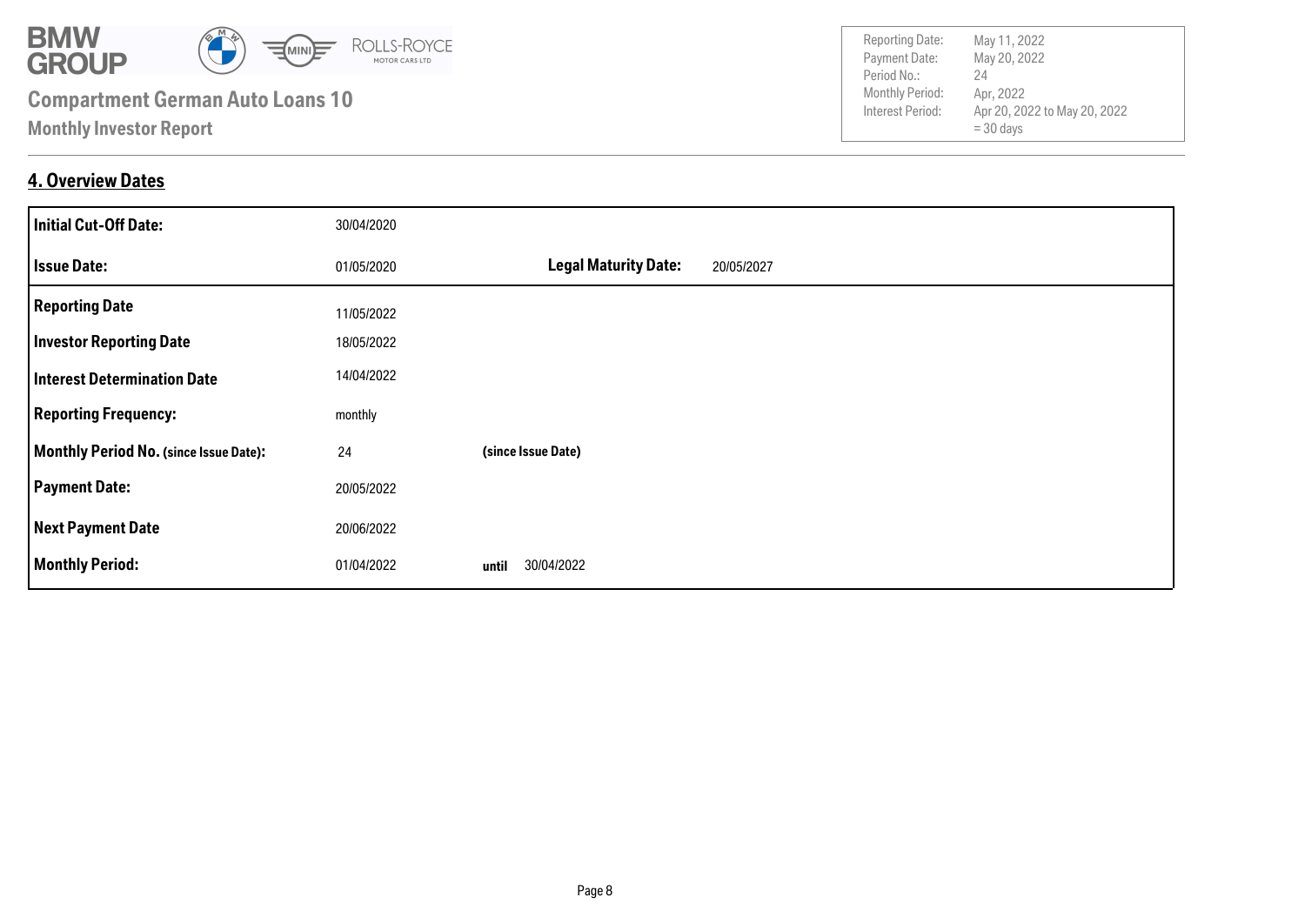

### **5. Portfolio Information**

Payment Date: Period No.: Apr 20, 2022 to May 20, 2022  $= 30$  days May 20, 2022 Apr, 2022 24 Reporting Date: May 11, 2022

|                                           | current period                             | prior period                               |
|-------------------------------------------|--------------------------------------------|--------------------------------------------|
| <b>Outstanding receivables (in EUR)</b>   | Aggregate outstanding principal<br>balance | Aggregate outstanding principal<br>balance |
| <b>Beginning of period</b>                | 371,735,974.91                             | 390,551,908.99                             |
| Scheduled principal payments              | 10,103,217.81                              | 11,506,225.73                              |
| Prepayment* principal                     | 5,148,856.52                               | 6,423,160.50                               |
| Prepayments* number of contracts          | 310                                        | 415                                        |
| Repurchases* principal                    | 823,317.11                                 | 817,768.90                                 |
| Repurchases* number of contracts          | 45                                         | 45                                         |
| <b>Total principal collections</b>        | 16,075,391.44                              | 18,747,155.13                              |
| <b>Total interest collections</b>         | 1,007,565.56                               | 1,056,426.65                               |
| <b>Defaulted Amounts</b>                  | 182.831,29                                 | 142,747.16                                 |
| <b>Recoveries</b>                         | 133,559.37                                 | 73,968.21                                  |
| <b>Late Recoveries</b>                    | 50,207.97                                  | 4,573.07                                   |
| <b>End of Period</b>                      | 355,611,311.55                             | 371,735,974.91                             |
| Current prepayment rate (annualised) in % | 15.81                                      | 18.54                                      |

\* Prepayments are defined as all contracts that are early settled by the borrower and repurchases are defined as all contracts that are repurchased due to modification of contract.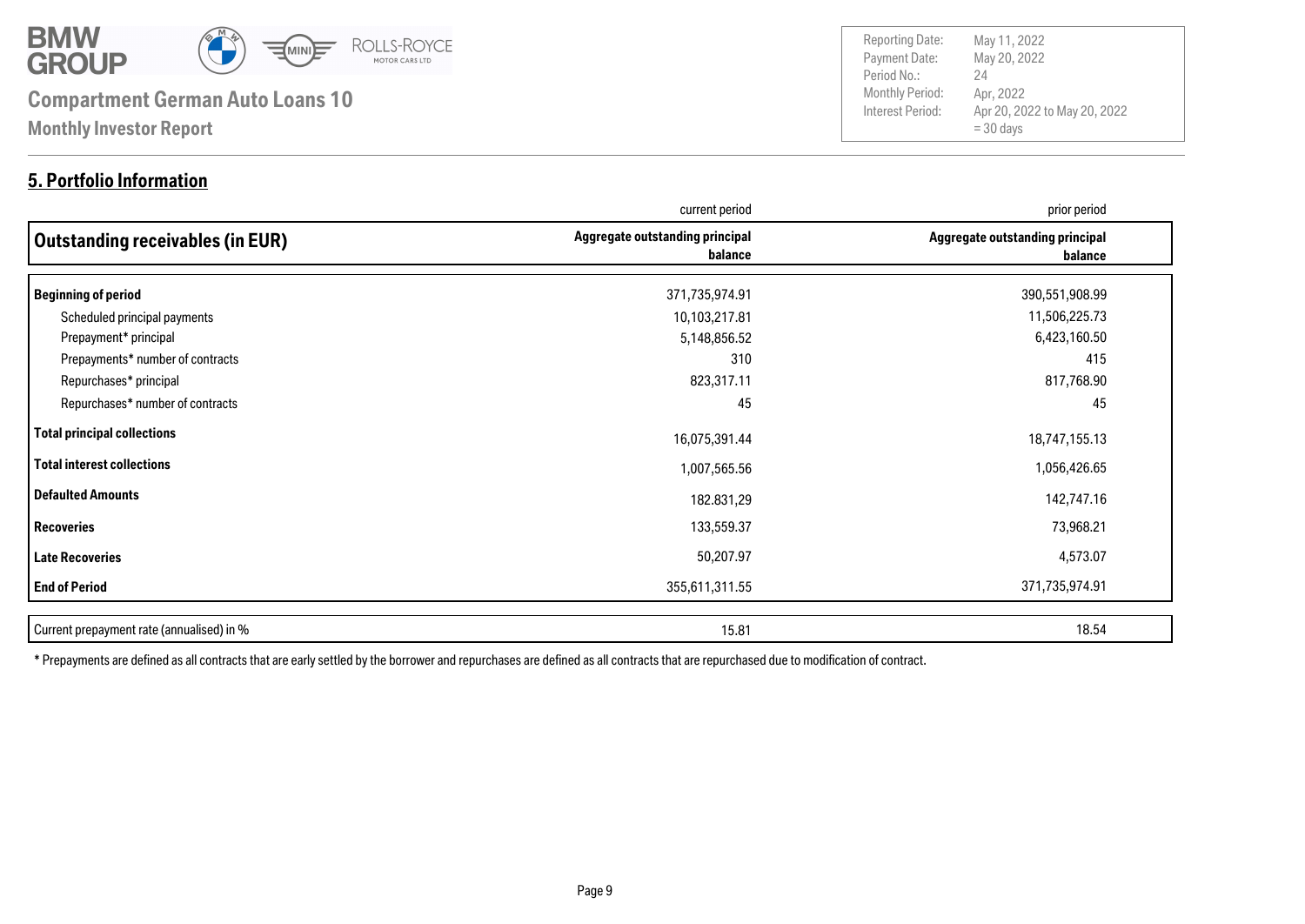

| <b>6. Reserves</b> |
|--------------------|

| <b>Cash Reserve</b>                          | in EUR       |
|----------------------------------------------|--------------|
| Outstanding cash reserve beginning of period | 3,790,000.00 |
| Interest on cash reserve - previous period   | 0.00         |
| Required cash reserve                        | 3,790,000.00 |
| Outstanding cash reserve end of period       | 3,790,000.00 |

| Triggers*                  |                                |                       |            |               |             |                       |
|----------------------------|--------------------------------|-----------------------|------------|---------------|-------------|-----------------------|
| <b>Reserves</b>            | <b>Required Rating BMW AG</b>  |                       |            |               |             | <b>Trigger Breach</b> |
|                            |                                | Fitch                 | S&P        | Moody's       | <b>DBRS</b> |                       |
| <b>Commingling Reserve</b> | Long Term<br><b>Short Term</b> | BBB<br>F <sub>2</sub> | N/A<br>N/A | Baa1<br>$P-2$ | N/A<br>N/A  | no<br>no              |

\* Breach of one of these triggers in conjunction with any other event as set out in the Servicing Agreement and/or the Receivables Purchase Agreement will oblige BMW Bank GmbH to post additional cash collateral. The Reserves will be adjusted on a monthly basis and shall be deposited in the Issuer Account and exclusively reserved to cover risks.

| <b>Current Rating BMW AG</b> |       |     |            |             |
|------------------------------|-------|-----|------------|-------------|
|                              | Fitch | S&P | Moody's    | <b>DBRS</b> |
| Long Term                    | N/A   |     | A2         | A high      |
| <b>Short Term</b>            | N/A   | A-' | <b>P-1</b> | N/A         |

| <b>Commingling Reserve</b>                    | in EUR |
|-----------------------------------------------|--------|
| Outstanding Commingling Reserve end of period | 0.00   |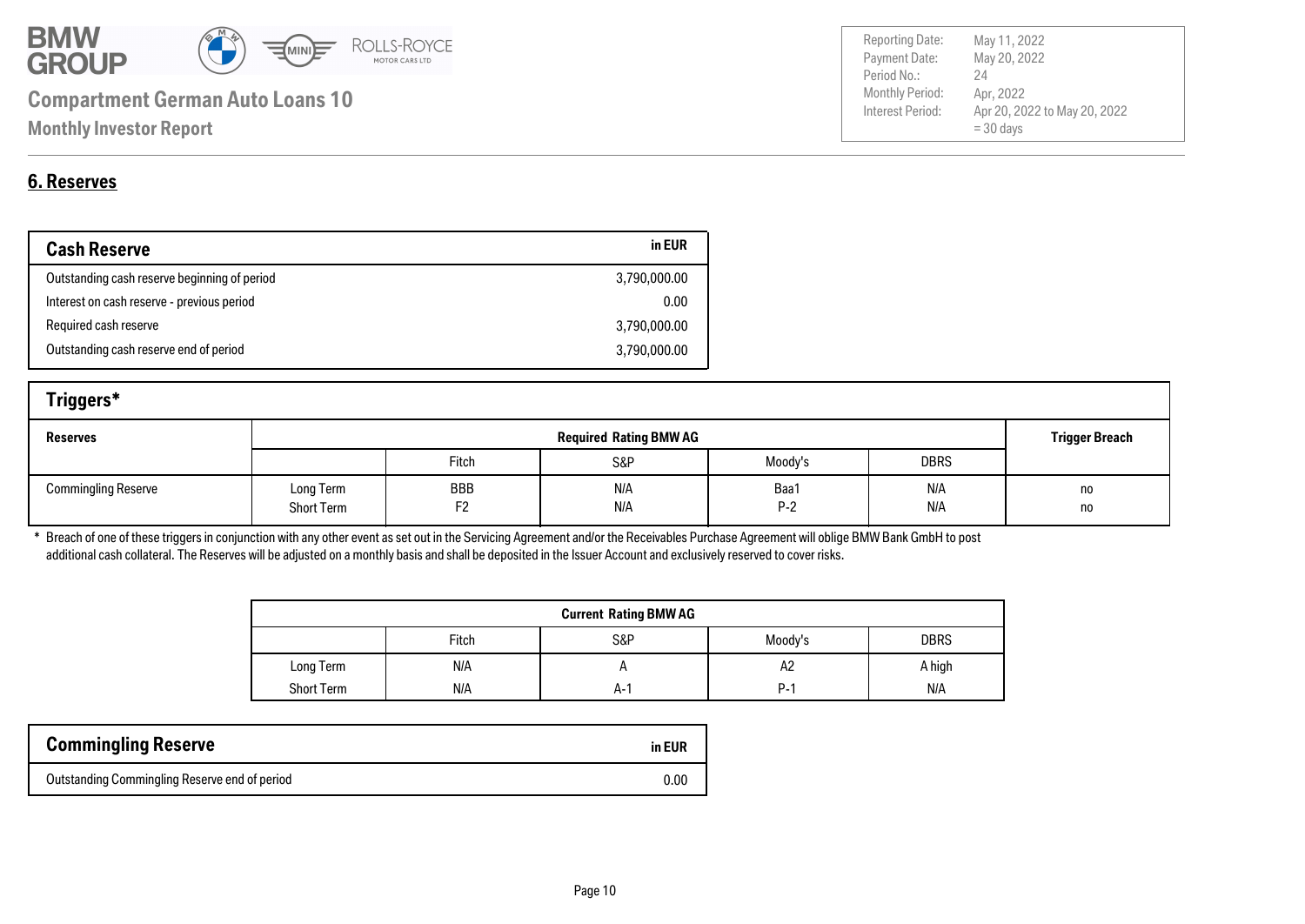

**Monthly Investor Report**

### **7. Performance Data**

| Aggregate outstanding notes balance               |                      |        |
|---------------------------------------------------|----------------------|--------|
| Beginning of period (in EUR)                      | 340,066,531.58       |        |
| End of period (in EUR)                            | 323,055,487.24       |        |
| <b>Ratios</b>                                     |                      |        |
| 31-60 days past due                               | (in EUR)             | (in %) |
| 31-60 days past due period before previous period | 587,126.14           | 0.15   |
| 31-60 days past due previous period               | 736,739.87           | 0.20   |
| 31-60 days past due current period                | 623,060.52           | 0.18   |
|                                                   |                      |        |
| 61-90 days past due                               | (in EUR)             | (in %) |
| 61-90 days past due period before previous period | 123,717.51           | 0.03   |
| 61-90 days past due previous period               | 229,589.16           | 0.06   |
| 61-90 days past due current period                | 210,676.81           | 0.06   |
| <b>Cumulative net loss ratio</b>                  | <b>Current ratio</b> |        |
| Cumulative net loss ratio (in %)                  | 0.14                 |        |
| Performance data                                  |                      |        |
| Number of contracts being 31 - 60 days delinquent | 30                   |        |
| Number of contracts heing 61 - 90 days delinguent | 11                   |        |

| Performance data                                            |              |  |
|-------------------------------------------------------------|--------------|--|
| Number of contracts being 31 - 60 days delinquent           | 30           |  |
| Number of contracts being 61 - 90 days delinquent           | 14           |  |
| Balance of contracts being 31 - 60 days delinquent (in EUR) | 623,060.52   |  |
| Balance of contracts being 61 - 90 days delinguent (in EUR) | 210,676.81   |  |
| Defaulted amounts (in EUR)                                  | 182,831.29   |  |
| Cumulative defaulted amounts (in EUR)                       | 2,177,792.68 |  |
| Recoveries (in EUR)                                         | 133,559.37   |  |
| Cumulative recoveries (in EUR)                              | 1,139,162.50 |  |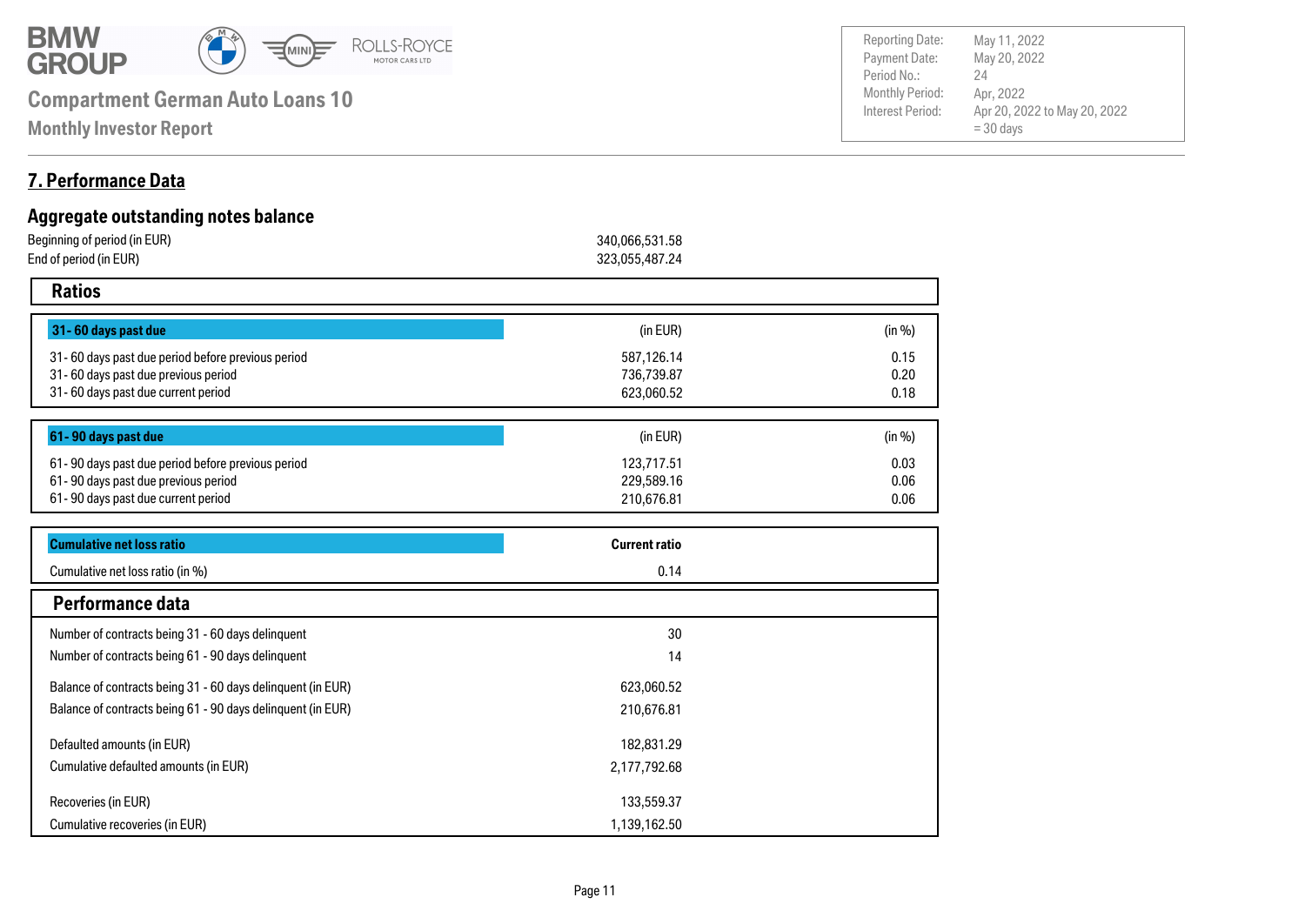

### **8. Defaulted Amount & Recovery Amount**

### **(as at end of Monthly Period)**

| <b>Collection</b><br>Period | No. of Defaulted<br><b>Agreements in</b><br><b>Collection Period</b> | <b>Defaulted Amount in</b><br><b>Collection Period</b><br>(in EUR) | <b>Cumulative Defaulted</b><br><b>Amount since Initial</b><br><b>Cut-Off Date</b><br>(in EUR) | <b>Cumulative Amount</b><br>of Purchased<br><b>Receivables</b><br>(in EUR) | Cumulative<br><b>Default Ratio</b><br>(in %) | <b>Recovery Amount in</b><br><b>Collection Period</b><br>(in EUR) | <b>Cumulative Recoveries</b><br>since Initial Cut-Off<br>Date<br>(in EUR) | <b>Cumulative Net</b><br><b>Losses</b><br>(in EUR) | <b>Cumulative</b><br><b>Net Loss</b><br>Ratio<br>(in %) |
|-----------------------------|----------------------------------------------------------------------|--------------------------------------------------------------------|-----------------------------------------------------------------------------------------------|----------------------------------------------------------------------------|----------------------------------------------|-------------------------------------------------------------------|---------------------------------------------------------------------------|----------------------------------------------------|---------------------------------------------------------|
| Apr - 20                    | 0                                                                    | n/a                                                                | n/a                                                                                           | 756,749,990.28                                                             | n/a                                          | n/a                                                               | n/a                                                                       | n/a                                                | n/a                                                     |
| May - 20                    | 5                                                                    | 25.82                                                              | 25.82                                                                                         | 756,749,990.28                                                             | 0.00                                         | 0.00                                                              | 0.00                                                                      | 25.82                                              | 0.00                                                    |
| June - 20                   | 12                                                                   | 61.27                                                              | 87.09                                                                                         | 756,749,990.28                                                             | 0.00                                         | 0.00                                                              | 0.00                                                                      | 87.09                                              | 0.00                                                    |
| <b>July - 20</b>            | 11                                                                   | 32,697.91                                                          | 32,785.00                                                                                     | 756,749,990.28                                                             | 0.00                                         | 28,084.92                                                         | 28,084.92                                                                 | 4,700.08                                           | 0.00                                                    |
| Aug - 20                    | 4                                                                    | 16.57                                                              | 32,801.57                                                                                     | 756,749,990.28                                                             | 0.00                                         | $-5.15$                                                           | 28,079.77                                                                 | 4,721.80                                           | 0.00                                                    |
| Sept - 20                   | 6                                                                    | 9.87                                                               | 32,811.44                                                                                     | 756,749,990.28                                                             | 0.00                                         | $-5.15$                                                           | 28,074.62                                                                 | 4,736.82                                           | 0.00                                                    |
| Oct - 20                    | 11                                                                   | 51,758.83                                                          | 84,570.27                                                                                     | 756,749,990.28                                                             | 0.01                                         | 40,740.50                                                         | 68,815.12                                                                 | 15.755.15                                          | 0.00                                                    |
| Nov - 20                    | 5                                                                    | 32,993.26                                                          | 117,563.53                                                                                    | 756,749,990.28                                                             | 0.02                                         | 31,433.33                                                         | 100,248.45                                                                | 17,315.08                                          | 0.00                                                    |
| Dec - 20                    | 4                                                                    | $-35.27$                                                           | 117,528.26                                                                                    | 756,749,990.28                                                             | 0.02                                         | $-59.05$                                                          | 100,189.40                                                                | 17,338.86                                          | 0.00                                                    |
| Jan - 21                    | 12                                                                   | 127,585.81                                                         | 245,114.07                                                                                    | 756,749,990.28                                                             | 0.03                                         | 71,896.03                                                         | 172,085.43                                                                | 73,028.64                                          | 0.01                                                    |
| Feb - 21                    | $\overline{ }$                                                       | 171,454.19                                                         | 416,568.26                                                                                    | 756,749,990.28                                                             | 0.06                                         | 95.984.27                                                         | 268,069.70                                                                | 148,498.56                                         | 0.02                                                    |
| Mar - 21                    | 11                                                                   | 129,300,59                                                         | 545,868.85                                                                                    | 756,749,990.28                                                             | 0.07                                         | 9.586.57                                                          | 277,656.27                                                                | 268,212.58                                         | 0.04                                                    |
| Apr - 21                    | 17                                                                   | 187,655.60                                                         | 733,524.45                                                                                    | 756,749,990.28                                                             | 0.10                                         | 56,235.55                                                         | 333,891.82                                                                | 399,632.63                                         | 0.05                                                    |
| May - 21                    | 13                                                                   | 151,945.16                                                         | 885,469.61                                                                                    | 756,749,990.28                                                             | 0.12                                         | 56,650.45                                                         | 390,542.27                                                                | 494,927.34                                         | 0.07                                                    |
| June - 21                   | 18                                                                   | 147,990.62                                                         | 1,033,460.23                                                                                  | 756,749,990.28                                                             | 0.14                                         | 82,936.44                                                         | 473,478.71                                                                | 559,981.52                                         | 0.07                                                    |
| <b>July - 21</b>            | 8                                                                    | 177,590.63                                                         | 1,211,050.86                                                                                  | 756,749,990.28                                                             | 0.16                                         | 89,884.06                                                         | 563,362.77                                                                | 647,688.09                                         | 0.09                                                    |
| Aug - 21                    | 9                                                                    | 32,825.58                                                          | 1,243,876.44                                                                                  | 756,749,990.28                                                             | 0.16                                         | 10,234.29                                                         | 573,597.06                                                                | 670,279.38                                         | 0.09                                                    |
| Sept - 21                   | 8                                                                    | 95,648.04                                                          | 1,339,524.48                                                                                  | 756,749,990.28                                                             | 0.18                                         | 31,061.79                                                         | 604,658.85                                                                | 734,865.63                                         | 0.10                                                    |
| Oct - 21                    | 15                                                                   | 159,267.83                                                         | 1,498,792.31                                                                                  | 756,749,990.28                                                             | 0.20                                         | 112,360.19                                                        | 717,019.04                                                                | 781,773.27                                         | 0.10                                                    |
| Nov - 21                    | 11                                                                   | 99,430.35                                                          | 1,598,222.66                                                                                  | 756,749,990.28                                                             | 0.21                                         | 83,560.71                                                         | 800,579.75                                                                | 797,642.91                                         | 0.11                                                    |
| Dec - 21                    | 11                                                                   | 49.459.02                                                          | 1,647,681.68                                                                                  | 756,749,990.28                                                             | 0.22                                         | 46,253.21                                                         | 846,832.96                                                                | 800,848.72                                         | 0.11                                                    |
| Jan - 22                    | 11                                                                   | 37,404.96                                                          | 1,685,086.64                                                                                  | 756,749,990.28                                                             | 0.22                                         | 25,676.28                                                         | 872,509.24                                                                | 812,577.40                                         | 0.11                                                    |
| Feb - 22                    | 17                                                                   | 167,127.59                                                         | 1,852,214.23                                                                                  | 756,749,990.28                                                             | 0.24                                         | 59,125.68                                                         | 931,634.92                                                                | 920,579.31                                         | 0.12                                                    |
| Mar - 22                    | 21                                                                   | 142,747.16                                                         | 1,994,961.39                                                                                  | 756,749,990.28                                                             | 0.26                                         | 73,968.21                                                         | 1,005,603.13                                                              | 989,358.26                                         | 0.13                                                    |
| Apr - 22                    | 11                                                                   | 182,831.29                                                         | 2,177,792.68                                                                                  | 756,749,990.28                                                             | 0.29                                         | 133,559.37                                                        | 1,139,162.50                                                              | 1,038,630.18                                       | 0.14                                                    |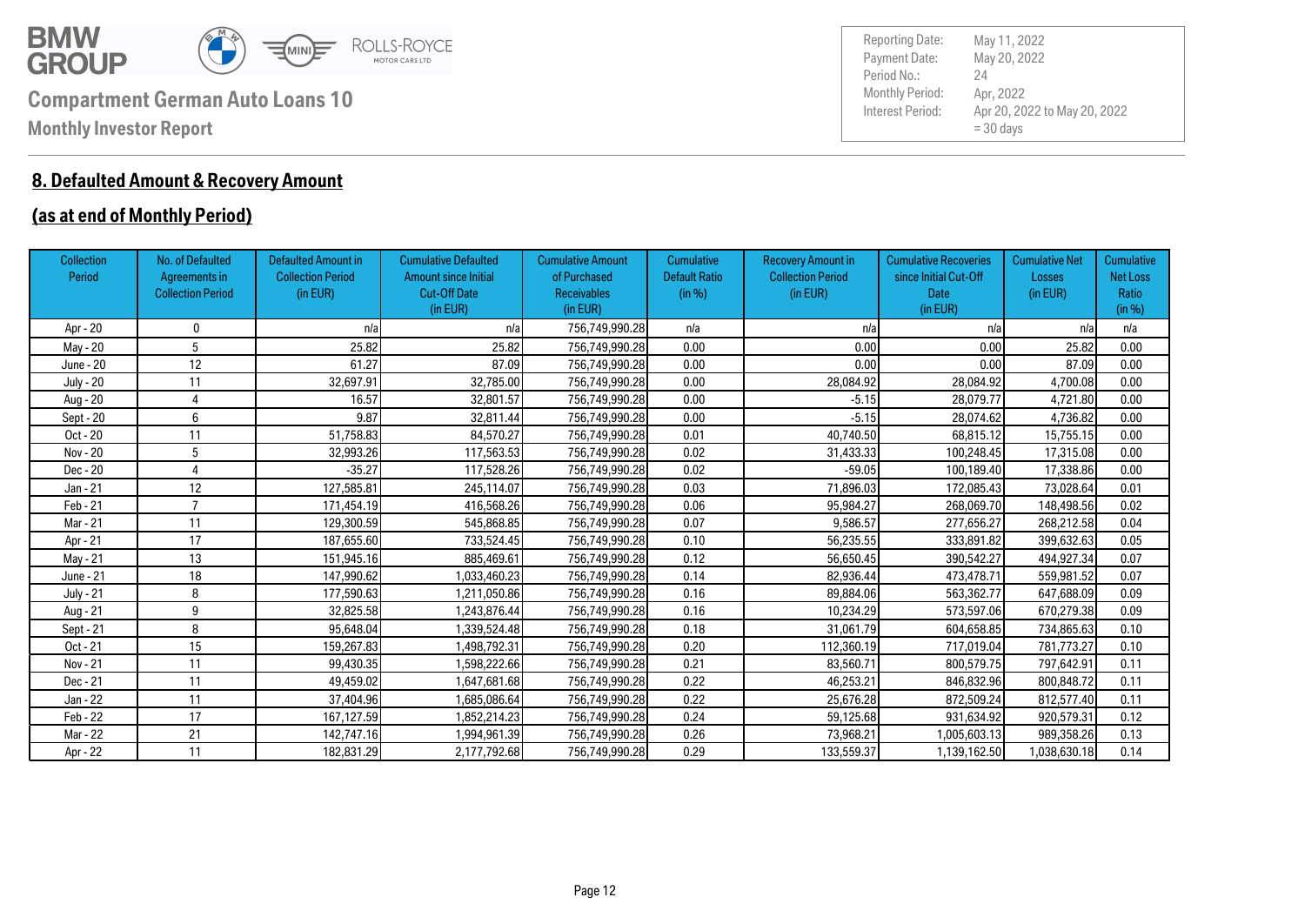

**Monthly Investor Report**

### **9. Defaulted Amount & Recovery Amount - Loan Level Data**

#### Applicable only if loans have defaulted. Does not include defaulted amounts less than 10 EUR.

Out of Deal (Month / Year) **Customer**  Type (private / commercial) **Object** Type (new / used) Principal Balance End of Period (in EUR) Recovery Total (in EUR) Vehicle **Series** Principal Balance of Loan at **Default** (in EUR) Initial Principal Balance (in EUR) Month / Year of Loan **Origination** Month / Year of Default 1 July - 20 Jan - 20 23.341.05 23.169.28 17.274.74 5.894.54 New New 1 Series Private 2 | Oct - 20 | Oct - 19 | 17.004.33 | 16.438.30 | 12.285.00 | 4.153.30 | Used | 4 Series | Private 3 | Oct - 20 | Nov - 19 | 35.273.11 35.273.11 28.455.50 6.817.61 Used Used 2 Series Private 4 | Nov - 20 | Nov - 19 | 14.138.13 | 13.862.18 | 13.862.18 | 0.00 | Used | Series | 3 Series | Private 5 Nov - 20 Jan - 20 20,981.25 20,451.09 20,451.09 0.00 Used Non BMW Group (incl. Motorcycles) Commercial 6 Jan - 21 Jan - 20 21,076.09 19,976.40 8,733.96 11,242.44 Used 5 Series Commercial 7 | Jan - 21 July - 19 50.163.37 46.920.86 37.766.96 9.153.90 New New X6 Series Commercial 8 Jan - 21 Apr - 19 19,280.57 19,280.57 0.00 19,280.57 New Non BMW Group (incl. Motorcycles) Commercial 9 Jan - 21 May - 19 7,892.67 6,772.90 6,772.90 0.00 Used 3 Series Private 10 | Feb-21 | Feb-20 | 20,405.55 9.152.96 | -8.20 9.161.16 Used Used 1 Series 1 Series Commercial 11 | Feb 21 | Jan 20 | 77.160.70 | 73.763.75 | 40.420.46 | 33.343.29 | New New | 6Series | Commercial 12 | Feb 21 July 19 51,151.49 47.721.20 27.852.36 19.868.84 New New Series Series Commercial 13 | Feb 21 | Jan 20 | 30,270,81 30,270,81 21,818.61 8,452.20 New New 1 Series Commercial 14 | Mar - 21 | Feb - 20 | 42,434,40 | 42,111,59 | 0.00 | 42,111,59 | New | 3Series | Commercial 15 Mar - 21 Feb - 20 33,576.63 32,608.57 0.00 32,633.49 New 2 Series Private 16 | Mar - 21 | Feb - 20 | 40.415.34 | 10.723.30 | 10.723.30 | 0.00 | New | Series | 3 Series Private 17 | Mar 21 | Feb 20 | 42.764.23 | 42.073.61 | 0.00 | 42.073.61 | New New X3 Series Commercial 18 Apr - 21 Oct - 19 20,000.03 19,492.57 8,399.95 11,092.62 New Non BMW Group (incl. Motorcycles) Commercial 19 Apr - 21 Sept - 19 19,831.69 19,321.77 8,939.41 10,382.36 New Non BMW Group (incl. Motorcycles) Commercial 20 | Apr - 21 Oct - 19 9.582.42 9.375.62 4.013.20 5.362.42 Used 2 Series 2 Series Commercial 21 | Apr - 21 | Oct - 19 9.399.44 9.145.48 7.770.93 1,374.55 Used Used 1 Series Commercial 22 | Apr - 21 Oct - 19 16.603.42 15.564.27 11.171.63 4.487.51 New New 1 Series Commercial 23 | Apr - 21 Mar - 19 10.135.33 | 7.567.62 | 7.567.62 0.00 Used 2 Series | 2 Series Private 24 | Apr - 21 | Feb - 20 | 21.510.22 | 19.945.20 17.123.69 | 2.821.51 New New Other BMW Group Private 25 | Apr - 21 | Oct - 19 | 27,895.63 | 27,326.17 | 27,326.17 | 0.00 | Used | Series | 3 Series | Private 26 May - 21 Sept - 19 19,831.73 19,149.35 7,013.36 12,135.99 New Non BMW Group (incl. Motorcycles) Commercial 27 | Mav 21 | Jan 19 | 23.073.14 | 22.840.77 | 20.927.03 | 1.913.74 | Used | Aseries | 4 Series | Private 28 | Mav 21 | Oct - 19 | 14.397.39 | 14.194.65 | 12.446.59 | 1.748.06 | Used | Series | 3 Series Private 29 May - 21 Oct - 19 15,599.50 14,950.50 0.00 14,950.50 New MINI Commercial 30 May - 21 Nov - 19 30,981.85 29,197.76 20,829.29 8,722.34 New MINI Commercial 31 June - 21 Nov - 19 10.431.28 7.449.02 1.387.26 6.061.76 Used Vertal X1 Series Commercial 32 June - 21 Nov - 19 5.372.82 4.944.84 4.384.67 560.17 Used Used 1 Series 1 Series Private 33 June - 21 Nov - 19 46.155.83 39.553.10 27.943.91 11.609.19 New New 2 Series 2 Series Private 34 June - 21 Feb - 20 14.697.77 14.143.79 14.143.79 0.00 Used 3Series 3Series Private 35 June - 21 Oct - 19 33.159.86 29.011.36 16.848.93 12.162.43 New New 1 Series Private 36 June - 21 Nov - 19 11,041.35 10,575.53 0.00 10,575.53 Used Non BMW Group (incl. Motorcycles) Commercial 37 June - 21 Oct - 19 15.956.93 14.923.13 0.00 14.923.13 Used Series 5 Series Private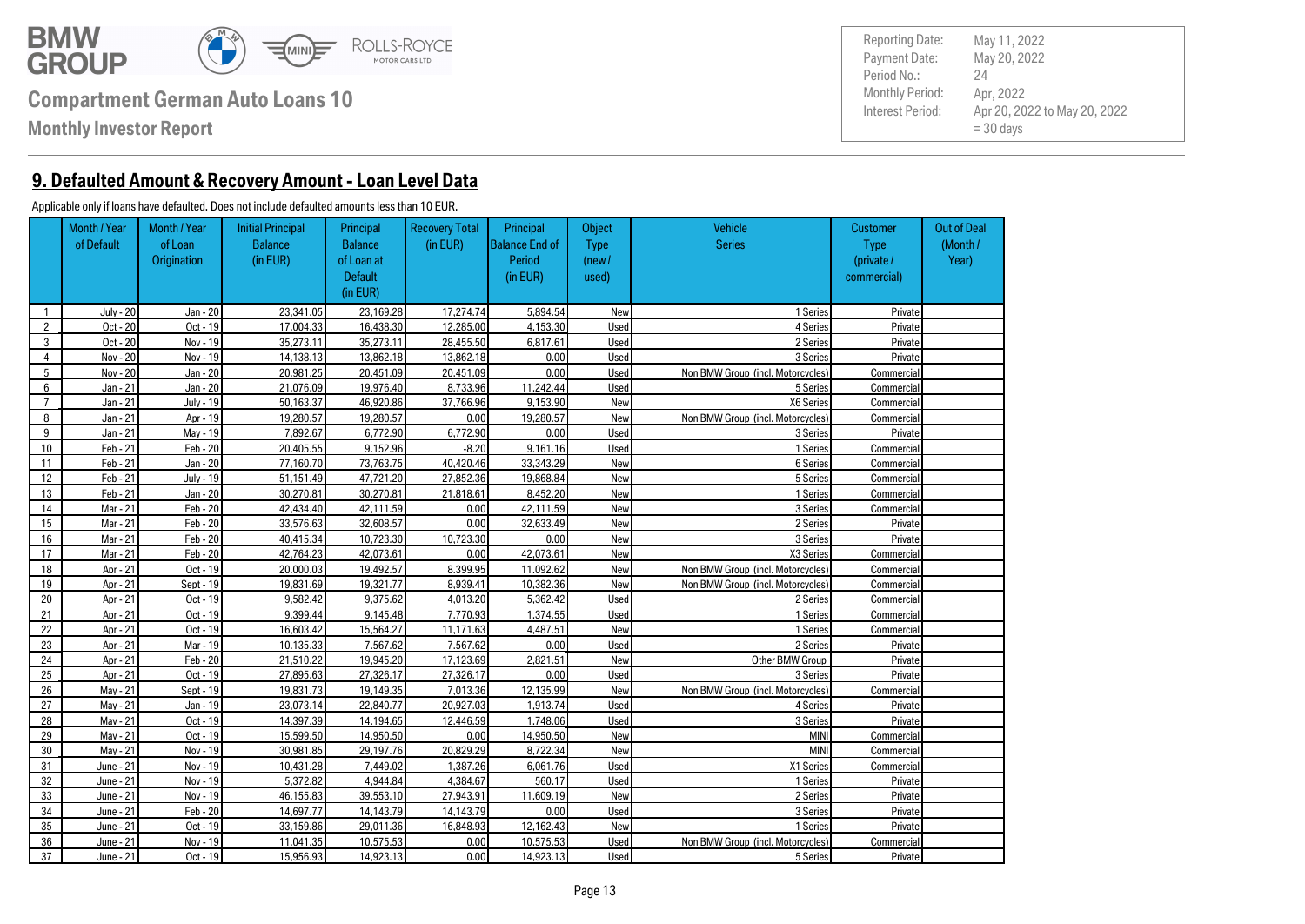

**Monthly Investor Report**

**9. Defaulted Amount & Recovery Amount - Loan Level Data**

#### Applicable only if loans have defaulted. Does not include defaulted amounts less than 10 EUR.

Out of Deal (Month / Year) **Customer**  Type (private / commercial) **Object** Type (new / used) Principal Balance End of Period (in EUR) Recovery Total (in EUR) Vehicle **Series** Principal Balance of Loan at **Default** (in EUR) Initial Principal Balance (in EUR) Month / Year of Loan **Origination** Month / Year of Default 38 July - 21 Dec - 19 18,921.49 17,806.99 9,420.09 8,386.90 Used Non BMW Group (incl. Motorcycles) Commercial 39 July - 21 Feb - 20 39,136.67 38,550.95 0.00 38,550.95 New New 3 Series Commercial 40 July - 21 Dec - 19 18,882.78 17,681.56 9,330.80 8,350.76 New Non BMW Group (incl. Motorcycles) Commercial 41 July - 21 Feb - 20 62,970.33 59,321.82 50,154.40 9,167.42 New X5 Series Commercial 42 July - 21 Dec - 19 25,186.25 24,065.33 24,065.33 0.00 Used X5 Series Commercial 43 | Aug 21 Oct - 19 | 23,257.73 | 20,606,35 | 13,680,88 | 6,925.47 | Used | Series | Series | Commercial 44 Aug - 21 Dec - 19 18,882.78 7,770.37 -85.92 7,856.29 New Non BMW Group (incl. Motorcycles) Commercial 45 Aug - 21 Feb - 20 7,452.68 6,943.40 0.00 6,943.40 Used Non BMW Group (incl. Motorcycles) Commercial 46 | Sept - 21 July - 19 | 9,664.12 | 7,326.27 | 4,642.43 | 2,696.72 | Used | Septes | Series | Commercial 47 | Sept - 21 Feb - 20 45,993.04 40.724.16 22.163.56 18,560.60 New New Sept 20, 5 Series Commercial 48 | Sept - 21 | Feb - 20 | 15,695.33 | 14,592.97 | 9,001.22 | 5,591.75 | Used | Series | 3 Series | Private 49 | Oct - 21 Dec - 19 | 12,553.26 | 10.371.75 | 5.298.00 | 5.073.75 | Used | Series | SSeries Private 50 Oct - 21 Sept - 19 7,405.50 3,996.32 3,921.82 3,927.82 3,074.50 Used 3 Series 3 Series Private 51 | Oct - 21 | July - 19 | 65.644.79 | 58.250.73 | 48.986.80 | 9.267.91 | New New | 7 Series | Commercial 52 Oct - 21 Feb - 19 97.630.39 15.661.76 1.873.51 13.788.25 New New Steries Commercial 53 | Nov-21 | Apr-19 | 6.704.68 | 3.480.98 | 1.439.13 | 2.041.85 | Used | MINI Private MINI Private 54 Nov 21 Apr 19 21,716.71 10.775.78 7.536.60 3.239.18 Used X3 Series X3 Series Private 55 | Nov 21 | Jan 20 | 20.976.46 | 18.664.37 | 18.664.37 | 0.00 | Used | Series | SSeries Commercial 56 Nov - 21 July - 19 42,362.80 556.24 0.00 556.24 Used X5 Series Commercial 57 Dec - 21 Nov - 19 12.756.24 10.382.62 10.382.62 0.00 Used Series 5 Series Commercial 58 Jan - 22 Sept - 19 14,957.39 10.050.83 10.050.83 0.00 Used MINI Commercial 59 Feb - 22 Jan - 20 17.979.95 13.590.63 13.590.63 0.00 Used Weel X5 Series Xammercial 60 Feb - 22 Dec - 19 114.189.63 97.116.16 0.00 97.116.16 New New 7 Series Commercial 61 Feb - 22 Feb - 20 28.054.22 23.430.64 23.430.64 0.00 Used 3 Series 3 Series Private 62 Feb - 22 Nov - 19 10.469.25 7.220.09 7.220.09 0.00 Used Series 5 Series Private 63 Feb - 22 Oct - 19 13.569.56 10.829.65 0.00 10.829.65 Used Other BMW Group Private 64 | Mar 22 | Dec - 19 | 9.448.74 | 7.332.57 | 0.00 | 7.332.57 New New X1 Series Private 65 Mar - 22 May - 19 18,984.88 12,063.07 7,992.60 4,070.47 New Non BMW Group (incl. Motorcycles) Commercial 66 | Mar 22 | Mar 19 | 28.399.87 | 23.054.56 17.801.91 | 5.252.65 Used | Joseph Series | Steries Private 67 | Mar 22 | Jan 20 34.239.56 23.594.10 22.579.08 1.033.70 Used Xan Americal X5 Series Commercial 68 Mar - 22 Nov - 19 22,088.02 17,672.52 9,092.35 8,580.17 Used Non BMW Group (incl. Motorcycles) Commercial 69 | Mar 22 | Mav 19 | 25.951.66 | 22.727.57 | 22.727.57 | 0.00 Used X5 Series X5 Series Private 70 Mar - 22 Feb - 20 18,983.29 16,163.17 5,665.87 10,497.30 Used Non BMW Group (incl. Motorcycles) Commercial 71 Mar - 22 Feb - 20 19,545.29 16,631.15 9,986.55 6,644.60 Used Non BMW Group (incl. Motorcycles) Commercial 72 Apr - 22 Jan - 20 65,628.33 54,570.97 32,763.84 21,807.13 New 5 Series Commercial 73 | Apr - 22 | Dec - 19 | 18.164.92 | 10.385.28 | 0.00 | 10.385.28 | Used | Series | SSeries | Commercial 74 Apr - 22 Nov - 19 38.597.12 28.478.77 25.714.29 2.764.48 New MINI MINI Private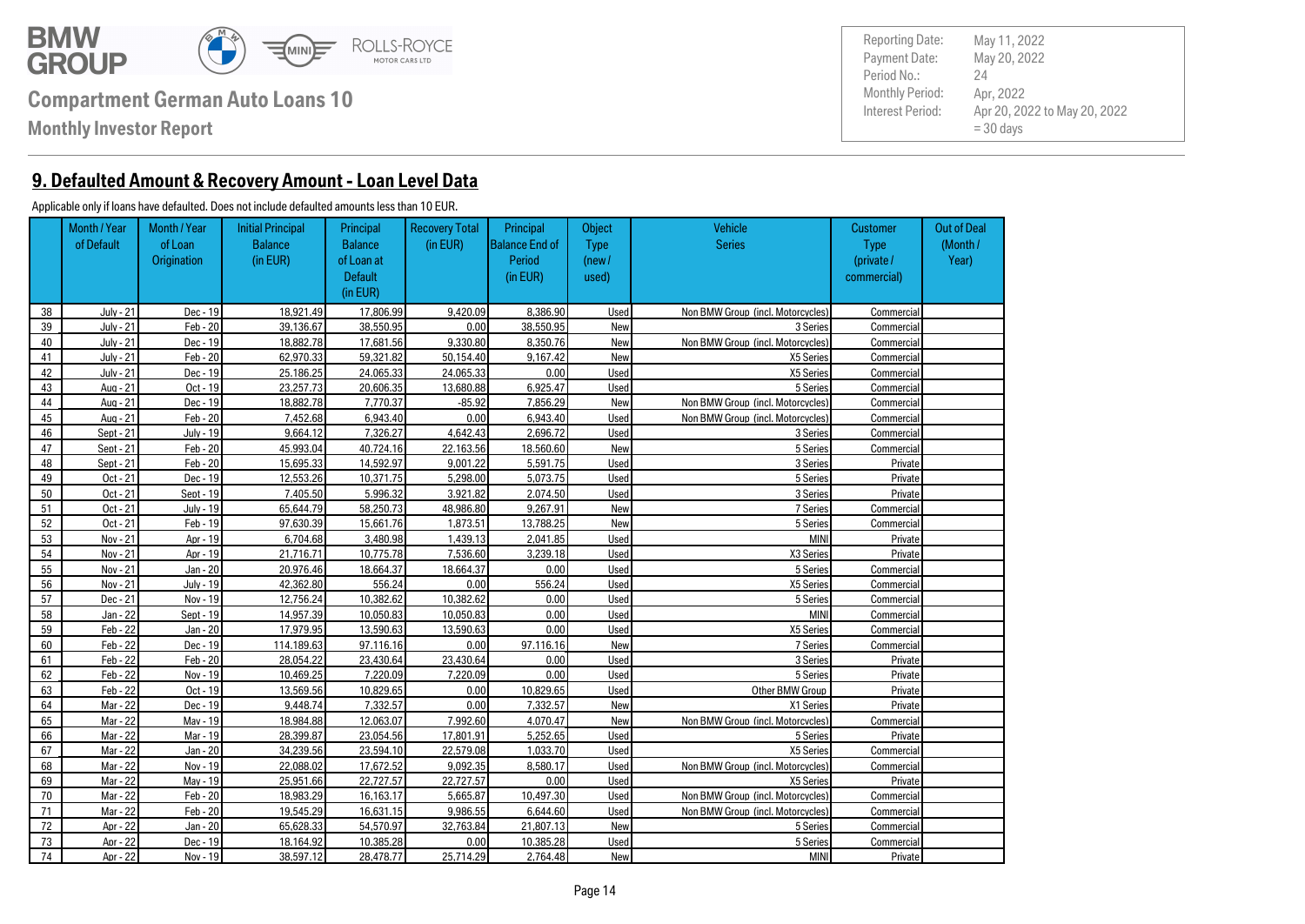

**Monthly Investor Report**

Payment Date: Period No.: Apr 20, 2022 to May 20, 2022  $= 30$  days May 20, 2022 Apr, 2022 24 Reporting Date: May 11, 2022

### **9. Defaulted Amount & Recovery Amount - Loan Level Data**

#### Applicable only if loans have defaulted. Does not include defaulted amounts less than 10 EUR.

|    | Month / Year<br>of Default | Month / Year<br>of Loan<br><b>Origination</b> | <b>Initial Principal</b><br><b>Balance</b><br>(in EUR) | Principal<br><b>Balance</b><br>of Loan at<br><b>Default</b><br>(in EUR) | <b>Recovery Total</b><br>(in EUR) | Principal<br>Balance End of<br>Period<br>(in EUR) | Object<br>Type<br>(new /<br>used) | <b>Vehicle</b><br><b>Series</b>   | <b>Customer</b><br><b>Type</b><br>(private /<br>commercial) | <b>Out of Deal</b><br>(Month/<br>Year) |
|----|----------------------------|-----------------------------------------------|--------------------------------------------------------|-------------------------------------------------------------------------|-----------------------------------|---------------------------------------------------|-----------------------------------|-----------------------------------|-------------------------------------------------------------|----------------------------------------|
| 75 | Apr - 22                   | Sept - $19$                                   | 2.830.89                                               | 767.66                                                                  | 767.66                            | 0.00                                              | Used                              | Non BMW Group (incl. Motorcycles) | Private                                                     |                                        |
| 76 | Apr - 22                   | Feb - 20                                      | 48.432.44                                              | 39.520.80                                                               | 25.233.46                         | 14.287.34                                         | Used                              | X5 Series                         | Commercial                                                  |                                        |
| 77 | July - 20                  | Apr - 19                                      | 9.839.05                                               | 9.484.92                                                                | 9.484.92                          | 0.00                                              | Used                              | 2 Series                          | Private                                                     | Sept - 20                              |
| 78 | Apr - 21                   | Nov - 19                                      | 25.221.05                                              | 24.226.19                                                               | 2.595.20                          | 21.630.99                                         | Used                              | 5 Series                          | Private                                                     | Apr - 21                               |
| 79 | $Jan - 21$                 | Nov - 19                                      | 35.621.04                                              | 34.662.53                                                               | 28.014.82                         | 6.647.71                                          | <b>Used</b>                       | X6 Series                         | Commercial                                                  | May - 21                               |
| 80 | Feb - 21                   | Nov - 19                                      | 9.731.46                                               | 9.043.88                                                                | 5.162.09                          | 3.881.79                                          | Used                              | Non BMW Group (incl. Motorcycles) | Commercial                                                  | May - 21                               |
| 81 | June - 21                  | Feb - 20                                      | 39.620.91                                              | 7.944.40                                                                | 1.810.62                          | 6.133.78                                          | Used                              | X4 Series                         | Private                                                     | June - 21                              |
| 82 | Apr - 21                   | May - 19                                      | 32.741.20                                              | 31.356.14                                                               | 21.921.34                         | 9.434.80                                          | New                               | 4 Series                          | Commercial                                                  | <b>July - 21</b>                       |
| 83 | Mav - 21                   | Dec - 19                                      | 21.042.00                                              | 19.676.38                                                               | 12.928.29                         | 6.748.09                                          | New                               | Non BMW Group (incl. Motorcycles) | Commercial                                                  | <b>July - 21</b>                       |
| 84 | Mav - 21                   | Nov - 19                                      | 20.893.19                                              | 19.520.94                                                               | 12.459.05                         | 7.061.89                                          | New                               | Non BMW Group (incl. Motorcycles) | Commercial                                                  | <b>July - 21</b>                       |
| 85 | Sept - 21                  | $Oct - 19$                                    | 15.615.04                                              | 9.760.43                                                                | 2.247.40                          | 7.513.03                                          | Used                              | 3 Series                          | Private                                                     | Sept - 21                              |
| 86 | Sept - 21                  | Feb - 20                                      | 11.883.47                                              | 137.05                                                                  | 7.28                              | 129.77                                            | Used                              | 7 Series                          | Private                                                     | Sept - 21                              |
| 87 | Aug - 21                   | Jan - 20                                      | 10.856.37                                              | 9.636.91                                                                | 9.091.64                          | 545.27                                            | Used                              | <b>MINI</b>                       | Private                                                     | Nov - 21                               |
| 88 | Oct - 21                   | Dec - 19                                      | 59.161.31                                              | 51.078.62                                                               | 38.177.14                         | 12.901.48                                         | Used                              | 7 Series                          | Commercial                                                  | Dec - 21                               |
| 89 | Oct - 21                   | Nov - 19                                      | 20.560.36                                              | 17.312.70                                                               | 16.735.05                         | 577.65                                            | Used                              | 2 Series                          | Private                                                     | Dec - 21                               |
| 90 | Jan - 22                   | Nov - 19                                      | 9.755.36                                               | 7.542.29                                                                | 1.358.53                          | 6.183.76                                          | Used                              | 3 Series                          | Private                                                     | Jan - 22                               |
| 91 | Nov - 21                   | Sept - 19                                     | 41.482.97                                              | 32.886.87                                                               | 32.442.09                         | 444.78                                            | Used                              | X5 Series                         | Commercial                                                  | Feb - 22                               |
| 92 | Jan - 22                   | Apr - 19                                      | 18.802.80                                              | 15.767.04                                                               | 11.445.01                         | 4.322.03                                          | New                               | Non BMW Group (incl. Motorcycles) | Commercial                                                  | Apr - 22                               |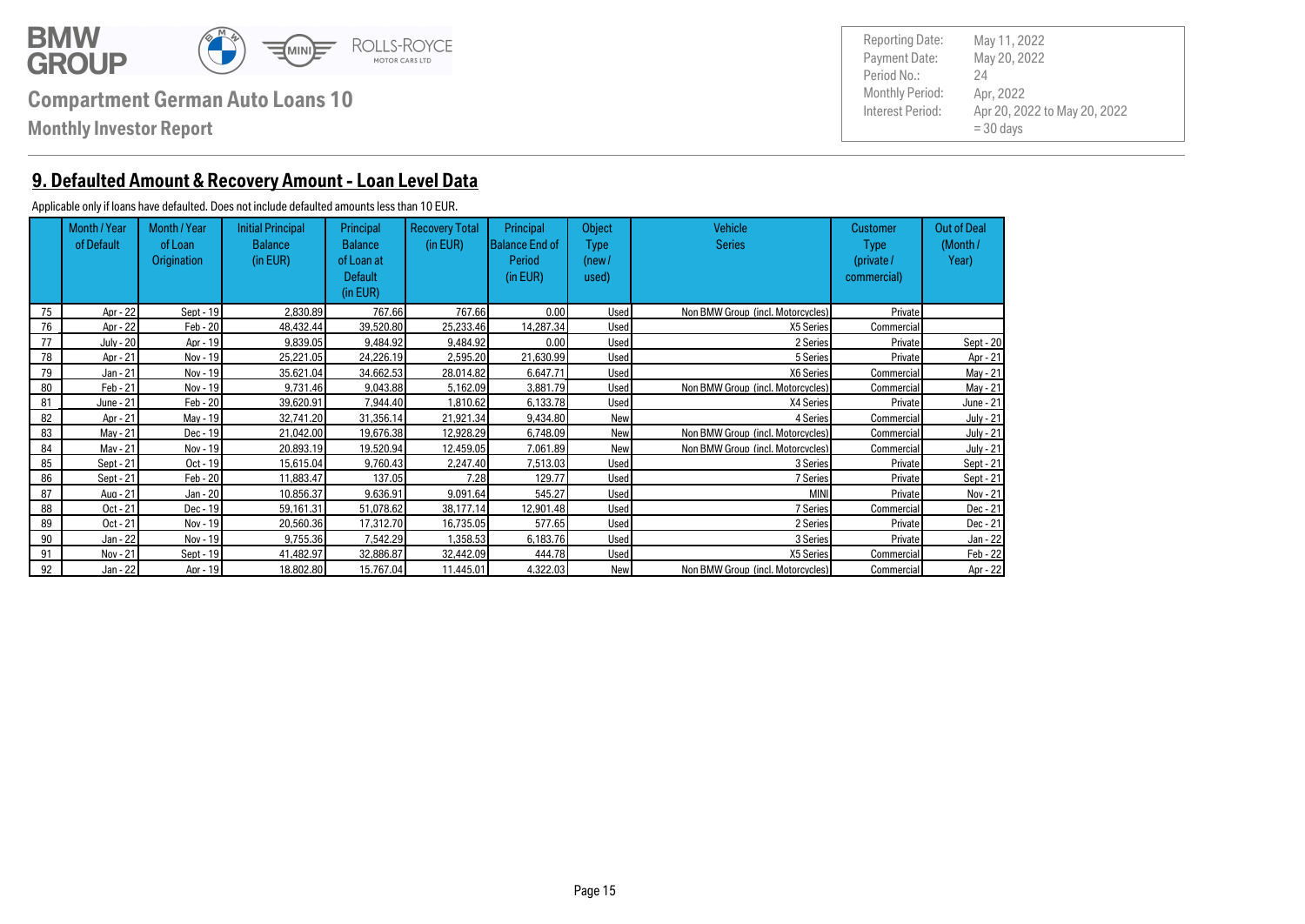

**Monthly Investor Report**

### **10. Outstanding Note Balance**

| 1. Note Balance                                              | <b>All Notes</b> | <b>Class A</b>        | <b>Class B</b> |  |
|--------------------------------------------------------------|------------------|-----------------------|----------------|--|
| Initial Note Information                                     |                  |                       |                |  |
| <b>ISIN</b> code                                             |                  | XS2161847269          | XS2161848150   |  |
| Currency                                                     |                  | <b>EUR</b>            | <b>EUR</b>     |  |
| Legal final maturity                                         |                  | May 2027              | May 2027       |  |
| Rating (Fitch   Moody's   S&P   DBRS)                        |                  | AAA   Aaa   N/A   N/A | N/A I          |  |
| Initial notes aggregate principal outstanding balance in EUR | 756,750,000.00   | 700,000,000.00        | 56,750,000.00  |  |
| Nominal amount per note in EUR                               |                  | 125,000.00            | 125,000.00     |  |
| Initial number of notes per class in EUR                     |                  | 5,600                 | 454            |  |
| <b>Current Note Information</b>                              |                  |                       |                |  |
| Notes aggregate principal outstanding balance in EUR - BoP   | 340,066,531.58   | 283,316,531.58        | 56,750,000.00  |  |
| Available distribution amount in EUR                         | 20,923,164.97    |                       |                |  |
| Redemption per class in EUR                                  |                  | 17,011,044.34         | 0,00           |  |
| Redemption per note in EUR                                   |                  | 3,037.69              | 0.00           |  |
| Notes aggregate principal outstanding balance in EUR - EoP   | 323,055,487.24   | 266,305,487.24        | 56,750,000.00  |  |
| Current pool factor                                          |                  | 0.38                  | 1.00           |  |

| 2. Payments to Investor per Note            | <b>Class A</b>       | <b>Class B</b>    |  |
|---------------------------------------------|----------------------|-------------------|--|
| Interest Type                               | <b>Floating Rate</b> | <b>Fixed Rate</b> |  |
| Reference Rate                              | 1M_EURIBOR           | <b>NONE</b>       |  |
| <b>Actual Interest Rate</b>                 | $-0.547%$            | <b>NONE</b>       |  |
| Spread                                      | 0.700%               | <b>NONE</b>       |  |
| Coupon                                      | 0.153%               | 1.000%            |  |
| Day count fraction                          | Actual/360           | Actual/360        |  |
| Interest days                               | 30 days              | 30 days           |  |
| Principal outstanding per note in EUR - BoP | 50,592,24            | 125,000,00        |  |
| Principal repayment per note in EUR         | 3.037.69             | 0.00              |  |
| Principal outstanding per note in EUR - EoP | 47,554,55            | 125,000.00        |  |
| Interest payment per Note in EUR            | 6.45                 | 104.17            |  |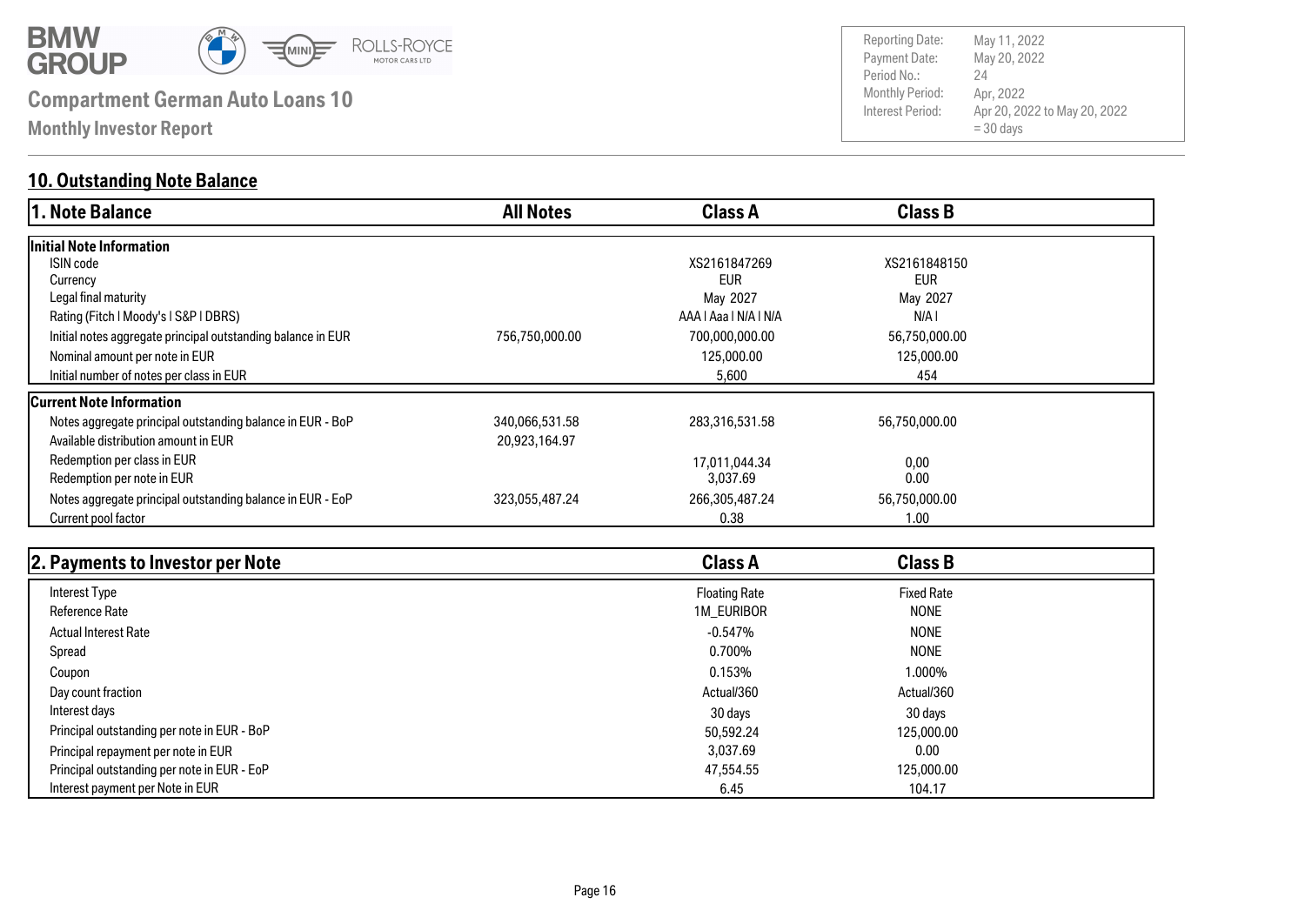

Payment Date: Period No.: Apr 20, 2022 to May 20, 2022 = 30 days May 20, 2022 Apr, 2022 24 Reporting Date: May 11, 2022

### **10. Outstanding Note Balance**

| <b>3. Credit Enhancement</b>           | <b>Initial Period</b><br>(in EUR) | <b>Initial CE</b><br>(in %) | <b>Current Period</b><br>(in EUR) | <b>Current CE</b><br>(in %) |  |
|----------------------------------------|-----------------------------------|-----------------------------|-----------------------------------|-----------------------------|--|
| Class A                                | 700,000,000.00                    | 8.00                        | 266,305,487.24                    | 26.18                       |  |
| Class B                                | 56,750,000.00                     | 0.50                        | 56,750,000.00                     | 10.22                       |  |
| Cash Reserve (+ Overcollateralisation) | 3,790,000.00                      | 0.00                        | 36,345,824.31                     | 0.00                        |  |

BMW Bank GmbH complies with the retention requirement of a material net economic interest in accordance with article 6 of the Securitisation Regulation. A minimum of 5.0% of the net economic interest will be retained on an ongoing basis in form of retention of the Class B Notes and Subordinated Loan.

### **4. Clean-Up Call Option**

 If the aggregate outstanding principal balance has been reduced to less than 10% of the aggregate outstanding principal balance at the Issue Date, the seller will have the option under the receivables purchase Agreement to acquire all outstanding purchased receivables.

| Aggregate outstanding principal balance at end of period (in EUR) | 355.611.311.55 |
|-------------------------------------------------------------------|----------------|
| Clean-Up option exercisable                                       | No.            |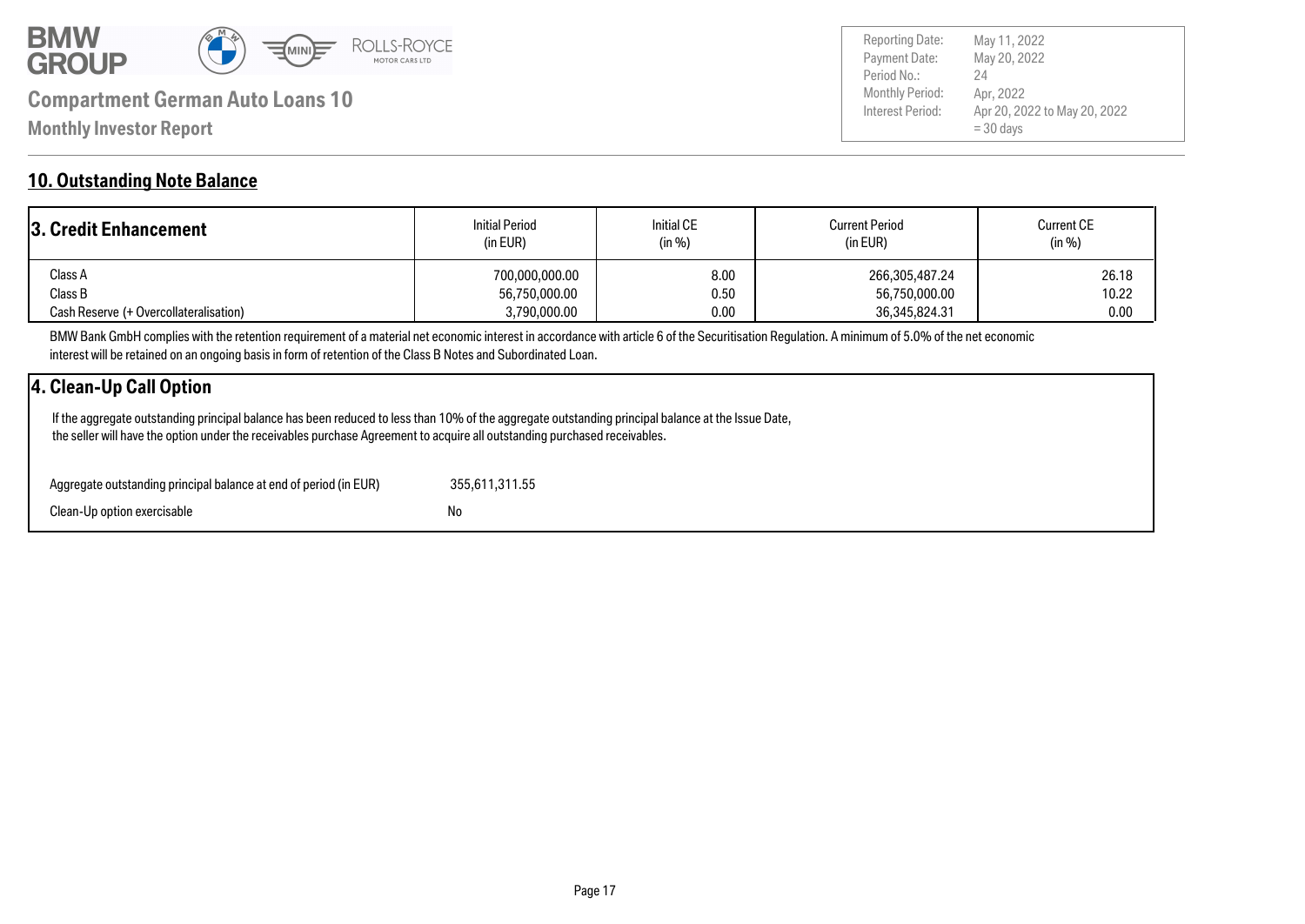

Max: 479,000.00 Min: 692.00 Average: 21,643.24

# **Compartment German Auto Loans 10** Monthly Period:

**Monthly Investor Report**

### **11. Original Principal Balance**

Initial Portfolio as of origination of contract

Group (in EUR)

Number of Contracts (in % of total) Number of Contracts Original Principal Balance (in % of total) Original principal balance (in EUR) (by Original Principal Balance) 0.00 - 5,000.00 5,329,666.70| 0.65| 1,397| 3.70 |5.000,01 - 10.000,00 41,632,525.51| 5.10| 5,310| 14.08<br>|10.000,01 - 15.000,00 93,974,471.31| 11.51| 7,452| 19.76 10.000,01 - 15.000,00 93,974,471.31 11.51 7,452 19.76 15.000,01 - 20.000,00 122,364,054.97 14.99 6,998 18.55 20.000,01 - 25.000,00 121,755,084.98 14.91 5,430 14.39 1 |25.000,01 - 30.000,00 100,809,218.96| 12.35| 3,675| 9.74  $\begin{array}{cccccccccc} \left. \left. \left. \right. \right. \right. & \left. \left. \right. & \left. \right. & \left. \right. & \left. \right. & \left. \right. & \left. \right. & \left. \right. & \left. \right. & \left. \right. & \left. \right. & \left. \right. & \left. \right. & \left. \right. & \left. \right. & \left. \right. & \left. \right. & \left. \right. & \left. \right. & \left. \right. & \left. \right. & \left. \right. & \left. \right. & \left. \right. & \left. \right. & \left. \right. & \left. \right. & \left. \right. &$  $[35.000,01$  - 40.000,00  $[35.000,01]$   $[58,962,317.24]$   $[7.22]$   $[1.575]$   $[1.575]$   $[1.575]$   $[1.575]$   $[1.575]$ 40.000,01 - 45.000,00 43,468,201.30 5.32 1,026 2.72 45.000,01 - 50.000,00 35,153,064.85 4.31 744 1.97 50.000,01 - 55.000,00 25,805,603.04 3.16 493 1.31

55.000,01 - 60.000,00 19,223,282.94 2.35 335 0.89 > 60.000,00 69,457,393.17 8.51 861 2.28 **Total 816,426,055.58 100.00 37,722 100.00**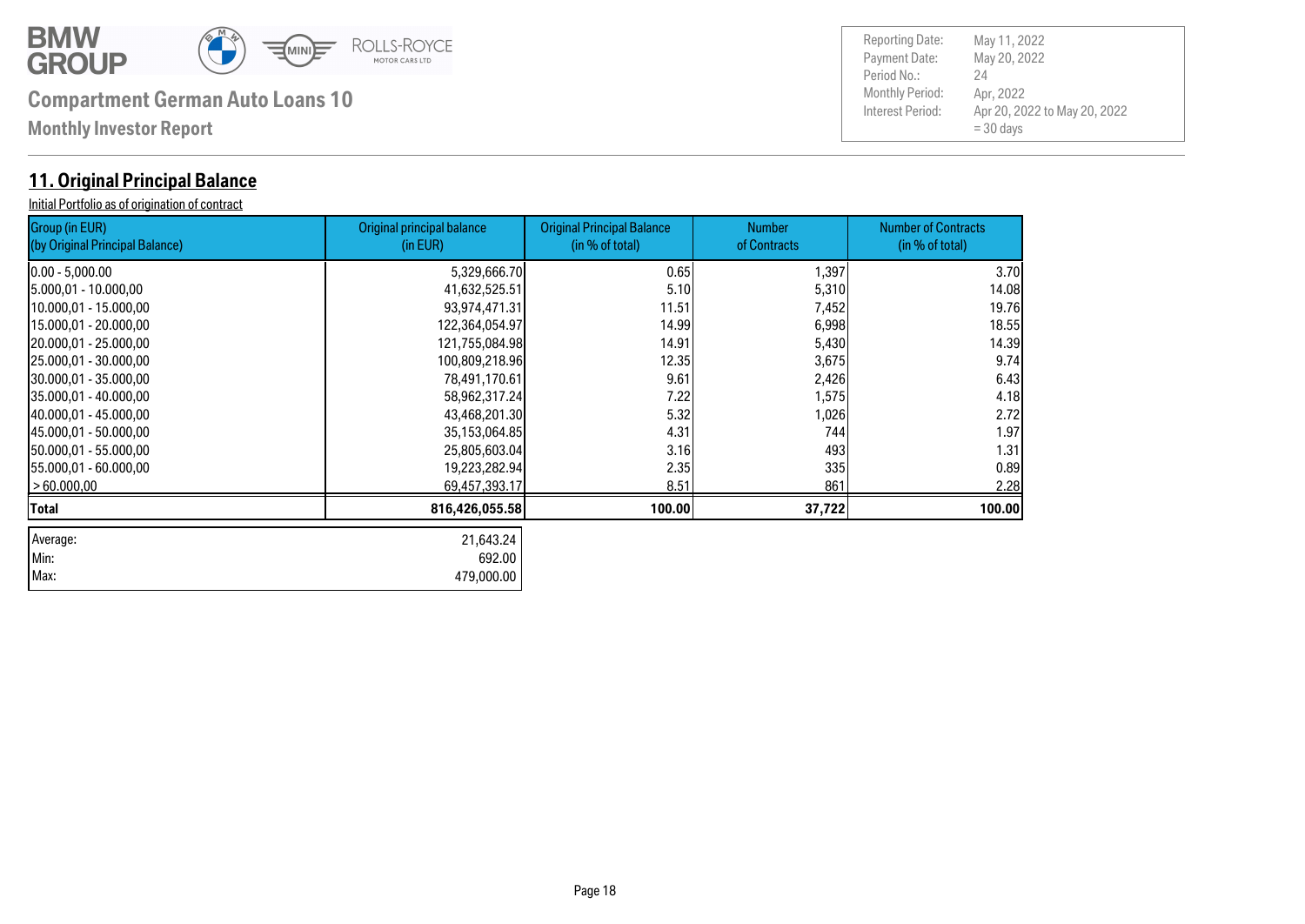

### **11a. Original Principal Balance (graph)**

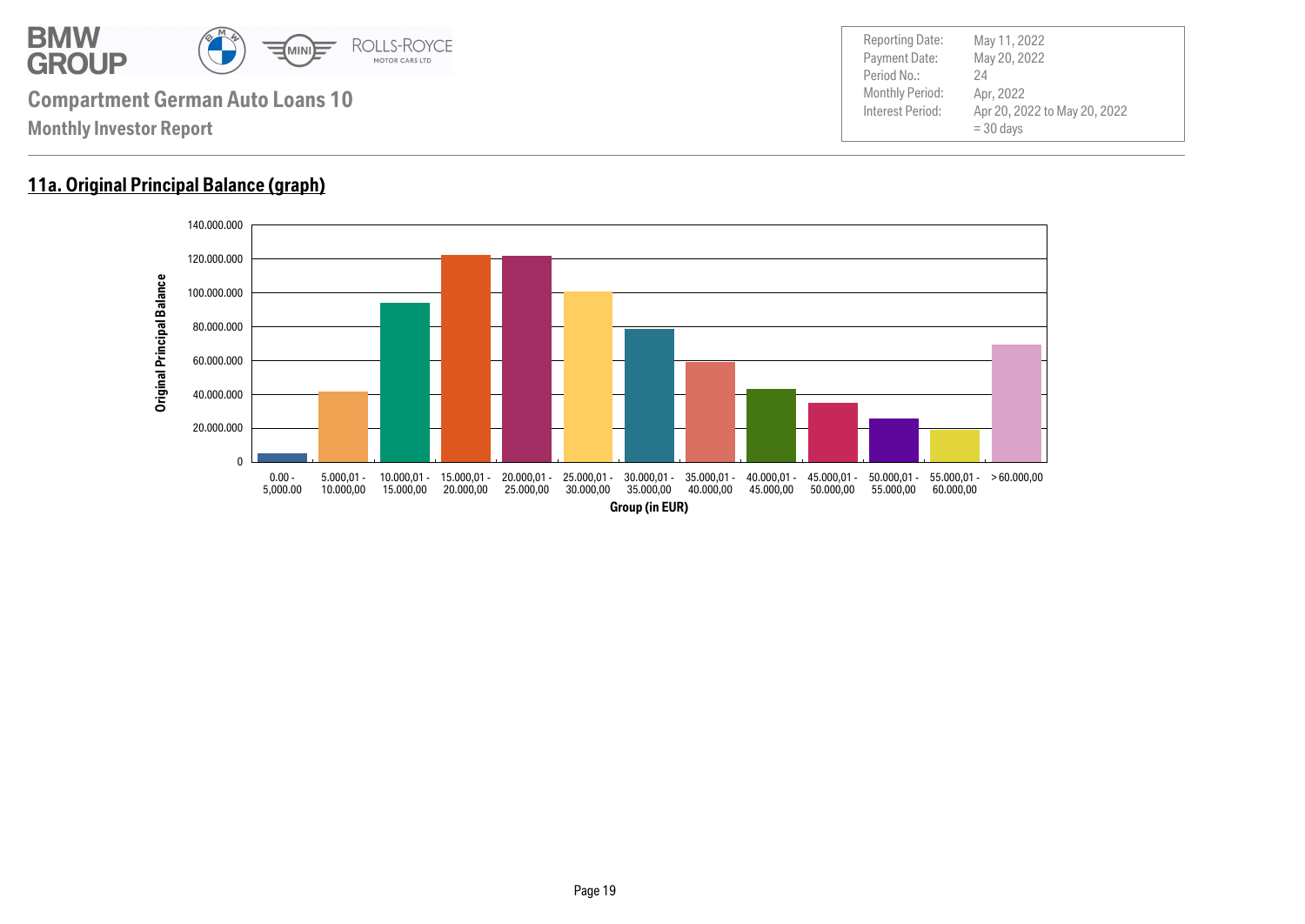

**Monthly Investor Report**

### **12. Aggregate Principal Balance**

#### Initial Portfolio

| Group (in EUR)         | <b>Aggregate Principal Balance</b><br>(in EUR) | <b>Aggregate Principal Balance</b><br>(in % of total) | <b>Number</b><br>of Contracts | <b>Number of Contracts</b><br>(in % of total) |
|------------------------|------------------------------------------------|-------------------------------------------------------|-------------------------------|-----------------------------------------------|
| $[0.00 - 5,000.00]$    | 7,886,650.60                                   | 1.04                                                  | 2,311                         | 6.13                                          |
| 15.000,01 - 10.000,00  | 47,220,759.76                                  | 6.24                                                  | 6,112                         | 16.20                                         |
| 10.000,01 - 15.000,00  | 97,244,547.15                                  | 12.85                                                 | 7,763                         | 20.58                                         |
| 15.000,01 - 20.000,00  | 118,067,966.67                                 | 15.60                                                 | 6,782                         | 17.98                                         |
| 20.000,01 - 25.000,00  | 110,171,821.44                                 | 14.56                                                 | 4,932                         | 13.07                                         |
| 25.000,01 - 30.000,00  | 91,573,664.01                                  | 12.10                                                 | 3,349                         | 8.88                                          |
| 30.000,01 - 35.000,00  | 69,182,280.45                                  | 9.14                                                  | 2,142                         | 5.68                                          |
| 135.000,01 - 40.000,00 | 50,210,892.86                                  | 6.64                                                  | 1,344                         | 3.56                                          |
| 40.000,01 - 45.000,00  | 41,360,529.81                                  | 5.47                                                  | 977                           | 2.59                                          |
| 45.000,01 - 50.000,00  | 27,930,843.02                                  | 3.69                                                  | 590                           | 1.56                                          |
| 150.000,01 - 55.000,00 | 22,527,171.84                                  | 2.98                                                  | 431                           | 1.14                                          |
| 155.000,01 - 60.000,00 | 14,807,031.59                                  | 1.96                                                  | 258                           | 0.68                                          |
| > 60.000,00            | 58,565,831.08                                  | 7.74                                                  | 731                           | 1.94                                          |
| Total                  | 756,749,990.28                                 | 100.00                                                | 37,722                        | 100.00                                        |
| Average:               | 20,061.24                                      |                                                       |                               |                                               |
| Min:                   | 236.95                                         |                                                       |                               |                                               |
| Max:                   | 431,196.02                                     |                                                       |                               |                                               |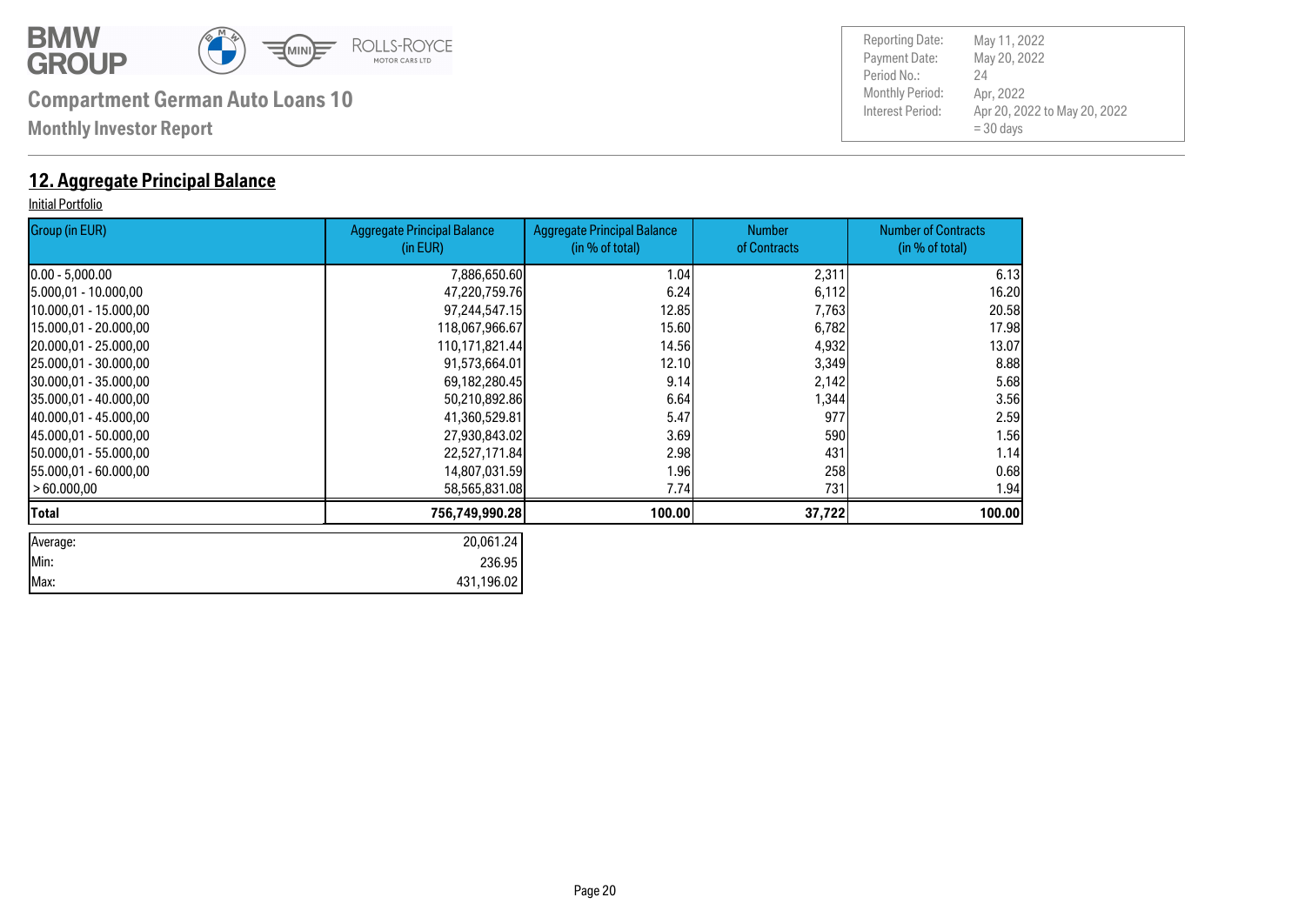

### **12a. Aggregate Principal Balance (graph)**

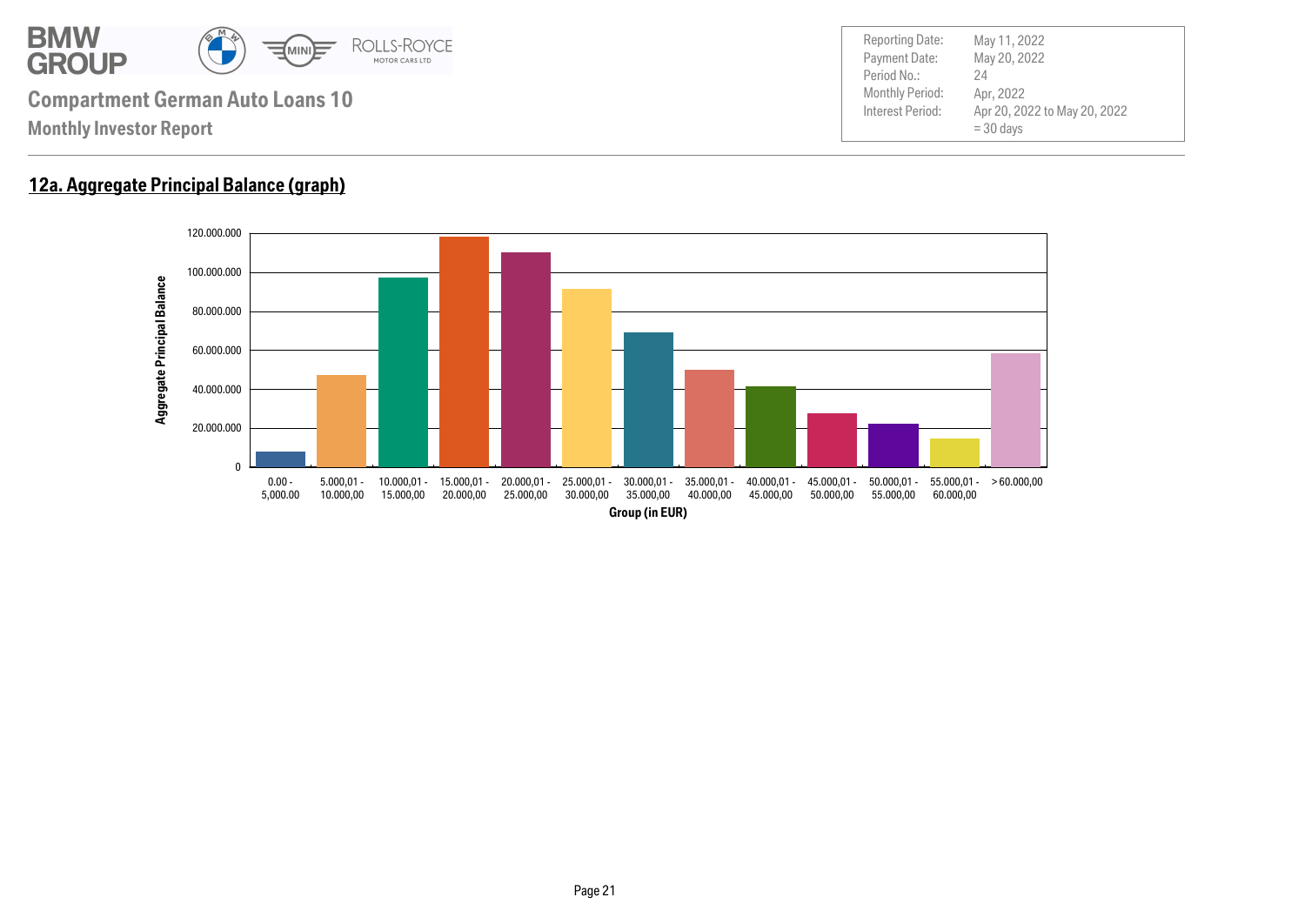

**Monthly Investor Report**

# **13. Aggregate Outstanding Principal Balance**<br>**Portfolio as of:** Apr 30, 2022

Apr 30, 2022

| Group<br>(in EUR)     | <b>Aggregate Outstanding</b><br><b>Principal Balance</b><br>(in EUR) | <b>Aggregate Outstanding</b><br><b>Principal Balance</b><br>(in % of total) | <b>Number</b><br>of Contracts | <b>Number of Contracts</b><br>(in % of total) |  |
|-----------------------|----------------------------------------------------------------------|-----------------------------------------------------------------------------|-------------------------------|-----------------------------------------------|--|
| $[0.00 - 5,000.00]$   | 8,737,060.04                                                         | 2.46                                                                        | 5,209                         | 21.09                                         |  |
| 5.000,01 - 10.000,00  | 38,146,391.66                                                        | 10.73                                                                       | 5,004                         | 20.26                                         |  |
| 10.000,01 - 15.000,00 | 61,292,769.22                                                        | 17.24                                                                       | 4,950                         | 20.04                                         |  |
| 15.000,01 - 20.000,00 | 61,812,399.27                                                        | 17.38                                                                       | 3,569                         | 14.45                                         |  |
| 20.000,01 - 25.000,00 | 51,040,019.60                                                        | 14.35                                                                       | 2,293                         | 9.28                                          |  |
| 25.000,01 - 30.000,00 | 37,453,555.91                                                        | 10.53                                                                       | 1,373                         | 5.56                                          |  |
| 30.000,01 - 35.000,00 | 26,679,486.58                                                        | 7.50                                                                        | 827                           | 3.35                                          |  |
| 35.000,01 - 40.000,00 | 20,747,372.40                                                        | 5.83                                                                        | 556                           | 2.25                                          |  |
| 40.000,01 - 45.000,00 | 12,716,227.35                                                        | 3.58                                                                        | 299                           | 1.21                                          |  |
| 45.000,01 - 50.000,00 | 9,831,184.74                                                         | 2.76                                                                        | 208                           | 0.84                                          |  |
| 50.000,01 - 55.000,00 | 6,079,703.44                                                         | 1.71                                                                        | 116                           | 0.47                                          |  |
| 55.000,01 - 60.000,00 | 4,456,963.90                                                         | 1.25                                                                        | 78                            | 0.32                                          |  |
| >60.000,00            | 16,618,177.44                                                        | 4.67                                                                        | 219                           | 0.89                                          |  |
| Total                 | 355,611,311.55                                                       | 100.00                                                                      | 24,701                        | 100.00                                        |  |
| WA:                   | 14,396.64                                                            |                                                                             |                               |                                               |  |
| Min:                  | 0.00                                                                 |                                                                             |                               |                                               |  |
| Max:                  | 190,211.12                                                           |                                                                             |                               |                                               |  |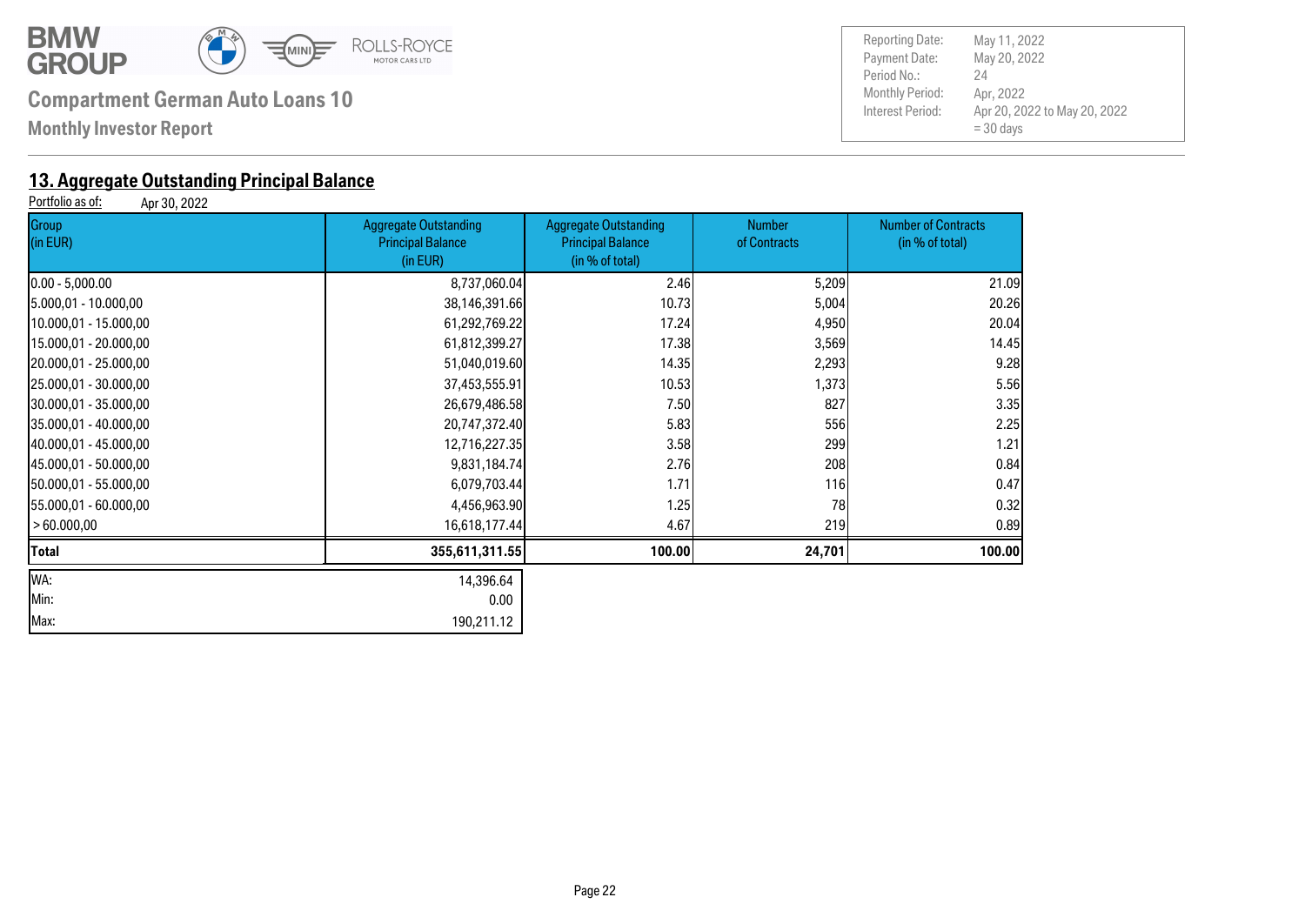

Payment Date: Period No.: Apr 20, 2022 to May 20, 2022 = 30 days May 20, 2022 Apr, 2022 24 Reporting Date: May 11, 2022

### **13a. Aggregate Outstanding Principal Balance (graph)**

**Monthly Investor Report**

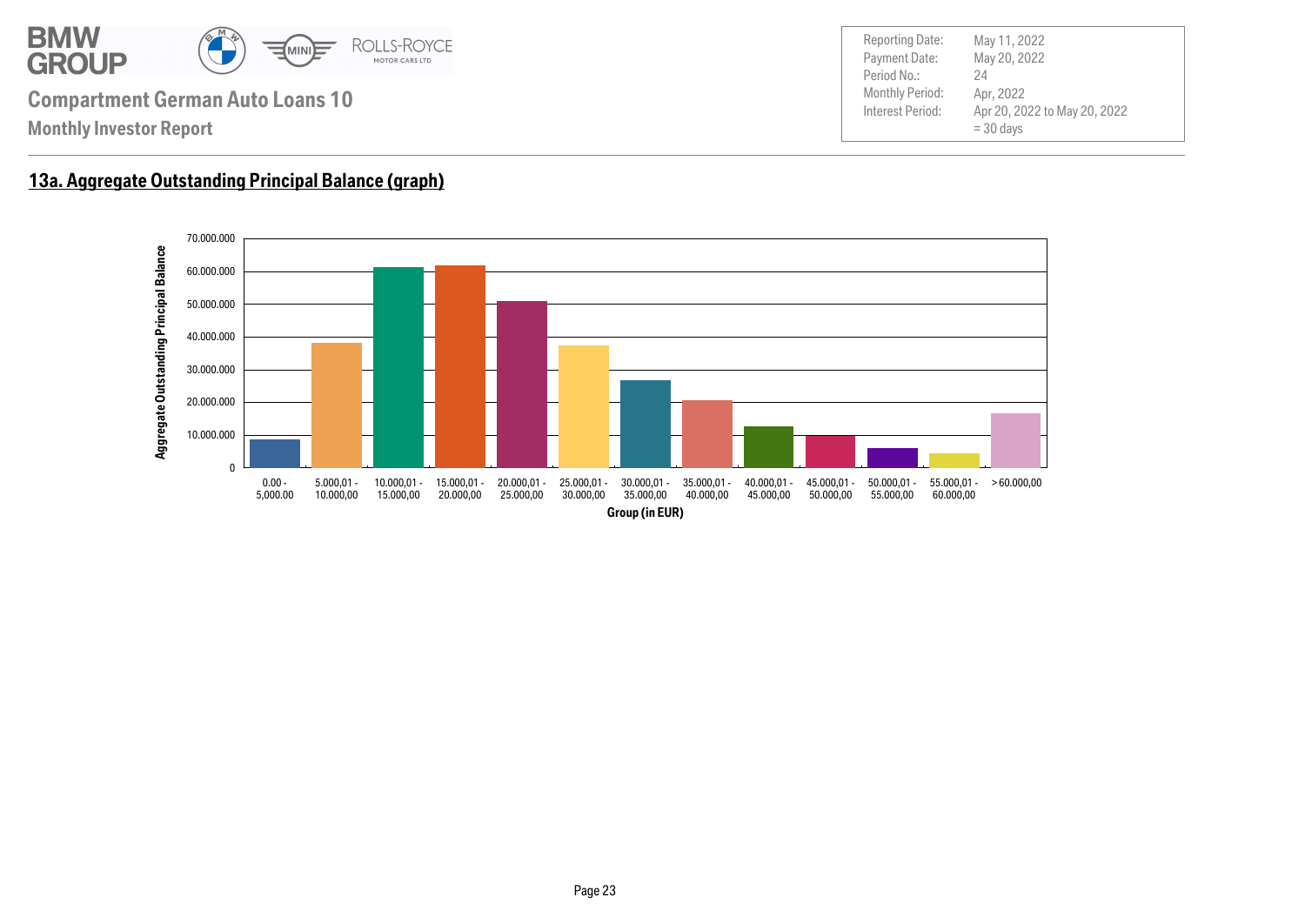

Average Down Payment (customers that made a Down Payment): 8,354.15

# **Compartment German Auto Loans 10** Monthly Period:

**Monthly Investor Report**

### **14. Down Payments**

Portfolio as of: Apr 30, 2022

| <b>Down Payment</b>          | <b>Aggregate Outstanding</b><br><b>Principal Balance</b><br>(in EUR) | <b>Aggregate Outstanding</b><br><b>Principal Balance</b><br>(in % of total) | Number<br>of Contracts | <b>Number of Contracts</b><br>(in % of total) | Down Payment/<br><b>Purchase Price</b><br>(in %) |
|------------------------------|----------------------------------------------------------------------|-----------------------------------------------------------------------------|------------------------|-----------------------------------------------|--------------------------------------------------|
| No Down Payment              | 90,355,480.00                                                        | 25.41                                                                       | 7,117                  | 28.81                                         | 0.00                                             |
| $\leq 1000$                  | 5,335,139.57                                                         | 1.50                                                                        | 492                    | 1.99                                          | 4.47                                             |
| 1.000,01 - 2.000,00          | 16,208,803.26                                                        | 4.56                                                                        | 1,335                  | 5.40                                          | 8.35                                             |
| $[2.000, 01 - 3.000, 00]$    | 22,158,128.38                                                        | 6.23                                                                        | 1,796                  | 7.27                                          | 12.28                                            |
| 3.000,01 - 4.000,00          | 19,071,572.97                                                        | 5.36                                                                        | 1,572                  | 6.36                                          | 16.07                                            |
| 4.000,01 - 5.000,00          | 31,457,373.87                                                        | 8.85                                                                        | 2,313                  | 9.36                                          | 17.85                                            |
| 5.000,01 - 6.000,00          | 18,179,821.56                                                        | 5.11                                                                        | 1,306                  | 5.29                                          | 20.11                                            |
| [6.000,01 - 7.000,00         | 15,113,359.35                                                        | 4.25                                                                        | 1,081                  | 4.38                                          | 22.35                                            |
| 7.000,01 - 8.000,00          | 15,632,015.07                                                        | 4.40                                                                        | 1,044                  | 4.23                                          | 23.20                                            |
| $[8.000, 01 - 9.000, 00]$    | 9,725,208.40                                                         | 2.73                                                                        | 611                    | 2.47                                          | 24.37                                            |
| 9.000,01 - 10.000,00         | 29,517,730.97                                                        | 8.30                                                                        | 1,738                  | 7.04                                          | 25.60                                            |
| 10.000,01 - 11.000,00        | 5,895,050.61                                                         | 1.66                                                                        | 350                    | 1.42                                          | 26.55                                            |
| 11.000,01 - 12.000,00        | 9,098,856.50                                                         | 2.56                                                                        | 504                    | 2.04                                          | 27.08                                            |
| 12.000,01 - 13.000,00        | 6,417,997.20                                                         | 1.80                                                                        | 359                    | 1.45                                          | 27.89                                            |
| 13.000,01 - 14.000,00        | 6,000,663.28                                                         | 1.69                                                                        | 319                    | 1.29                                          | 29.00                                            |
| 14.000,01 - 15.000,00        | 13,306,499.93                                                        | 3.74                                                                        | 719                    | 2.91                                          | 30.77                                            |
| >15.000,00                   | 42,137,610.63                                                        | 11.85                                                                       | 2,045                  | 8.28                                          | 35.88                                            |
| <b>Total</b>                 | 355,611,311.55                                                       | 100.00                                                                      | 24,701                 | 100.00                                        | 16.97                                            |
| Minimum Down Payment:        | 1.00                                                                 |                                                                             |                        |                                               |                                                  |
| <b>Maximum Down Payment:</b> | 110,000.00                                                           |                                                                             |                        |                                               |                                                  |
| Average Down Payment:        | 5,947.10                                                             |                                                                             |                        |                                               |                                                  |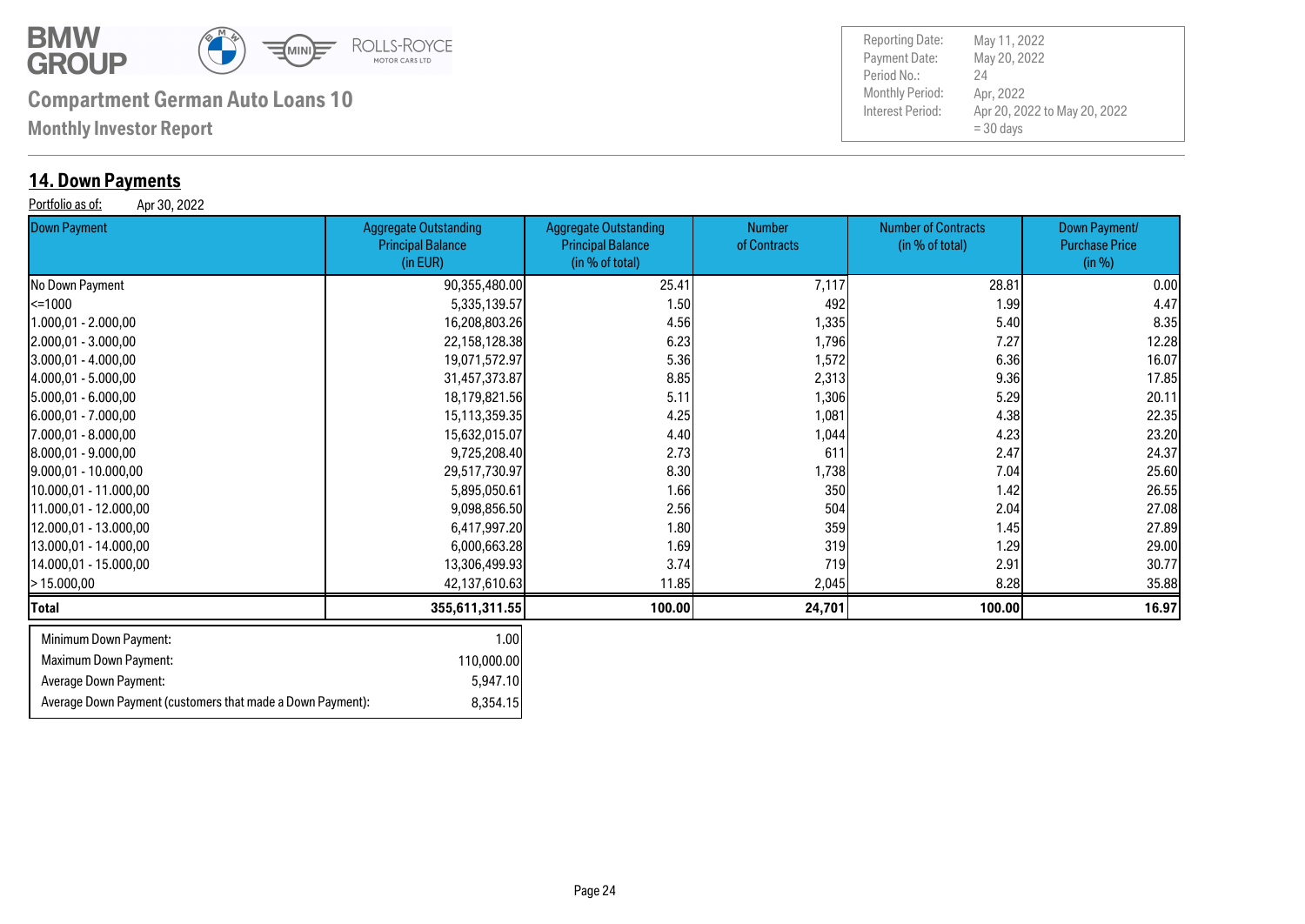

**Monthly Investor Report**

### **15. Borrower Concentration**

Portfolio as of: Apr 30, 2022

| . .p. - - , <b>- - - -</b><br>Borrower<br>(Top 20) | <b>Aggregate Outstanding</b><br><b>Principal Balance</b><br>(in EUR) | <b>Aggregate Outstanding</b><br><b>Principal Balance</b><br>(in % of total) | <b>Number</b><br>of Contracts | <b>Number of Contracts</b><br>(in % of total) |
|----------------------------------------------------|----------------------------------------------------------------------|-----------------------------------------------------------------------------|-------------------------------|-----------------------------------------------|
| 1                                                  | 279,167.61                                                           | 0.08                                                                        |                               | 0.03                                          |
| $\overline{c}$                                     | 274,664.98                                                           | 0.08                                                                        |                               | 0.02                                          |
| $\boldsymbol{3}$                                   | 231,407.16                                                           | 0.07                                                                        |                               | 0.01                                          |
| 4                                                  | 190,211.12                                                           | 0.05                                                                        |                               | 0.00                                          |
| 5                                                  | 176,576.28                                                           | 0.05                                                                        |                               | 0.01                                          |
| $6\phantom{.}6$                                    | 176,129.56                                                           | 0.05                                                                        |                               | 0.00                                          |
| $\overline{7}$                                     | 174,654.86                                                           | 0.05                                                                        |                               | 0.01                                          |
| $\boldsymbol{8}$                                   | 157,024.31                                                           | 0.04                                                                        |                               | 0.02                                          |
| 9                                                  | 149,405.51                                                           | 0.04                                                                        |                               | 0.00                                          |
| 10                                                 | 143,225.37                                                           | 0.04                                                                        |                               | 0.02                                          |
| 11                                                 | 136,857.83                                                           | 0.04                                                                        |                               | 0.01                                          |
| 12                                                 | 134,243.43                                                           | 0.04                                                                        |                               | 0.02                                          |
| 13                                                 | 130,909.13                                                           | 0.04                                                                        |                               | 0.01                                          |
| 14                                                 | 129,240.08                                                           | 0.04                                                                        |                               | 0.02                                          |
| 15                                                 | 122,593.72                                                           | 0.03                                                                        |                               | 0.02                                          |
| 16                                                 | 121,545.89                                                           | 0.03                                                                        |                               | 0.00                                          |
| 17                                                 | 121,123.08                                                           | 0.03                                                                        |                               | 0.00                                          |
| 18                                                 | 120,220.03                                                           | 0.03                                                                        |                               | 0.00                                          |
| 19                                                 | 113,385.62                                                           | 0.03                                                                        |                               | 0.01                                          |
| 20                                                 | 113,218.38                                                           | 0.03                                                                        |                               | 0.01                                          |
| <b>Total</b>                                       | 3,195,803.95                                                         | 0.90                                                                        | 57                            | 0.23                                          |
| Total Portfolio Balance                            | 355,611,311.55                                                       |                                                                             |                               |                                               |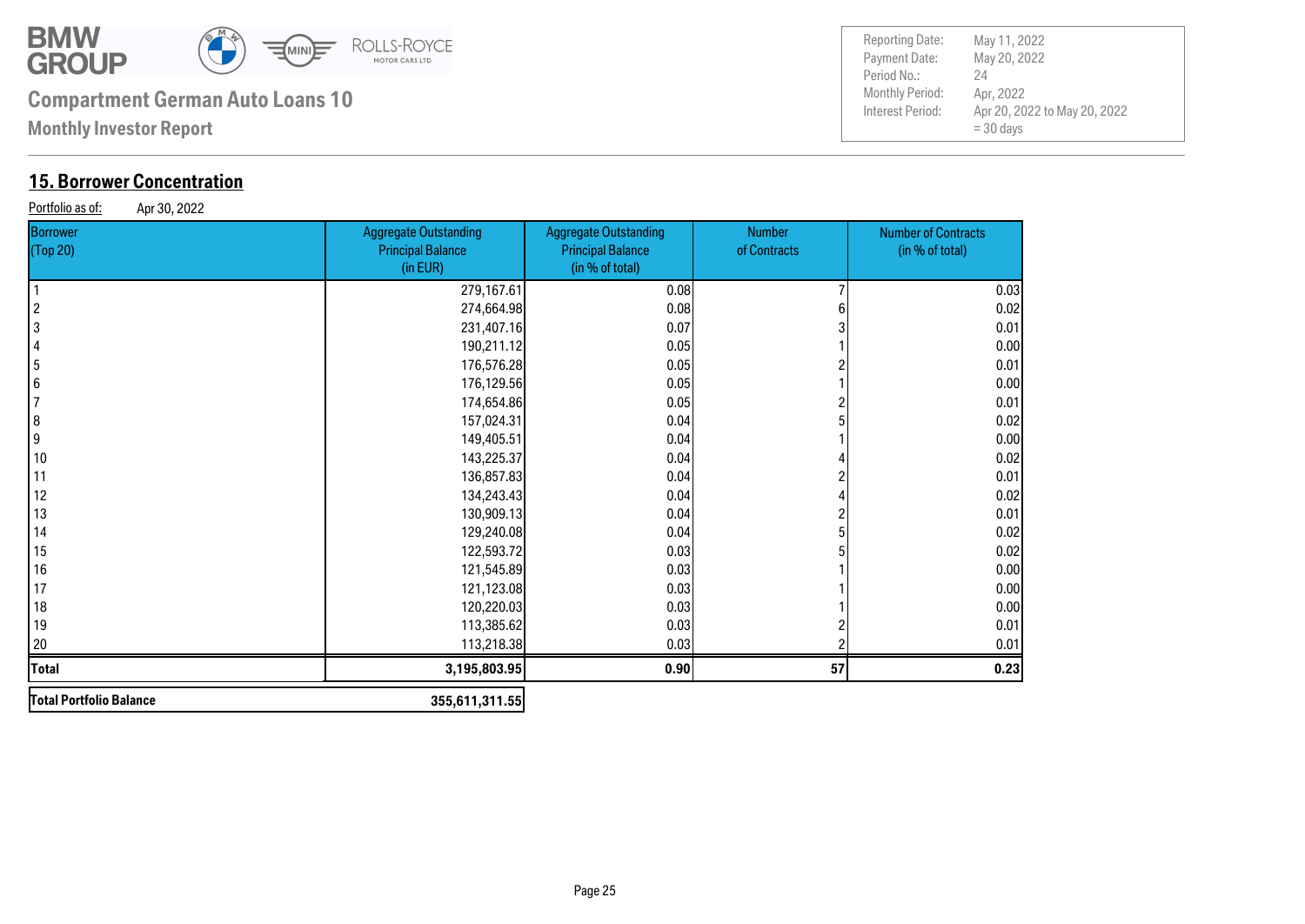

### **16. Geographical Distribution**

#### Initial Portfolio

| <b>Post code area</b> | <b>Aggregate Principal Balance</b><br>(in EUR) | <b>Aggregate Principal Balance</b><br>(in % of total) | <b>Number</b><br>of Contracts | <b>Number of contracts</b><br>(in % of total) |
|-----------------------|------------------------------------------------|-------------------------------------------------------|-------------------------------|-----------------------------------------------|
|                       |                                                |                                                       |                               |                                               |
| lpost code area 0     | 38,850,001.51                                  | 5.13                                                  | 1,901                         | 5.04                                          |
| lpost code area 1     | 44,833,286.47                                  | 5.92                                                  | 2,079                         | 5.51                                          |
| lpost code area 2     | 66,006,642.23                                  | 8.72                                                  | 3,381                         | 8.96                                          |
| lpost code area 3     | 64,483,561.52                                  | 8.52                                                  | 3,393                         | 8.99                                          |
| lpost code area 4     | 93,951,938.62                                  | 12.42l                                                | 4,661                         | 12.36                                         |
| post code area 5      | 93,083,643.97                                  | 12.30                                                 | 4,639                         | 12.30                                         |
| lpost code area 6     | 97,251,597.39                                  | 12.85                                                 | 4,794                         | 12.71                                         |
| post code area 7      | 93,531,479.67                                  | 12.36                                                 | 4,788                         | 12.69                                         |
| lpost code area 8     | 101,531,504.39                                 | 13.42I                                                | 4,840                         | 12,83                                         |
| post code area 9      | 63,226,334.51                                  | 8.35                                                  | 3,246                         | 8.61                                          |
| <b>Total</b>          | 756,749,990.28                                 | 100.00                                                | 37,722                        | 100.00                                        |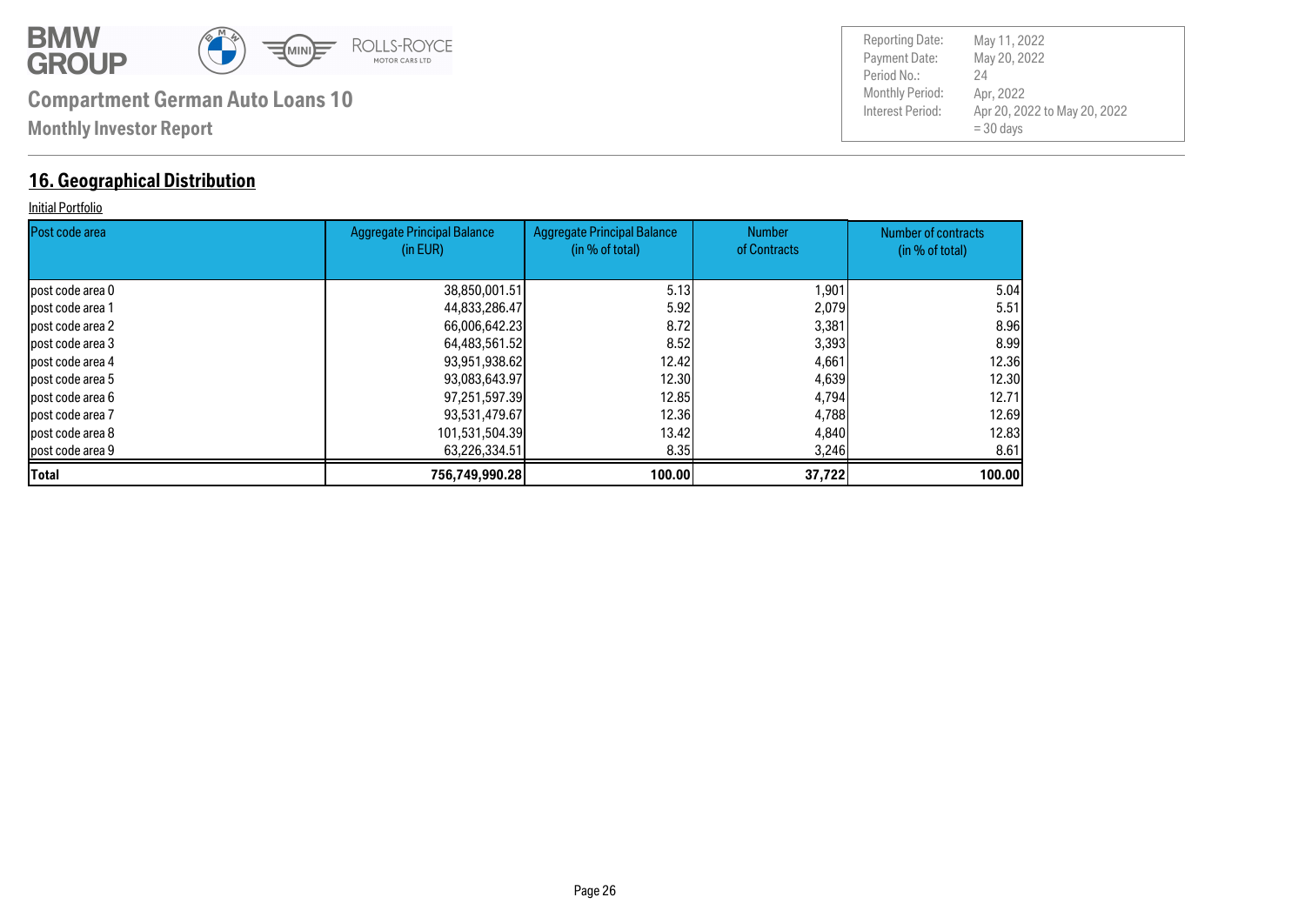

### **16. Geographical Distribution**

Portfolio as of: Apr 30, 2022

Payment Date: Period No.: Apr 20, 2022 to May 20, 2022  $= 30$  days May 20, 2022 Apr, 2022 24

Reporting Date: May 11, 2022

| Post code area        | Aggregate Outstanding<br><b>Principal Balance</b><br>(in EUR) | <b>Aggregate Outstanding</b><br><b>Principal Balance</b><br>(in % of total) | <b>Number</b><br>of Contracts | <b>Number of Contracts</b><br>(in % of total) |
|-----------------------|---------------------------------------------------------------|-----------------------------------------------------------------------------|-------------------------------|-----------------------------------------------|
| post code area 0      | 19,286,374.10                                                 | 5.42                                                                        | 1,313                         | 5.32                                          |
| post code area 1      | 21,243,186.99                                                 | 5.97                                                                        | 1,384                         | 5.60                                          |
| post code area 2      | 31,176,550.13                                                 | 8.77                                                                        | 2,215                         | 8.97                                          |
| post code area 3      | 30,178,391.67                                                 | 8.49                                                                        | 2,188                         | 8.86                                          |
| post code area 4      | 44,054,723.57                                                 | 12.39                                                                       | 3,069                         | 12.42                                         |
| post code area 5      | 43,091,732.22                                                 | 12.12                                                                       | 3,002                         | 12.15                                         |
| post code area 6      | 45,135,548.78                                                 | 12.69                                                                       | 3,154                         | 12.77                                         |
| post code area 7      | 43,936,544.48                                                 | 12.36                                                                       | 3,074                         | 12.44                                         |
| post code area 8      | 46,605,141.48                                                 | 13.11                                                                       | 3,104                         | 12.57                                         |
| post code area 9      | 30,633,701.52                                                 | 8.61                                                                        | 2,180                         | 8.83                                          |
| post code area Others | 269,416.61                                                    | 0.08                                                                        | 18                            | 0.07                                          |
| <b>Total</b>          | 355,611,311.55                                                | 100.00                                                                      | 24,701                        | 100.00                                        |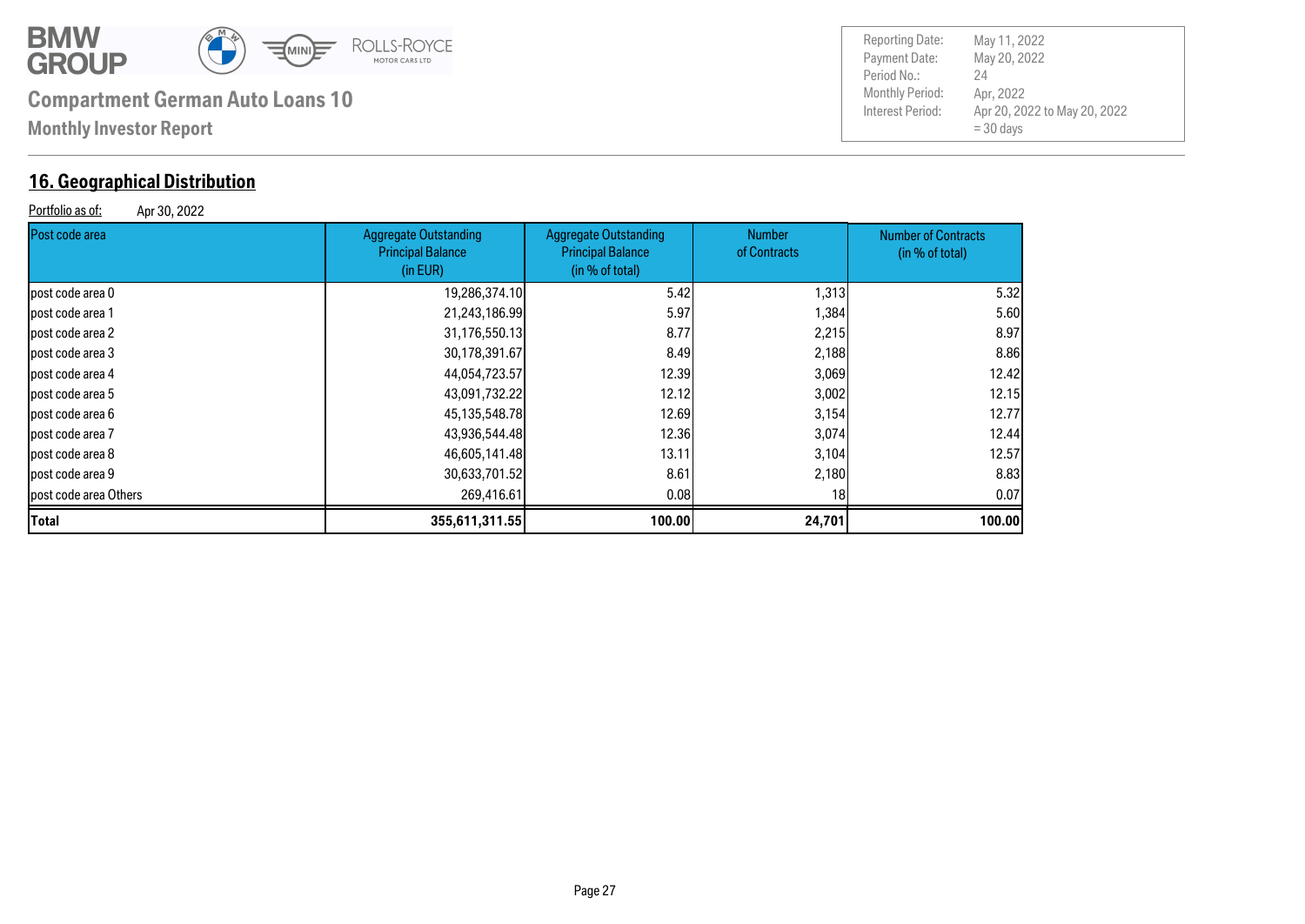

### **16a. Geographical Distribution (graph)**



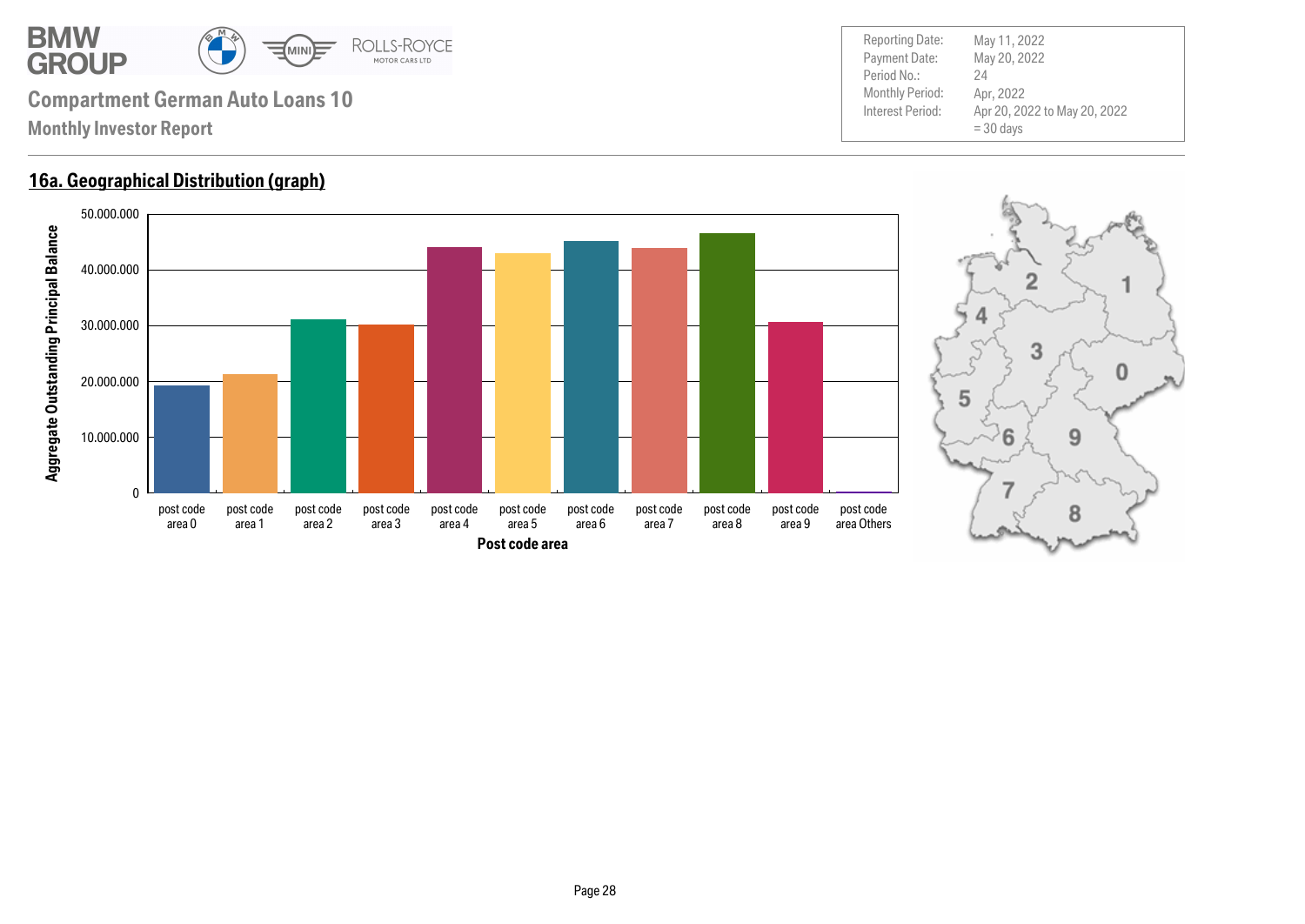

Payment Date: Period No.: Apr 20, 2022 to May 20, 2022  $= 30$  days May 20, 2022 Apr, 2022 24

Reporting Date: May 11, 2022

### **17. Car Type & Customer Group**

**Initial Portfolio** 

| <b>Car Type</b> | Aggregate Principal Balance<br>(in EUR) | Aggregate Principal Balance<br>(in % of total) | <b>Number</b><br>of Contracts | <b>Number of Contracts</b><br>(in % of total) |
|-----------------|-----------------------------------------|------------------------------------------------|-------------------------------|-----------------------------------------------|
| <b>INew</b>     | 335,116,134.69                          | 44.28                                          | 11,663                        | 30.92l                                        |
| <b>Used</b>     | 421,633,855.59                          | 55.72                                          | 26,059                        | 69.08                                         |
| <b>Total</b>    | 756,749,990.28                          | 100.00                                         | 37,722                        | 100.00                                        |

| <b>Customer Group</b>      | <b>Aggregate Principal Balance</b><br>(in EUR) | Aggregate Principal Balance<br>(in % of total) | <b>Number</b><br>of Contracts | <b>Number of Contracts</b><br>(in % of total) |
|----------------------------|------------------------------------------------|------------------------------------------------|-------------------------------|-----------------------------------------------|
| <b>ICommercial</b>         | 201,230,905.65                                 | 26,59                                          | 6,703                         | 17.77l                                        |
| <b>IPrivate Individual</b> | 555,519,084,63                                 | 73.41                                          | 31.019                        | 82.23                                         |
| <b>Total</b>               | 756,749,990.28                                 | 100.00                                         | 37,722                        | 100.00                                        |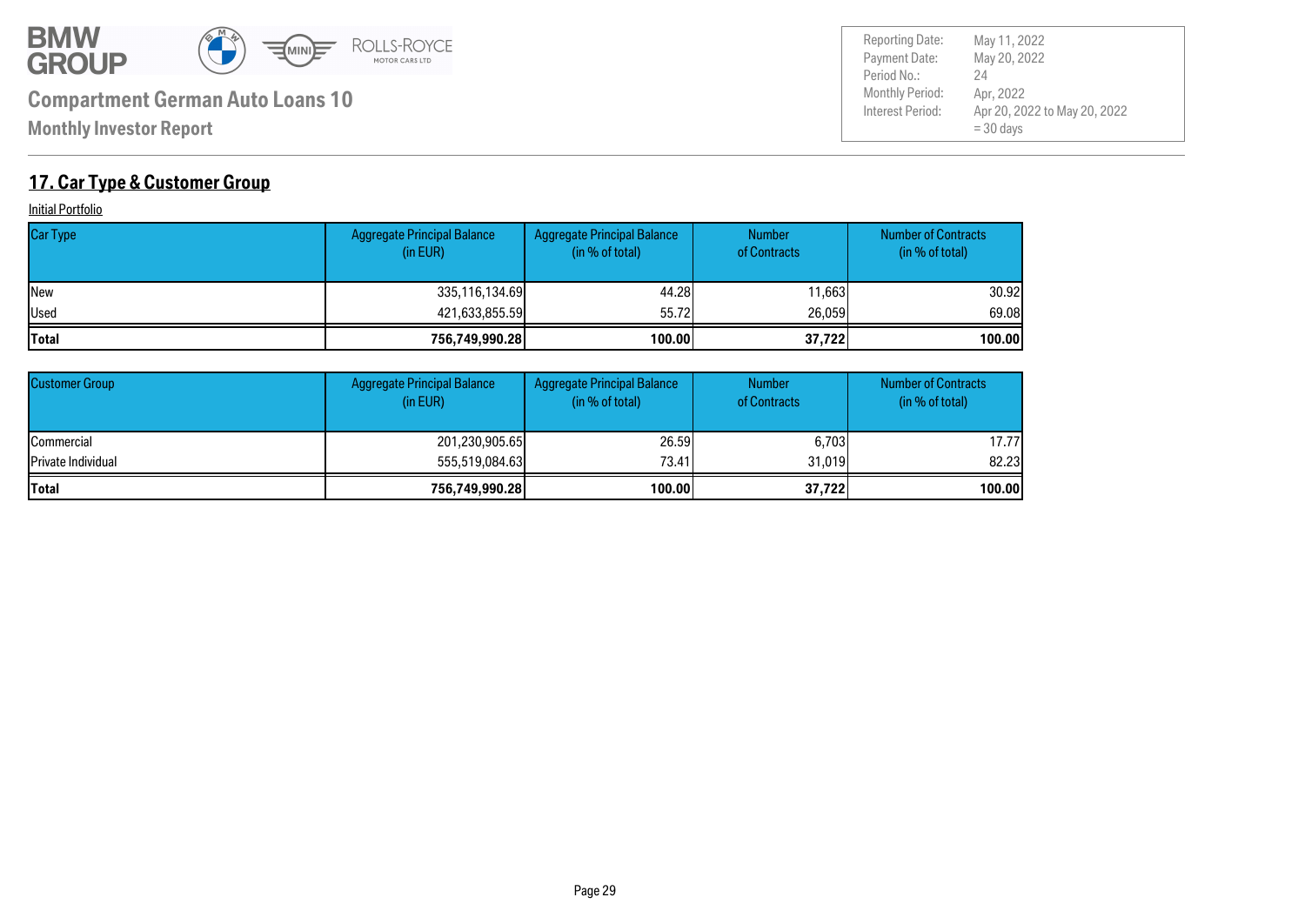

**Monthly Investor Report**

### **17. Car Type & Customer Group**

Portfolio as of: Apr 30, 2022

| Car Type     | <b>Aggregate Outstanding</b><br><b>Principal Balance</b><br>(in EUR) | <b>Aggregate Outstanding</b><br><b>Principal Balance</b><br>(in % of total) | <b>Number</b><br>of Contracts | <b>Number of Contracts</b><br>(in % of total) |
|--------------|----------------------------------------------------------------------|-----------------------------------------------------------------------------|-------------------------------|-----------------------------------------------|
| New          | 177,576,138.73                                                       | 49.94                                                                       | 8,506                         | 34.44                                         |
| Used         | 178,035,172.82                                                       | 50.06                                                                       | 16.195                        | 65.56                                         |
| <b>Total</b> | 355,611,311.55                                                       | 100.00                                                                      | 24,701                        | 100.00                                        |

| <b>Customer Group</b> | <b>Aggregate Outstanding</b><br><b>Principal Balance</b><br>(in EUR) | <b>Aggregate Outstanding</b><br><b>Principal Balance</b><br>(in % of total) | <b>Number</b><br>of Contracts | <b>Number of Contracts</b><br>(in % of total) |
|-----------------------|----------------------------------------------------------------------|-----------------------------------------------------------------------------|-------------------------------|-----------------------------------------------|
| <b>Commercial</b>     | 95,808,855.83                                                        | 26.94                                                                       | 4.437                         | 17.96                                         |
| Private Individual    | 259,802,455.72                                                       | 73.06                                                                       | 20,264                        | 82.04                                         |
| <b>Total</b>          | 355,611,311.55                                                       | 100.00                                                                      | 24,701                        | 100.00                                        |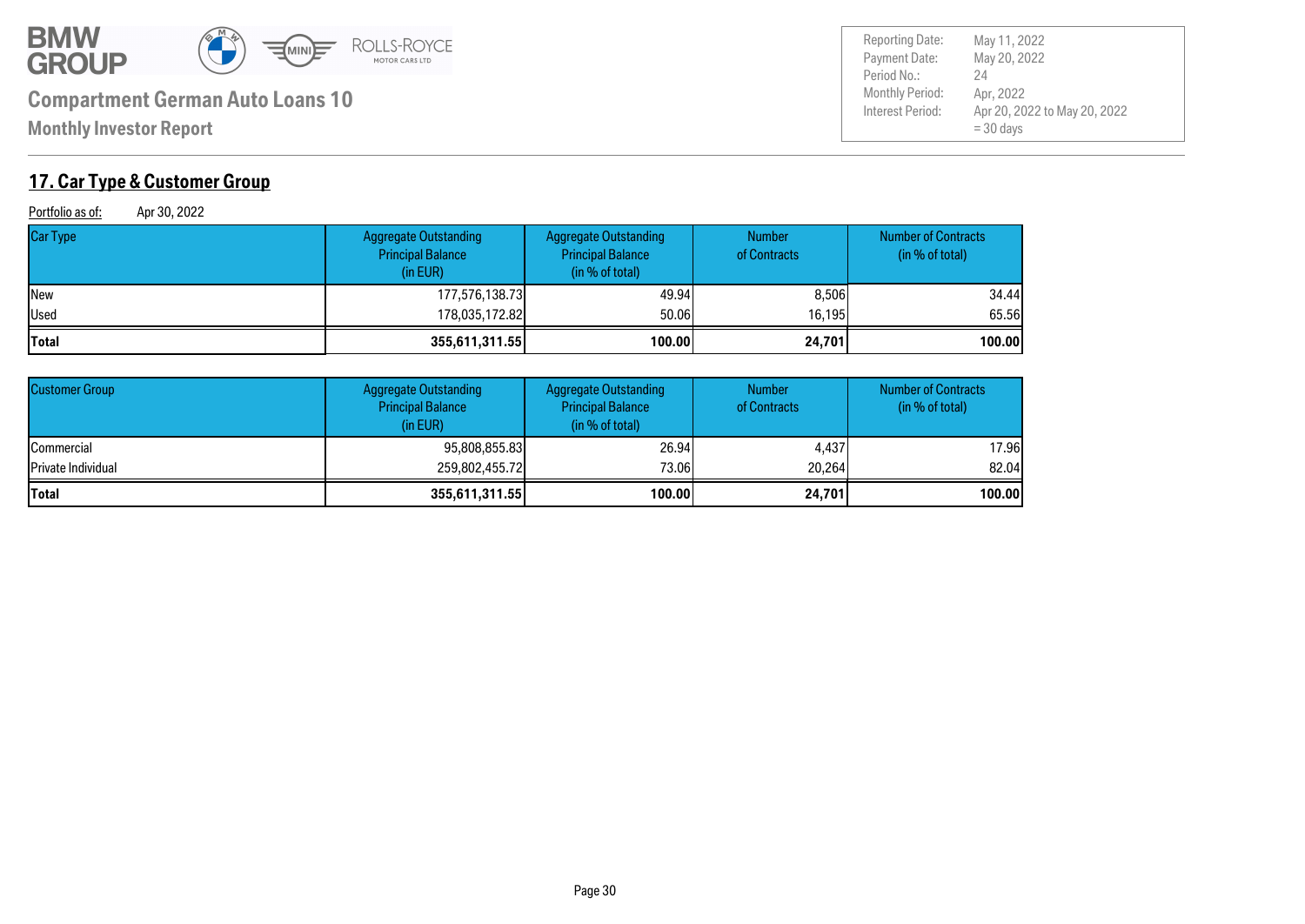

Payment Date: Period No.: Apr 20, 2022 to May 20, 2022  $= 30$  days May 20, 2022 Apr, 2022 24 Reporting Date: May 11, 2022

### **18. Delinquencies**

#### **Initial Portfolio**

| Days past due | Aggregate Principal Balance<br>(in EUR) | <b>Aggregate Principal Balance</b><br>(in % of total) | <b>Number</b><br>of Contracts | <b>Number of Contracts</b><br>(in % of total) |
|---------------|-----------------------------------------|-------------------------------------------------------|-------------------------------|-----------------------------------------------|
| $ 1 - 30 $    | 0.00                                    | 0.001                                                 |                               | 0.00                                          |
| $ 31 - 60 $   | 0.00                                    | 0.00 <sub>l</sub>                                     |                               | 0.00                                          |
| $ 61 - 90 $   | 0.00                                    | 0.00 <sub>l</sub>                                     |                               | 0.00                                          |
| $ 91 - 120 $  | 0.00                                    | 0.00 <sub>l</sub>                                     |                               | 0.00                                          |
| >120          | 0.00                                    | 0.00 <sub>l</sub>                                     |                               | 0.00                                          |
| <b>Total</b>  | 0.00                                    | 0.00                                                  |                               | 0.00                                          |

#### Portfolio as of: Apr 30, 2022

| Days past due | <b>Aggregate Outstanding</b><br><b>Principal Balance</b><br>(in EUR) | <b>Aggregate Outstanding</b><br><b>Principal Balance</b><br>(in % of total) | <b>Number</b><br>of Contracts | <b>Number of Contracts</b><br>(in % of total) |
|---------------|----------------------------------------------------------------------|-----------------------------------------------------------------------------|-------------------------------|-----------------------------------------------|
| $11 - 30$     | 3,314,484.98                                                         | 0.93 <sub>1</sub>                                                           | 189 l                         | 0.77                                          |
| $ 31 - 60 $   | 623,060.52                                                           | 0.18                                                                        | 30 <sub>l</sub>               | 0.12                                          |
| $ 61 - 90 $   | 210,676.81                                                           | 0.061                                                                       | 14 <sub>1</sub>               | 0.06                                          |
| $ 91 - 120 $  | 117,640.21                                                           | 0.03 <sub>l</sub>                                                           |                               | 0.04                                          |
| >120          | 148,964,74                                                           | 0.04                                                                        | 10 <sup>1</sup>               | 0.04                                          |
| <b>Total</b>  | 4,414,827.26                                                         | 1.24 <sub>1</sub>                                                           | <b>2521</b>                   | 1.02                                          |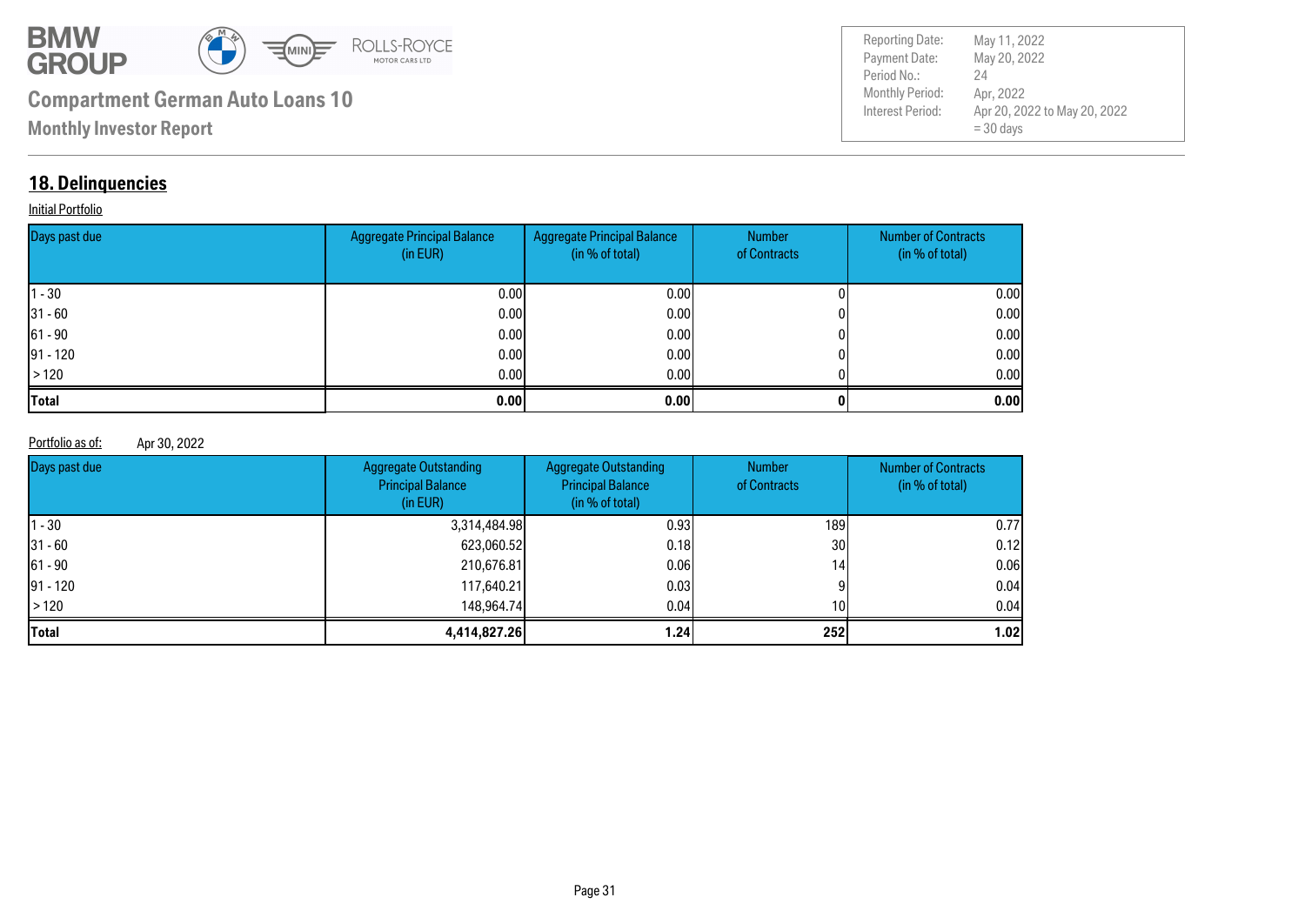

### **18a. Delinquencies Analysis**

| <b>Monthly Period</b> | Performing<br>(in EUR) | 31-60 days past due<br>(in EUR) | 61-90 days past due<br>(in EUR) | 91-120 days past due<br>(in EUR) | >120 days past due<br>(in EUR) |
|-----------------------|------------------------|---------------------------------|---------------------------------|----------------------------------|--------------------------------|
| May - 20              | 740,146,949.11         | 0.00                            | 0.00                            | 0.00                             | 0.00                           |
| June - 20             | 721,601,816.33         | 81,700.12                       | 0.00                            | 0.00                             | 0.00                           |
| <b>July - 20</b>      | 702,612,687.82         | 106,686.13                      | 35,273.11                       | 0.00                             | 0.00                           |
| Aug - 20              | 685,455,355.70         | 361,688.55                      | 19,280.57                       | 35,273.11                        | 0.00                           |
| Sept - 20             | 667,716,114.78         | 438,609.04                      | 13,862.18                       | 19,280.57                        | 35,273.11                      |
| Oct - 20              | 649,487,622.84         | 408,556.54                      | 248,670.34                      | 13,862.18                        | 19,280.57                      |
| Nov - 20              | 633,277,295.15         | 466,919.20                      | 125,202.22                      | 179,324.75                       | 19,280.57                      |
| Dec - 20              | 616,721,711.71         | 423,890.74                      | 159,378.65                      | 146,384.96                       | 194,048.99                     |
| Jan - 21              | 600,408,319.26         | 327,871.44                      | 254,322.36                      | 103,905.97                       | 263,829.04                     |
| Feb - 21              | 584,165,357.73         | 368,512.07                      | 65,093.19                       | 45,394.00                        | 276,428.93                     |
| Mar - 21              | 565,512,841.44         | 530,716.30                      | 183,014.52                      | 118,391.06                       | 193,808.00                     |
| Apr - 21              | 549,388,019.17         | 358,620.58                      | 152,904.24                      | 116,069.33                       | 195,743.64                     |
| May - 21              | 533,126,810.32         | 670,246.41                      | 251,050.24                      | 81,906.87                        | 179,931.35                     |
| June - 21             | 517,248,993.91         | 158,793.08                      | 86,906.27                       | 172,626.42                       | 217,250.93                     |
| <b>July - 21</b>      | 502,076,058.86         | 387,902.89                      | 53,874.55                       | 73,790.78                        | 165,549.74                     |
| Aug - 21              | 487,882,448.83         | 523,483.94                      | 90,296.05                       | 35,459.00                        | 157,837.75                     |
| Sept - 21             | 472,283,391.31         | 352,728.67                      | 242,416.34                      | 44,494.03                        | 106,555.25                     |
| Oct - 21              | 456,362,435.16         | 473,102.60                      | 143,378.45                      | 115,165.90                       | 44,275.68                      |
| Nov - 21              | 440,286,664.48         | 450,825.48                      | 121,943.54                      | 95,274.44                        | 115,165.90                     |
| Dec - 21              | 424,201,447.58         | 508,329.84                      | 111,650.63                      | 41,367.45                        | 203,386.75                     |
| Jan - 22              | 407,524,216.02         | 680,411.77                      | 149,856.88                      | 75,723.11                        | 222,087.20                     |
| Feb - 22              | 389,650,520.19         | 587,126.14                      | 123,717.51                      | 51,678.35                        | 138,866.80                     |
| Mar - 22              | 370,554,425.76         | 736,739.87                      | 229,589.16                      | 135,952.97                       | 79,267.15                      |
| Apr - 22              | 354,510,969.27         | 623,060.52                      | 210,676.81                      | 117,640.21                       | 148,964.74                     |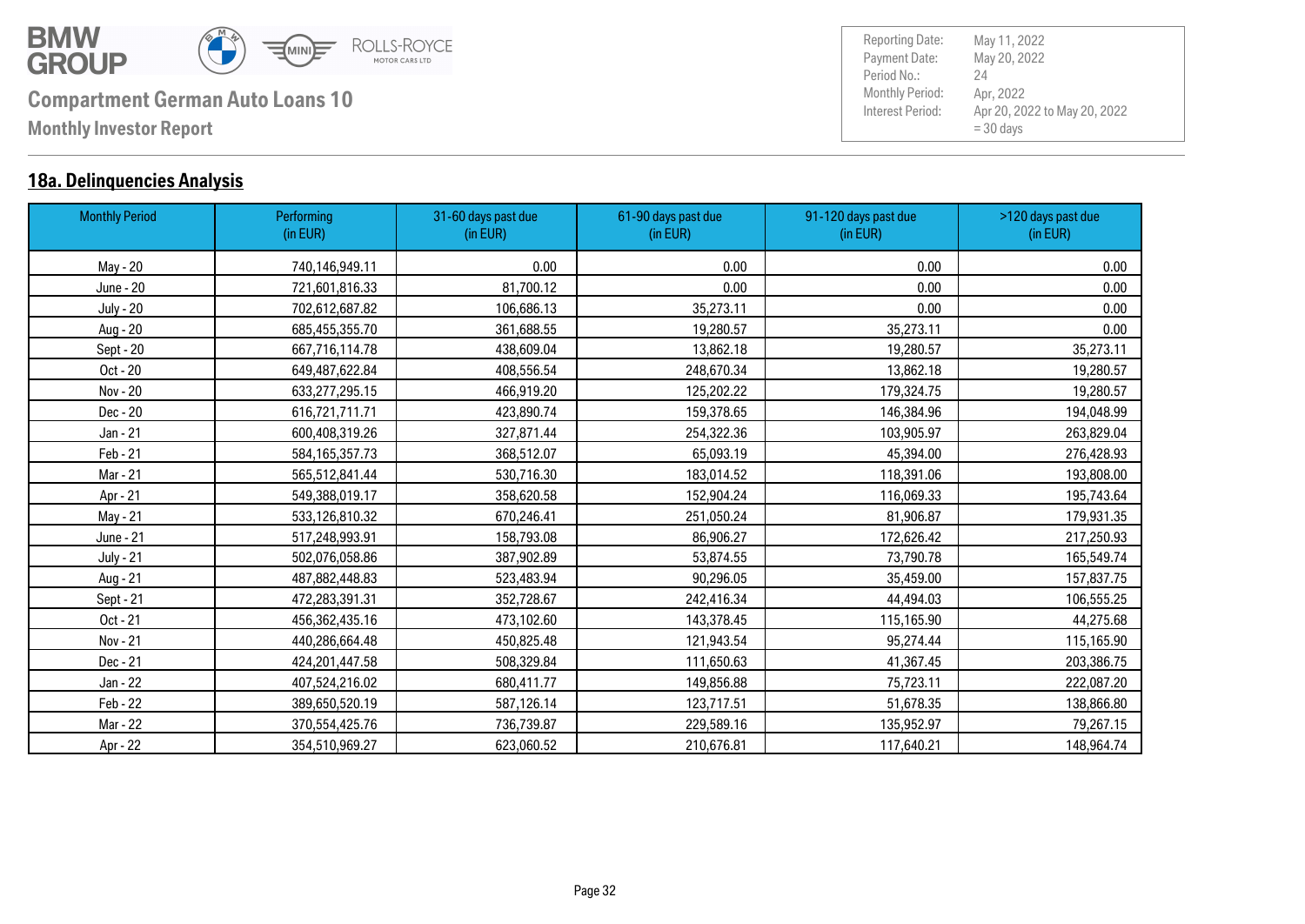

**Monthly Investor Report**

### **19. Seasoning**

#### Initial Portfolio

| Group<br>(in months) | <b>Aggregate Principal Balance</b><br>(in EUR) | <b>Aggregate Principal Balance</b><br>(in % of total) | Number<br>of Contracts | <b>Number of Contracts</b><br>(in % of total) |
|----------------------|------------------------------------------------|-------------------------------------------------------|------------------------|-----------------------------------------------|
|                      |                                                |                                                       |                        |                                               |
| $\leq 6$             | 556,910,313.05                                 | 73.59                                                 | 26,186                 | 69.42                                         |
| $> 6 - \le 12$       | 145,292,998.53                                 | 19.20                                                 | 8,164                  | 21.64                                         |
| $>12 - 52$           | 54,546,678.70                                  | 7.21                                                  | 3,372                  | 8.94                                          |
| $> 24 - 5 = 36$      | 0.00                                           | 0.00                                                  |                        | 0.00                                          |
| $> 36 - 5 = 42$      | 0.00                                           | 0.00                                                  |                        | 0.00                                          |
| $>42 - 5 = 48$       | 0.00                                           | 0.00                                                  |                        | 0.00                                          |
| $>$ 48 - <= 53       | 0.00                                           | 0.001                                                 |                        | 0.00                                          |
| > 53                 | 0.00                                           | 0.00 <sub>l</sub>                                     |                        | 0.00 <sub>l</sub>                             |
| Total                | 756,749,990.28                                 | 100.00                                                | 37,722                 | 100.00                                        |
|                      |                                                |                                                       |                        |                                               |

| WA Seasoning (in months): | 5.81  |
|---------------------------|-------|
| Min (in months):          | 2.00  |
| Max (in months):          | 15.00 |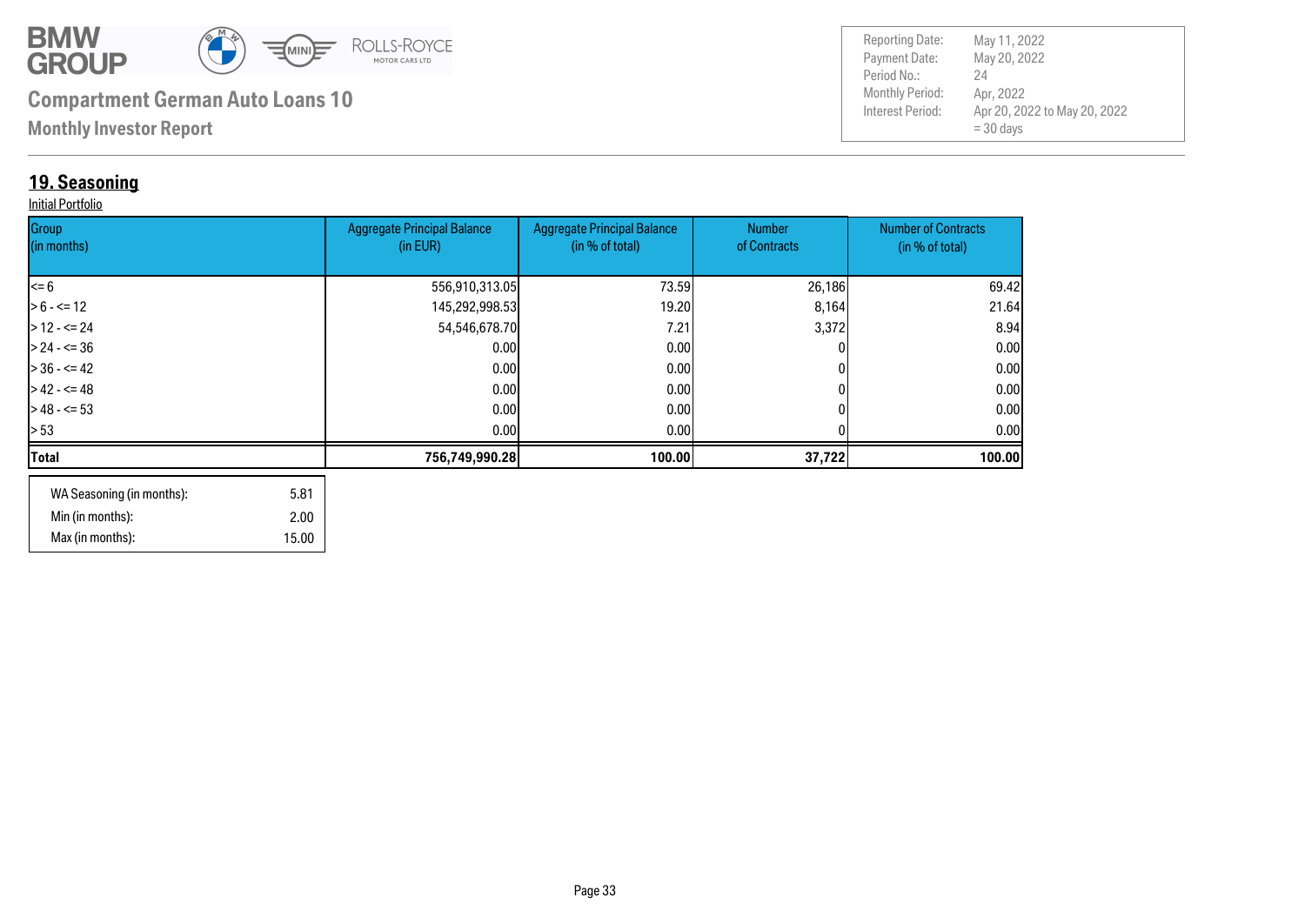

**Monthly Investor Report**

### **19. Seasoni**

**Group** (in months)

| <u>19. Seasoning</u>             |                                                                      |                                                                             |                               |                                               |
|----------------------------------|----------------------------------------------------------------------|-----------------------------------------------------------------------------|-------------------------------|-----------------------------------------------|
| Portfolio as of:<br>Apr 30, 2022 |                                                                      |                                                                             |                               |                                               |
| Group<br>(in months)             | <b>Aggregate Outstanding</b><br><b>Principal Balance</b><br>(in EUR) | <b>Aggregate Outstanding</b><br><b>Principal Balance</b><br>(in % of total) | <b>Number</b><br>of Contracts | <b>Number of Contracts</b><br>(in % of total) |
| <= 6                             | 0.00                                                                 | 0.00                                                                        |                               | 0.00                                          |
| $> 6 - \le 12$                   | 0.00                                                                 | 0.00                                                                        |                               | 0.00                                          |
| $>$ 12 - <= 24                   | 0.001                                                                | 0.00                                                                        |                               | 0.00                                          |
| > 24 - <= 36                     | 342,307,421.98                                                       | 96.26                                                                       | 23,016                        | 93.18                                         |
| $> 36 - 5 = 42$                  | 13,303,889.57                                                        | 3.74                                                                        | 1,685                         | 6.82                                          |
| $>42 - 5 = 48$                   | 0.00                                                                 | 0.00                                                                        |                               | 0.00                                          |
| $>48 - 53$                       | 0.00                                                                 | 0.00                                                                        |                               | 0.00                                          |
| > 53                             | 0.00                                                                 | 0.00                                                                        |                               | 0.00                                          |
| <b>Total</b>                     | 355,611,311.55                                                       | 100.00                                                                      | 24,701                        | 100.00                                        |

| WA Seasoning (in months): | 29.31 |  |
|---------------------------|-------|--|
| Min (in months):          | 26.00 |  |
| Max (in months):          | 39.00 |  |
|                           |       |  |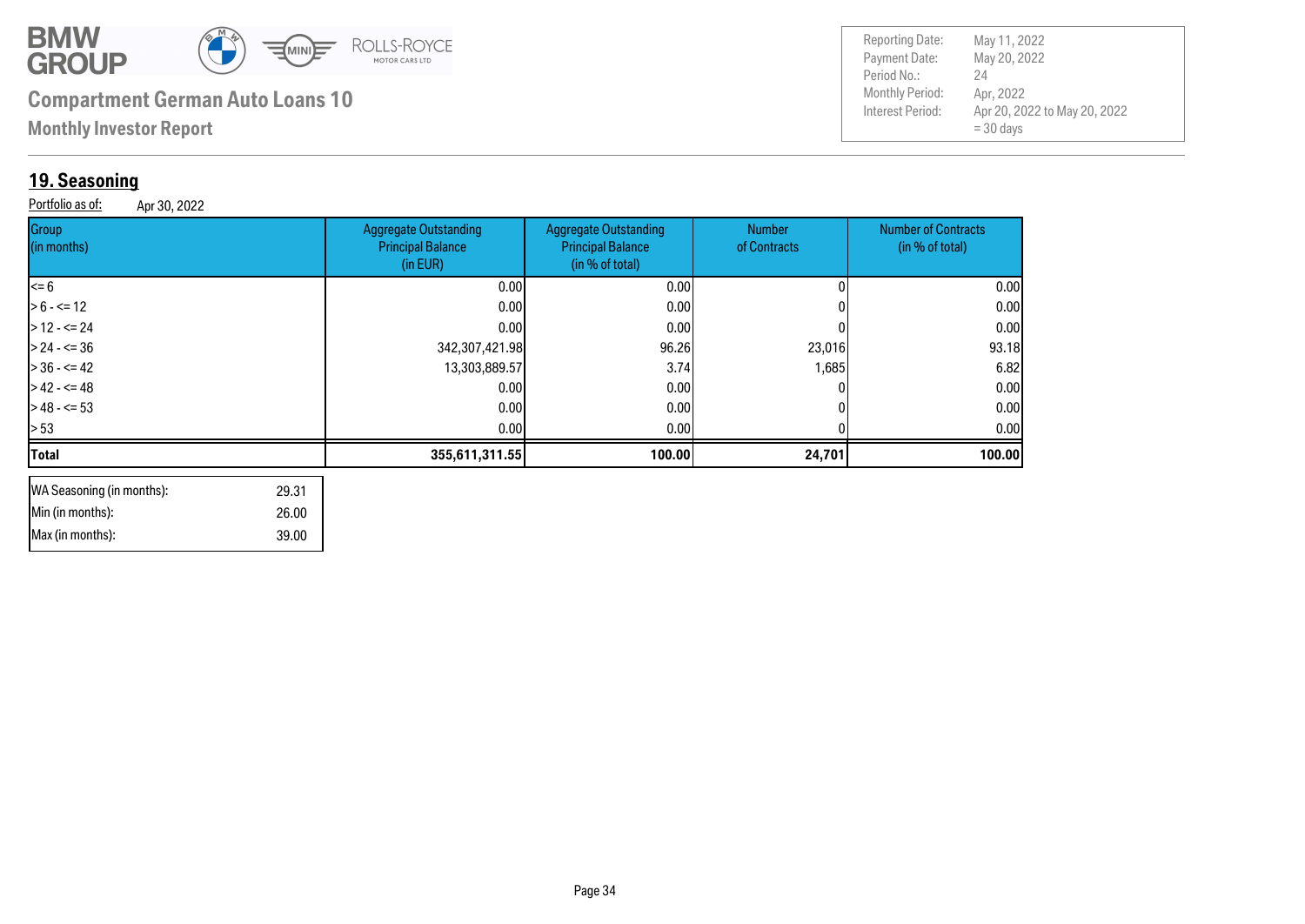

### **19a. Seasoning (graph)**

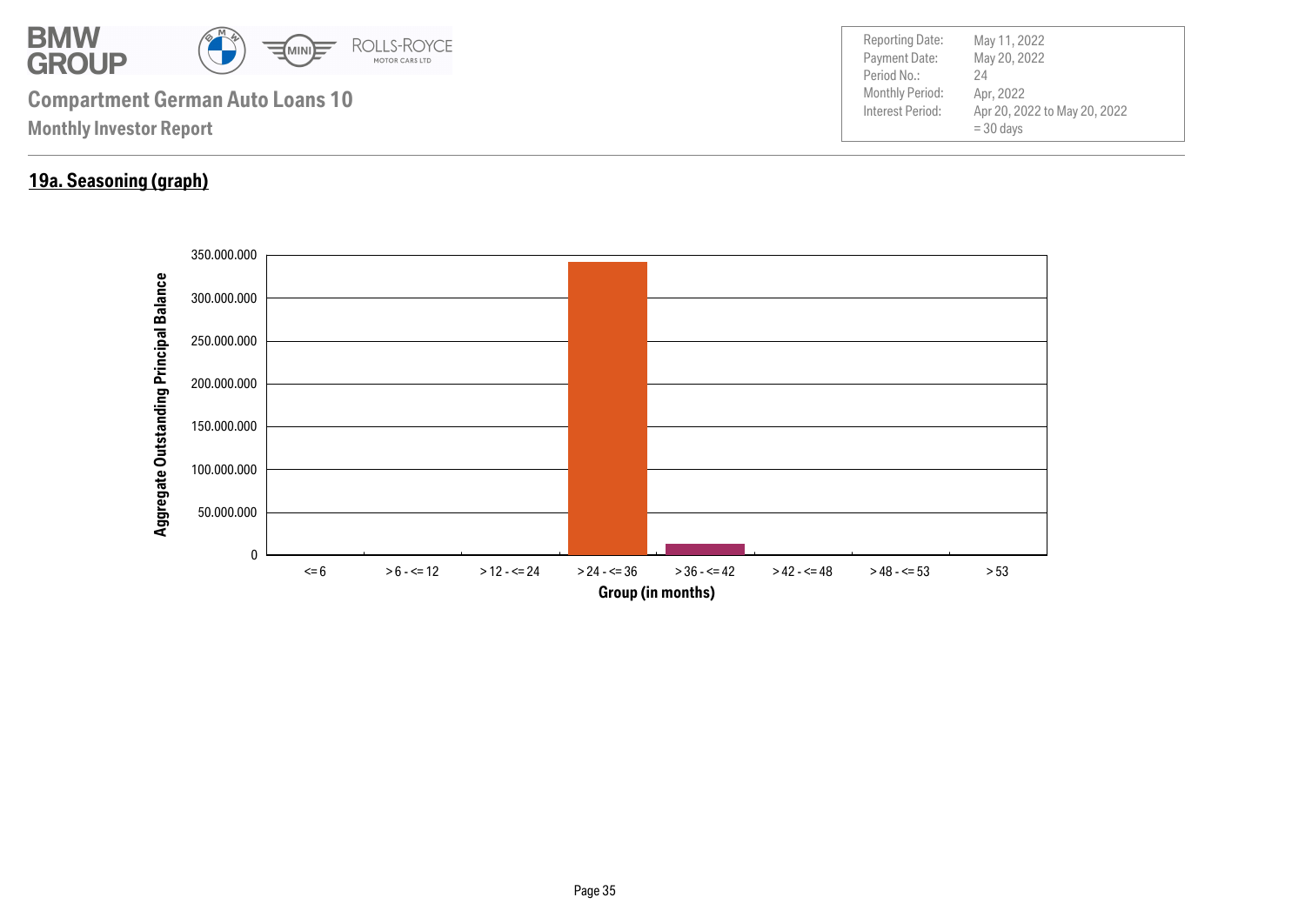

### **20. Remaining Term**

#### **Initial Portfolio**

| Group<br>(in months) | <b>Aggregate Principal Balance</b><br>(in EUR) | <b>Aggregate Principal Balance</b><br>(in % of total) | <b>Number</b><br>of Contracts | <b>Number of Contracts</b><br>(in % of total) |
|----------------------|------------------------------------------------|-------------------------------------------------------|-------------------------------|-----------------------------------------------|
| l<= 6                | 201,572.62                                     | 0.03                                                  | 94                            | 0.25                                          |
| $> 6 - \le 12$       | 4,391,327.43                                   | 0.58                                                  | 762                           | 2.02                                          |
| $>12 - 524$          | 70,971,230.05                                  | 9.38                                                  | 5,717                         | 15.16                                         |
| $> 24 - 5 = 36$      | 315,095,332.69                                 | 41.64                                                 | 15,804                        | 41.90                                         |
| $> 36 - 5 = 42$      | 45,678,105.76                                  | 6.04                                                  | 2,266                         | 6.01                                          |
| $> 42 - 5 = 48$      | 106,127,537.84                                 | 14.02                                                 | 4,747                         | 12.58                                         |
| $> 48 - 53$          | 38,957,331.30                                  | 5.15                                                  | 1,628                         | 4.32                                          |
| > 53                 | 175,327,552.59                                 | 23.17                                                 | 6,704                         | 17.77                                         |
| Total                | 756,749,990.28                                 | 100.00                                                | 37,722                        | 100.00                                        |
|                      |                                                |                                                       |                               |                                               |

| WA Remaining Term (in months): | 39.31 |
|--------------------------------|-------|
| Min (in months):               | 3.00  |
| Max (in months):               | 60.00 |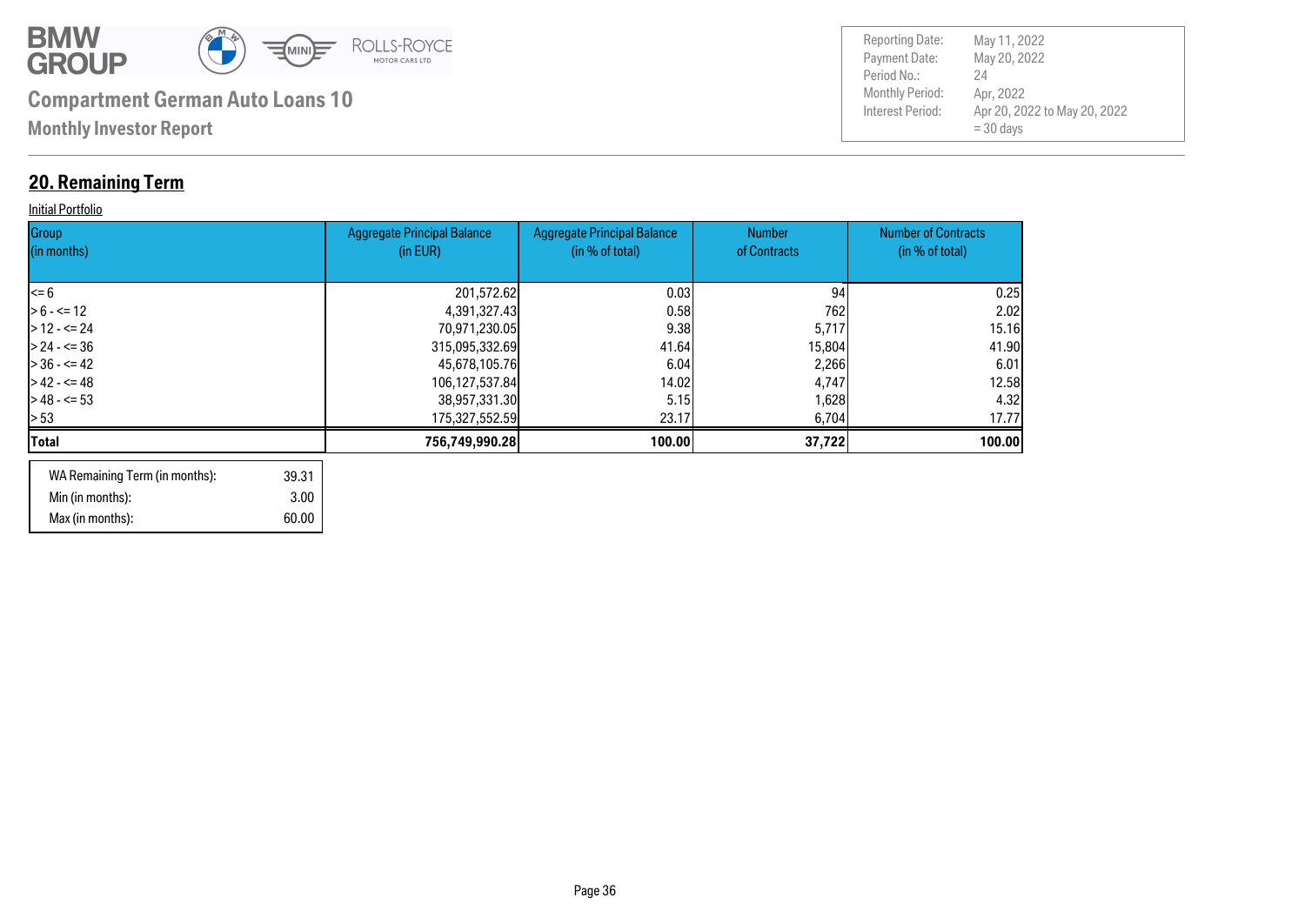

 36.00 0.00

# **Monthly Investor Report Compartment German Auto Loans 10** Monthly Period:

### **20. Remaining Term**

Min (in months): Max (in months):

Gro  $\ln$ 

Portfolio as of: Apr 30, 2022

| Group<br>(in months)                    | <b>Aggregate Outstanding</b><br><b>Principal Balance</b><br>(in EUR) | <b>Aggregate Outstanding</b><br><b>Principal Balance</b><br>(in % of total) | <b>Number</b><br>of Contracts | <b>Number of Contracts</b><br>(in % of total) |
|-----------------------------------------|----------------------------------------------------------------------|-----------------------------------------------------------------------------|-------------------------------|-----------------------------------------------|
| <= 6                                    | 50,468,175.73                                                        | 14.19                                                                       | 6,573                         | 26.61                                         |
| $> 6 - \le 12$                          | 104,939,794.56                                                       | 29.51                                                                       | 6,966                         | 28.20                                         |
| $>$ 12 - <= 24                          | 80,767,681.13                                                        | 22.71                                                                       | 5,125                         | 20.75                                         |
| $> 24 - 536$                            | 119,435,660.13                                                       | 33.59                                                                       | 6,037                         | 24.44                                         |
| $> 36 - 42$                             | 0.00                                                                 | 0.00                                                                        |                               | 0.00                                          |
| $>42 - 548$                             | 0.00                                                                 | 0.00                                                                        |                               | 0.00                                          |
| > 48 - <= 53                            | 0.00                                                                 | 0.001                                                                       |                               | 0.00                                          |
| > 53                                    | 0.00                                                                 | 0.00                                                                        |                               | 0.00                                          |
| Total                                   | 355,611,311.55                                                       | 100.00                                                                      | 24,701                        | 100.00                                        |
| WA Remaining Term (in months):<br>18.03 |                                                                      |                                                                             |                               |                                               |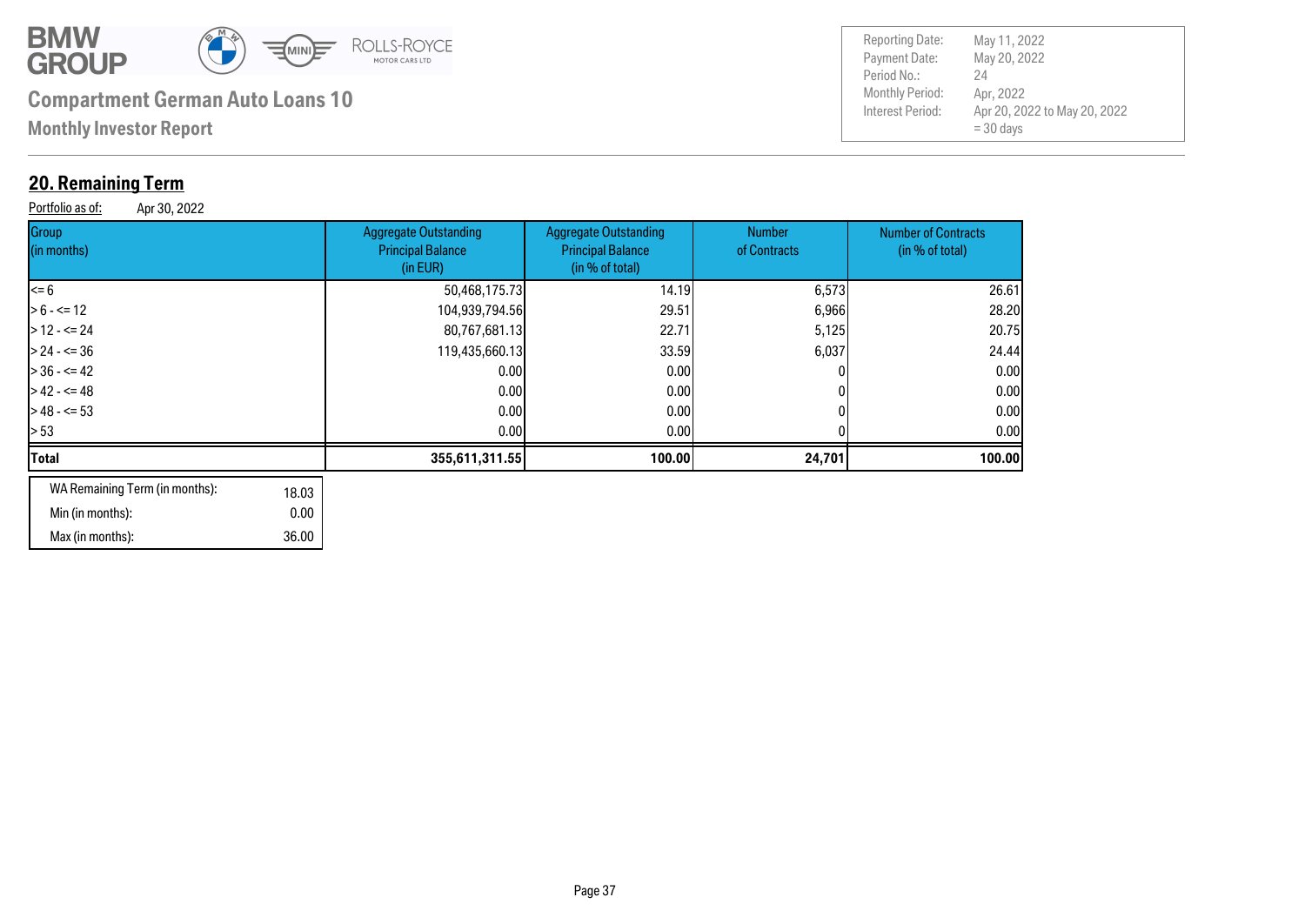

### **20a. Remaining Term (graph)**

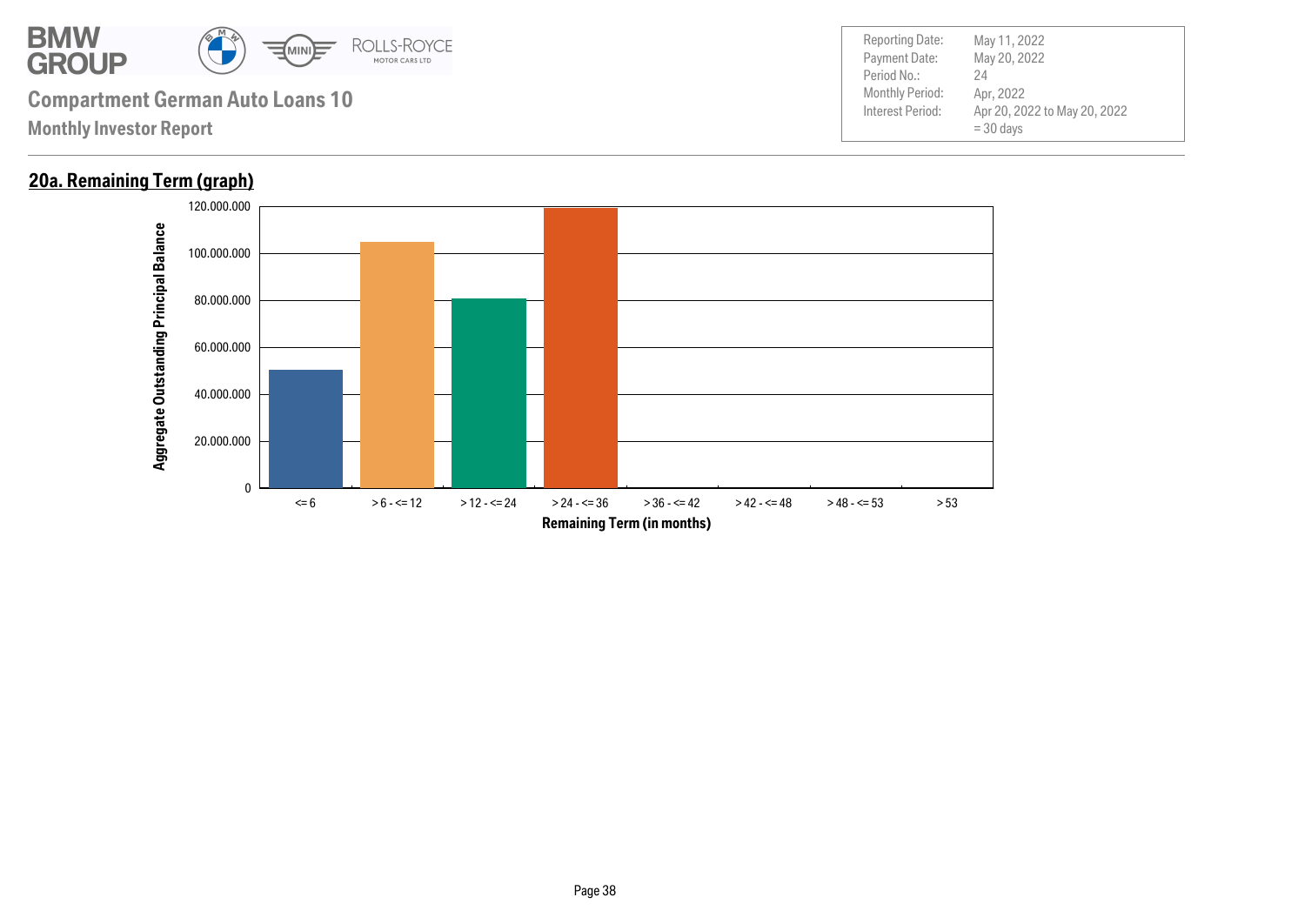

Payment Date: Period No.: Apr 20, 2022 to May 20, 2022  $= 30$  days May 20, 2022 Apr, 2022 24 Reporting Date: May 11, 2022

### **21. Original Term**

#### **Initial Portfolio**

Min (in months):

Max (in months): 72.00

10.00

| Group<br>(in months)                   | <b>Aggregate Principal Balance</b><br>(in EUR) | <b>Aggregate Principal Balance</b><br>(in % of total) | <b>Number</b><br>of Contracts | <b>Number of Contracts</b><br>(in % of total) |
|----------------------------------------|------------------------------------------------|-------------------------------------------------------|-------------------------------|-----------------------------------------------|
|                                        |                                                |                                                       |                               |                                               |
| $\leq 6$                               | 0.00                                           | 0.001                                                 |                               | 0.00                                          |
| $> 6 - \le 12$                         | 546,875.52                                     | 0.07                                                  | 201                           | 0.53                                          |
| $> 12 - 5 = 24$                        | 35,448,344.86                                  | 4.68                                                  | 3,671                         | 9.73                                          |
| $> 24 - 5 = 36$                        | 339,574,369.69                                 | 44.87                                                 | 17,623                        | 46.72                                         |
| $> 36 - 5 = 42$                        | 4,975,210.35                                   | 0.66                                                  | 319 <sub>1</sub>              | 0.85                                          |
| $> 42 - 5 = 48$                        | 137, 182, 258. 92                              | 18.13                                                 | 6,473                         | 17.16                                         |
| $> 48 - 53$                            | 471,148.34                                     | 0.06                                                  | 26                            | 0.07                                          |
| l> 53                                  | 238,551,782.60                                 | 31.52                                                 | 9,409                         | 24.94                                         |
| <b>Total</b>                           | 756,749,990.28                                 | 100.00                                                | 37,722                        | 100.00                                        |
| WA Original Term (in months):<br>45.11 |                                                |                                                       |                               |                                               |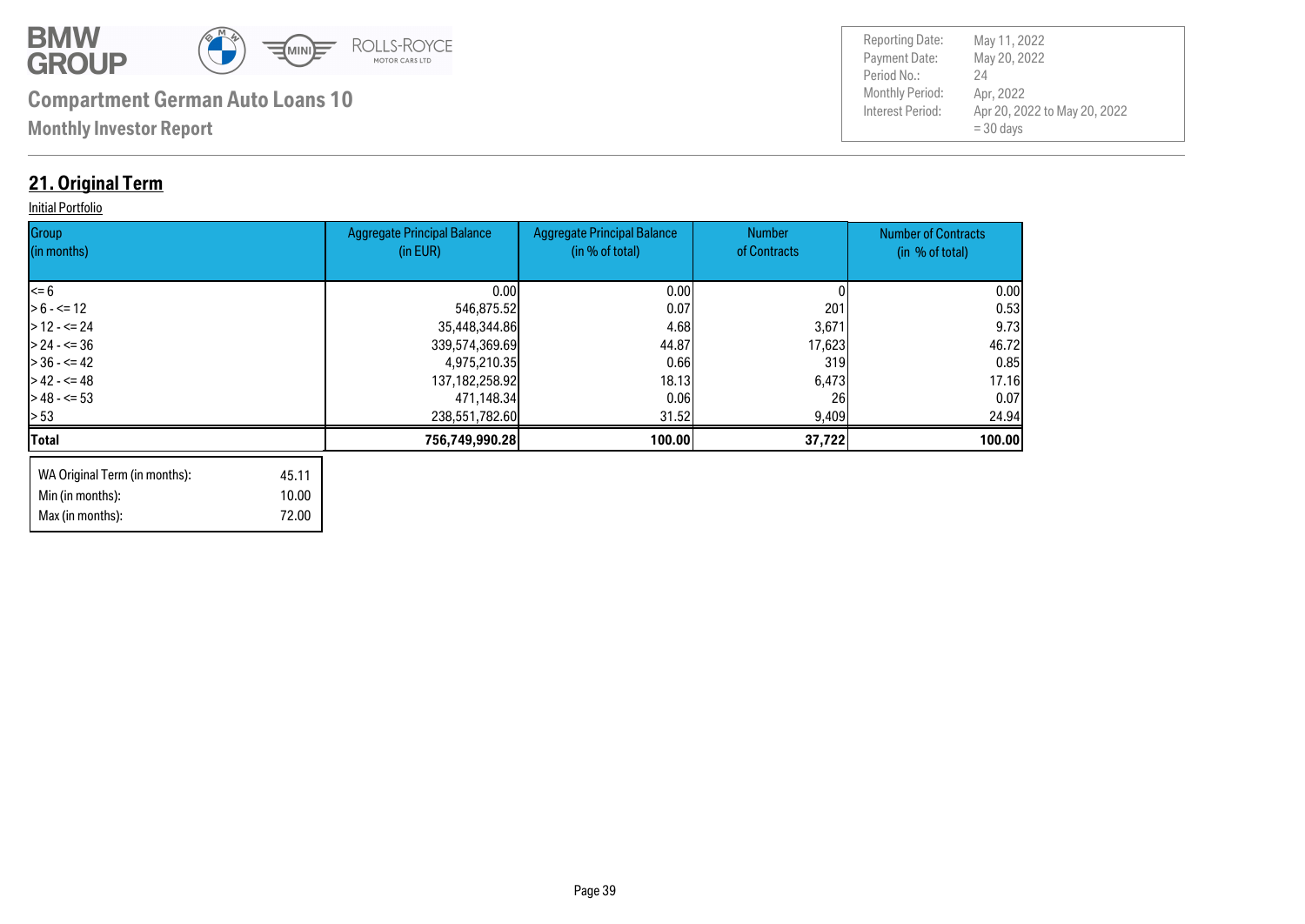

**Monthly Investor Report**

### **21. Original Term**

Portfolio as of: Apr 30, 2022

| Group<br>(in months) | <b>Aggregate Outstanding</b><br><b>Principal Balance</b><br>(in EUR) | <b>Aggregate Outstanding</b><br><b>Principal Balance</b><br>(in % of total) | Number<br>of Contracts | <b>Number of Contracts</b><br>(in % of total) |
|----------------------|----------------------------------------------------------------------|-----------------------------------------------------------------------------|------------------------|-----------------------------------------------|
| $\leq$ 6             | 0.001                                                                | 0.001                                                                       |                        | 0.00                                          |
| $> 6 - \le 12$       | 0.001                                                                | 0.001                                                                       |                        | 0.00                                          |
| $>12 - 5 = 24$       | 63,477.32                                                            | 0.02                                                                        | 164                    | 0.66                                          |
| $> 24 - 5 = 36$      | 148,105,768.06                                                       | 41.65                                                                       | 12,228                 | 49.50                                         |
| $> 36 - 5 = 42$      | 2,294,709.95                                                         | 0.65                                                                        | 239                    | 0.97                                          |
| $>42 - 5 = 48$       | 72,579,895.05                                                        | 20.41                                                                       | 4,939                  | 20.00                                         |
| $> 48 - 53$          | 248,021.14                                                           | 0.07                                                                        | 18 <sub>l</sub>        | 0.07                                          |
| > 53                 | 132,319,440.03                                                       | 37.21                                                                       | 7,113                  | 28.80                                         |
| <b>Total</b>         | 355,611,311.55                                                       | 100.00                                                                      | 24,701                 | 100.00                                        |
|                      |                                                                      |                                                                             |                        |                                               |

| WA Original Term (in months): | 47.37 |
|-------------------------------|-------|
| Min (in months):              | 24.00 |
| Max (in months):              | 72.00 |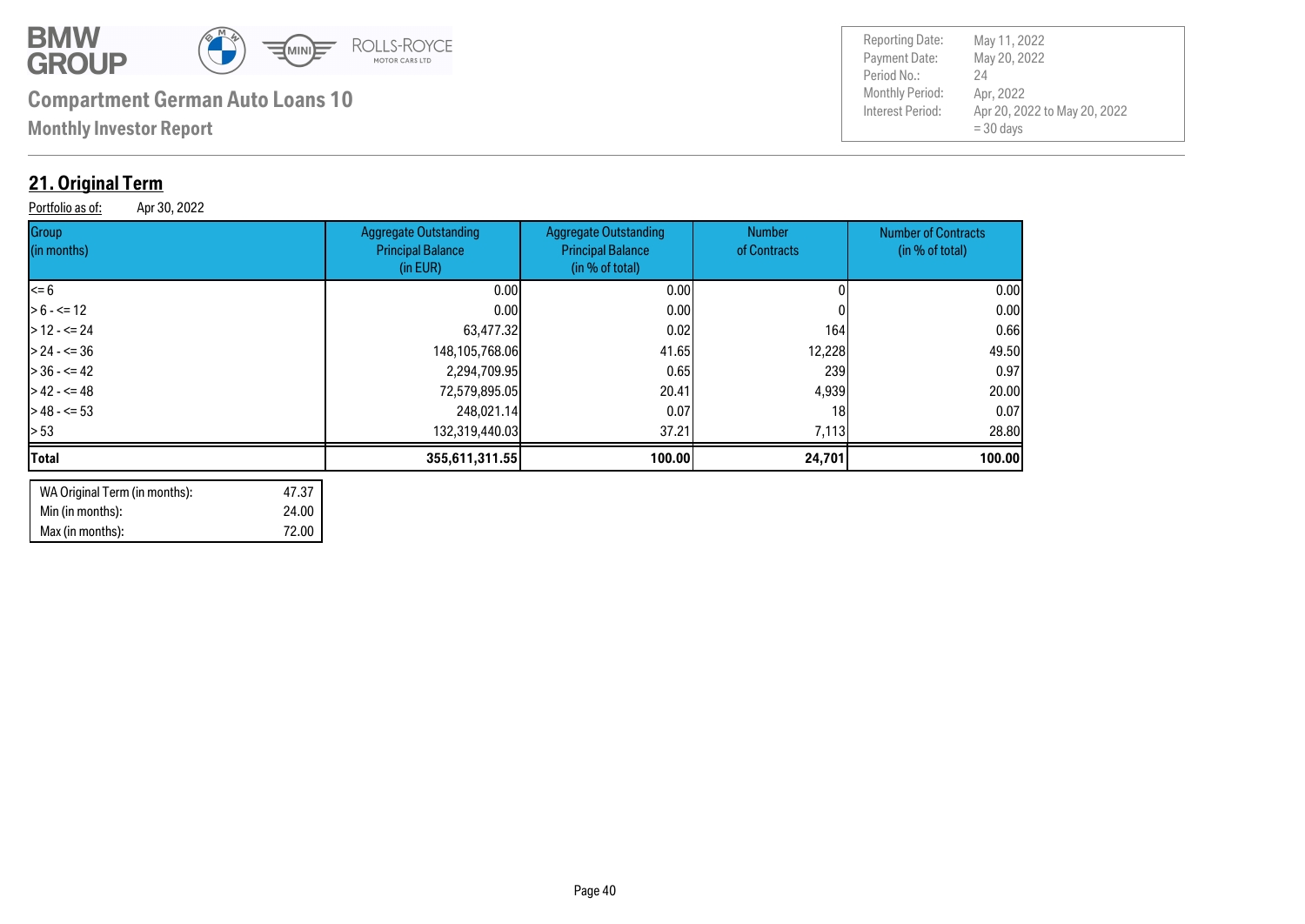

### **21a. Original Term (graph)**

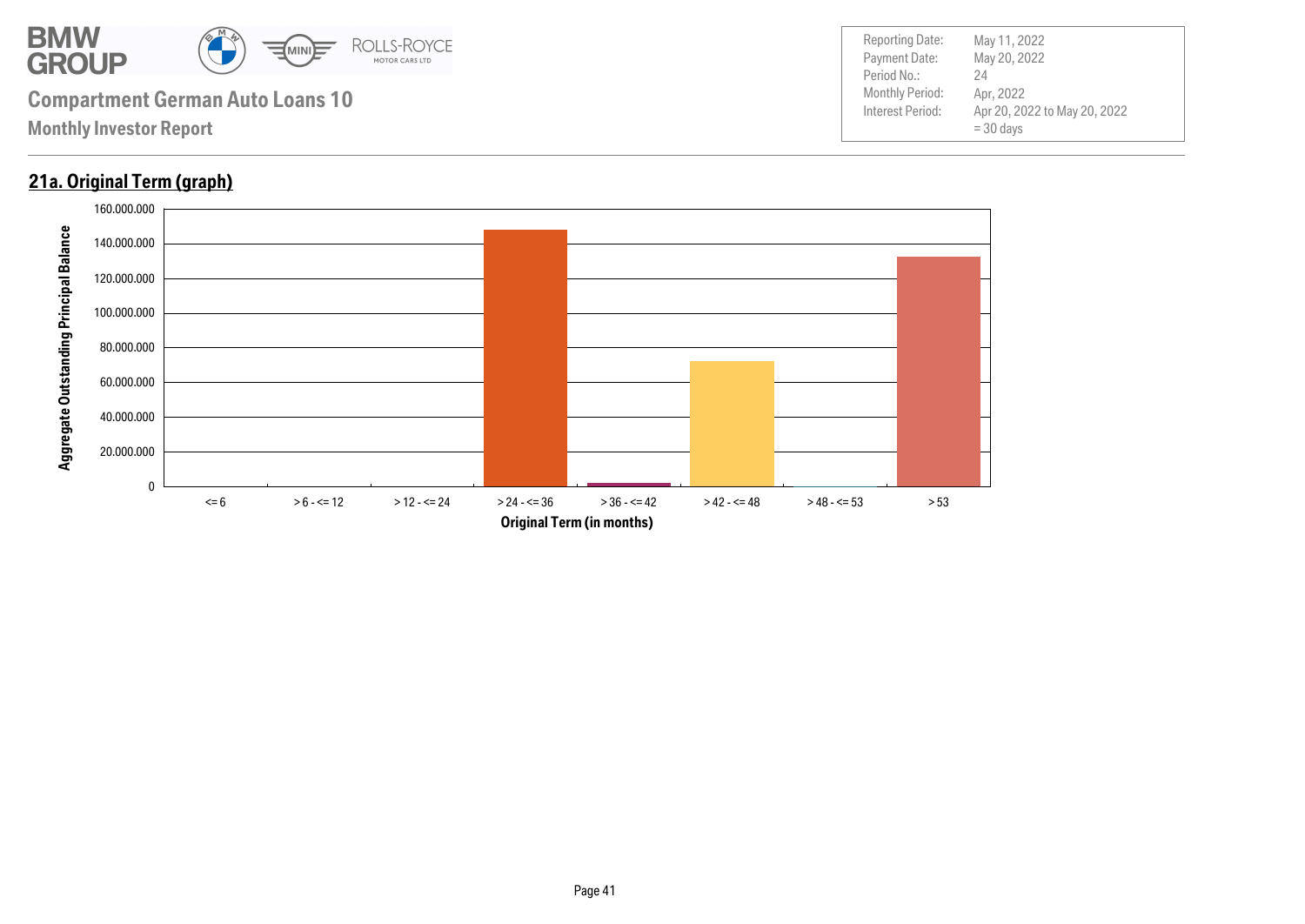

**Monthly Investor Report**

### **22. Vehicle Class**

#### Initial Portfolio

| Group                                    | <b>Aggregate Principal Balance</b> | <b>Aggregate Principal Balance</b> | <b>Number</b> | <b>Number of Contracts</b> |
|------------------------------------------|------------------------------------|------------------------------------|---------------|----------------------------|
|                                          | (in EUR)                           | (in % of total)                    | of Contracts  | (in % of total)            |
| <b>BMW 1 Series</b>                      | 81, 155, 731. 24                   | 10.72                              | 5,849         | 15.51                      |
| <b>BMW 2 Series</b>                      | 71,886,124.85                      | 9.50                               | 3,619         | 9.59                       |
| <b>BMW 3 Series</b>                      | 79,744,521.82                      | 10.54                              | 4,363         | 11.57                      |
| <b>I</b> BMW 4 Series                    | 38,571,273.34                      | 5.10                               | 1,479         | 3.92                       |
| <b>BMW 5 Series</b>                      | 78,362,132.65                      | 10.36                              | 3,328         | 8.82                       |
| <b>I</b> BMW 6 Series                    | 7,578,626.86                       | 1.00                               | 225           | 0.60                       |
| <b>I</b> BMW 7 Series                    | 10,686,781.25                      | 1.41                               | 306           | 0.81                       |
| <b>BMW 8 Series</b>                      | 5,236,824.78                       | 0.69                               | 60            | 0.16                       |
| <b>IBMW X1 Series</b>                    | 59,974,674.85                      | 7.93                               | 3,086         | 8.18                       |
| <b>BMW X2 Series</b>                     | 11,803,094.62                      | 1.56                               | 424           | 1.12                       |
| <b>IBMW X3 Series</b>                    | 57,049,166.87                      | 7.54                               | 2,131         | 5.65                       |
| <b>BMW X4 Series</b>                     | 19,362,123.87                      | 2.56                               | 598           | 1.59                       |
| <b>IBMW X5 Series</b>                    | 50,884,586.13                      | 6.72                               | 1,324         | 3.51                       |
| <b>IBMW X6 Series</b>                    | 12,816,775.25                      | 1.69                               | 342           | 0.91                       |
| <b>BMW X7 Series</b>                     | 4,930,197.20                       | 0.65                               | 62            | 0.16                       |
| <b>BMW Z Series</b>                      | 10,848,458.06                      | 1.43                               | 385           | 1.02                       |
| <b>BMWi Series</b>                       | 6,755,491.79                       | 0.89                               | 267           | 0.71                       |
| <b>MINI</b>                              | 96,136,863.83                      | 12.70                              | 6,100         | 16.17                      |
| Non BMW Group Models (incl. Motorcycles) | 34,176,626.66                      | 4.52                               | 1,867         | 4.95                       |
| Other BMW Group (incl. Motorcycles)      | 18,789,914.36                      | 2.48                               | 1,907         | 5.06                       |
| <b>Total</b>                             | 756,749,990.28                     | 100.00                             | 37,722        | 100.00                     |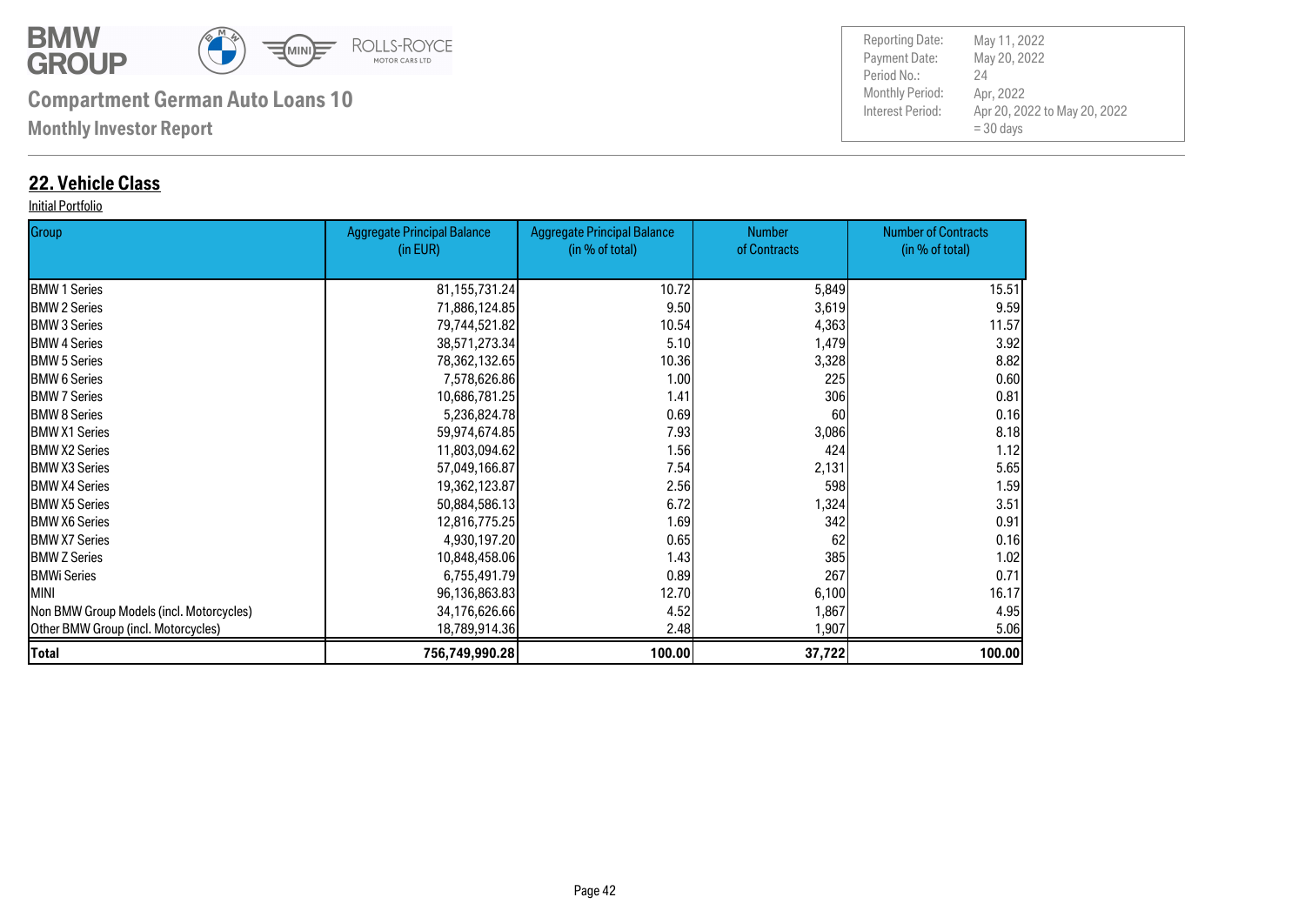

**Monthly Investor Report**

### **22. Vehicle Class**

Portfolio as of: Apr 30, 2022

| Group                                    | <b>Aggregate Outstanding</b><br><b>Principal Balance</b><br>(in EUR) | <b>Aggregate Outstanding</b><br><b>Principal Balance</b><br>(in % of total) | <b>Number</b><br>of Contracts | <b>Number of Contracts</b><br>(in % of total) |
|------------------------------------------|----------------------------------------------------------------------|-----------------------------------------------------------------------------|-------------------------------|-----------------------------------------------|
| <b>BMW 1 Series</b>                      | 35,942,641.48                                                        | 10.11                                                                       | 3,753                         | 15.19                                         |
| <b>BMW 2 Series</b>                      | 32,808,685.34                                                        | 9.23                                                                        | 2,442                         | 9.89                                          |
| <b>BMW 3 Series</b>                      | 36,025,035.43                                                        | 10.13                                                                       | 2,735                         | 11.07                                         |
| <b>BMW 4 Series</b>                      | 17,202,000.99                                                        | 4.84                                                                        | 949                           | 3.84                                          |
| <b>BMW 5 Series</b>                      | 35,763,669.30                                                        | 10.06                                                                       | 2,103                         | 8.51                                          |
| <b>BMW 6 Series</b>                      | 3,083,783.04                                                         | 0.87                                                                        | 132                           | 0.53                                          |
| <b>BMW 7 Series</b>                      | 4,625,585.54                                                         | 1.30                                                                        | 177                           | 0.72                                          |
| <b>BMW 8 Series</b>                      | 2,940,964.75                                                         | 0.83                                                                        | 47                            | 0.19                                          |
| <b>BMW X1 Series</b>                     | 30,834,910.21                                                        | 8.67                                                                        | 2,158                         | 8.74                                          |
| <b>BMW X2 Series</b>                     | 6,615,875.97                                                         | 1.86                                                                        | 314                           | 1.27                                          |
| <b>BMW X3 Series</b>                     | 29,003,383.71                                                        | 8.16                                                                        | 1,459                         | 5.91                                          |
| <b>BMW X4 Series</b>                     | 9,539,503.62                                                         | 2.68                                                                        | 410                           | 1.66                                          |
| <b>BMW X5 Series</b>                     | 25,376,397.95                                                        | 7.14                                                                        | 888                           | 3.59                                          |
| <b>BMW X6 Series</b>                     | 5,866,406.20                                                         | 1.65                                                                        | 209                           | 0.85                                          |
| <b>BMW X7 Series</b>                     | 2,653,130.04                                                         | 0.75                                                                        | 44                            | 0.18                                          |
| <b>BMW Z Series</b>                      | 5,581,633.01                                                         | 1.57                                                                        | 242                           | 0.98                                          |
| BMWi Series                              | 3,458,003.57                                                         | 0.97                                                                        | 186                           | 0.75                                          |
| MINI                                     | 47,210,539.97                                                        | 13.28                                                                       | 4,283                         | 17.34                                         |
| Non BMW Group Models (incl. Motorcycles) | 15,284,973.91                                                        | 4.30                                                                        | 1,156                         | 4.68                                          |
| Other BMW Group (incl. Motorcycles)      | 5,794,187.52                                                         | 1.63                                                                        | 1,014                         | 4.11                                          |
| Total                                    | 355,611,311.55                                                       | 100.00                                                                      | 24,701                        | 100.00                                        |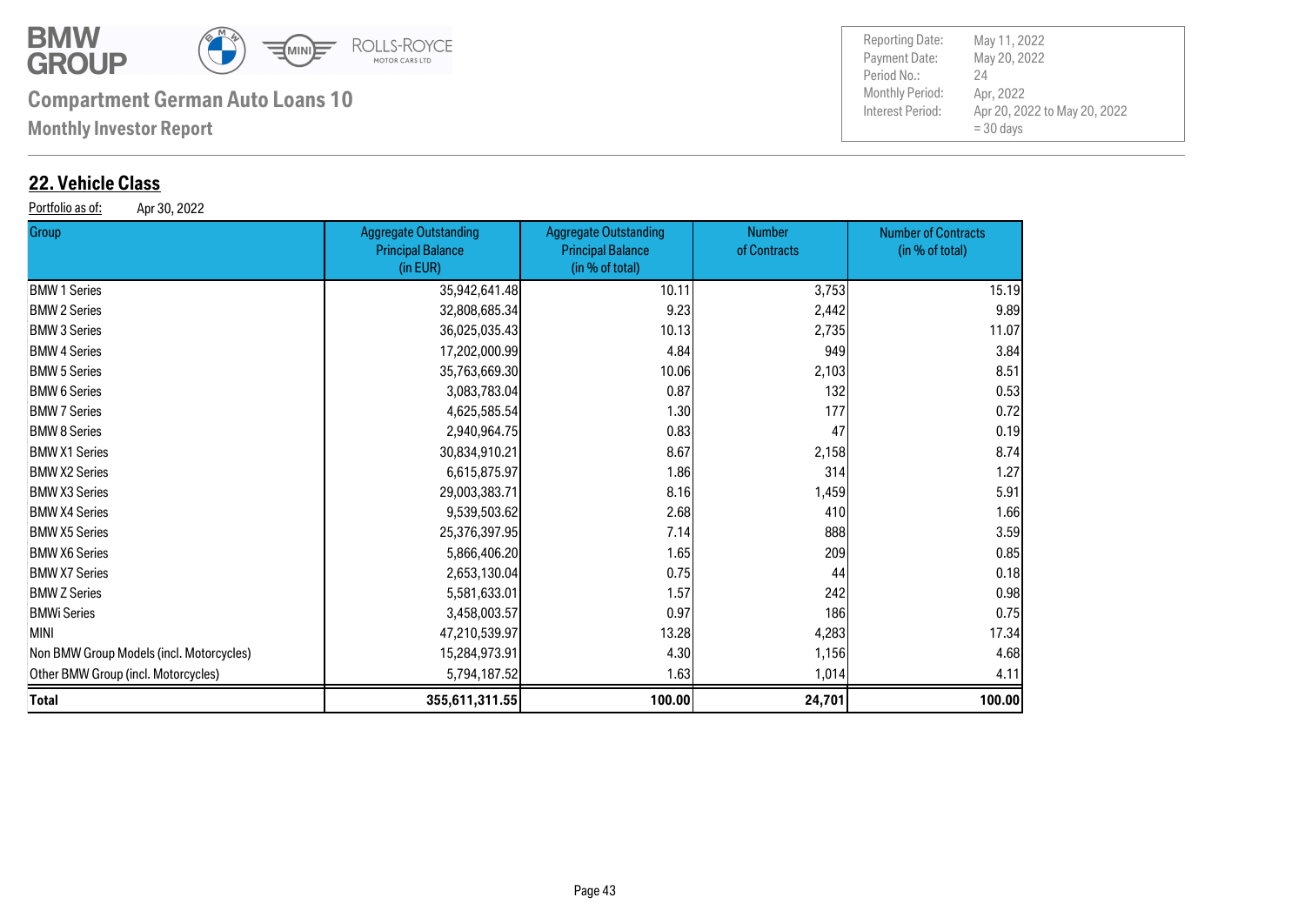

Payment Date: Period No.: Apr 20, 2022 to May 20, 2022  $= 30$  days May 20, 2022 Apr, 2022 24 Reporting Date: May 11, 2022

**Monthly Investor Report**

### **23. Payment Type**

#### **Initial Portfolio:**

| Group        | <b>Aggregate Principal Balance</b><br>(in EUR) | Aggregate Principal Balance<br>(in % of total) | <b>Number</b><br>of Contracts | <b>Number of Contracts</b><br>(in % of total) |
|--------------|------------------------------------------------|------------------------------------------------|-------------------------------|-----------------------------------------------|
| Direct debit | 755,724,731.49                                 | 99.86                                          | 37,679                        | 99.89                                         |
| Self payment | 1,025,258.79                                   | 0.14                                           | 431                           | 0.11                                          |
| <b>Total</b> | 756,749,990.28                                 | 100.00                                         | 37,722                        | 100.00                                        |

#### Portfolio as of: Apr 30, 2022

| Group        | <b>Aggregate Outstanding</b><br><b>Principal Balance</b><br>(in EUR) | <b>Aggregate Outstanding</b><br><b>Principal Balance</b><br>(in % of total) | <b>Number</b><br>of Contracts | <b>Number of Contracts</b><br>(in % of total) |
|--------------|----------------------------------------------------------------------|-----------------------------------------------------------------------------|-------------------------------|-----------------------------------------------|
| Direct debit | 352,943,169.77                                                       | 99.25                                                                       | 24,522                        | 99.28                                         |
| Self payment | 2,668,141.78                                                         | 0.75                                                                        | 179 l                         | 0.721                                         |
| <b>Total</b> | 355,611,311.55                                                       | 100.00                                                                      | 24,701                        | 100.00                                        |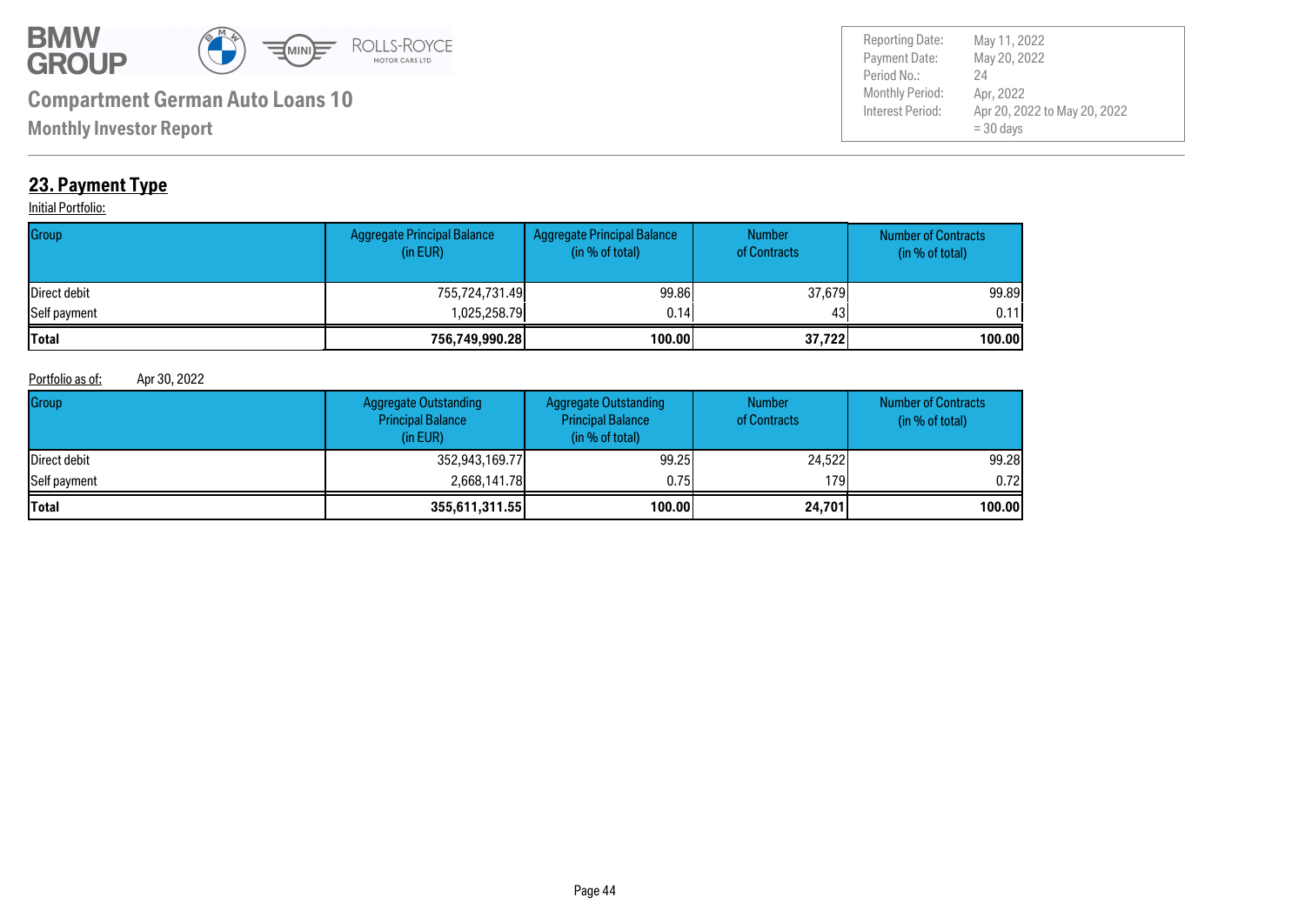

**Monthly Investor Report**

Payment Date: Period No.: Apr 20, 2022 to May 20, 2022  $= 30$  days May 20, 2022 Apr, 2022 24 Reporting Date: May 11, 2022

### **24. Interest Rates**

|                                         |                | Weighted Average Nominal Interest Rate (in %) |
|-----------------------------------------|----------------|-----------------------------------------------|
| Aggregate Principal Balance (Initial)   | 756,749,990.28 | 3.32I                                         |
| Aggregate Outstanding Principal Balance | 355.611.311.55 | 3.29                                          |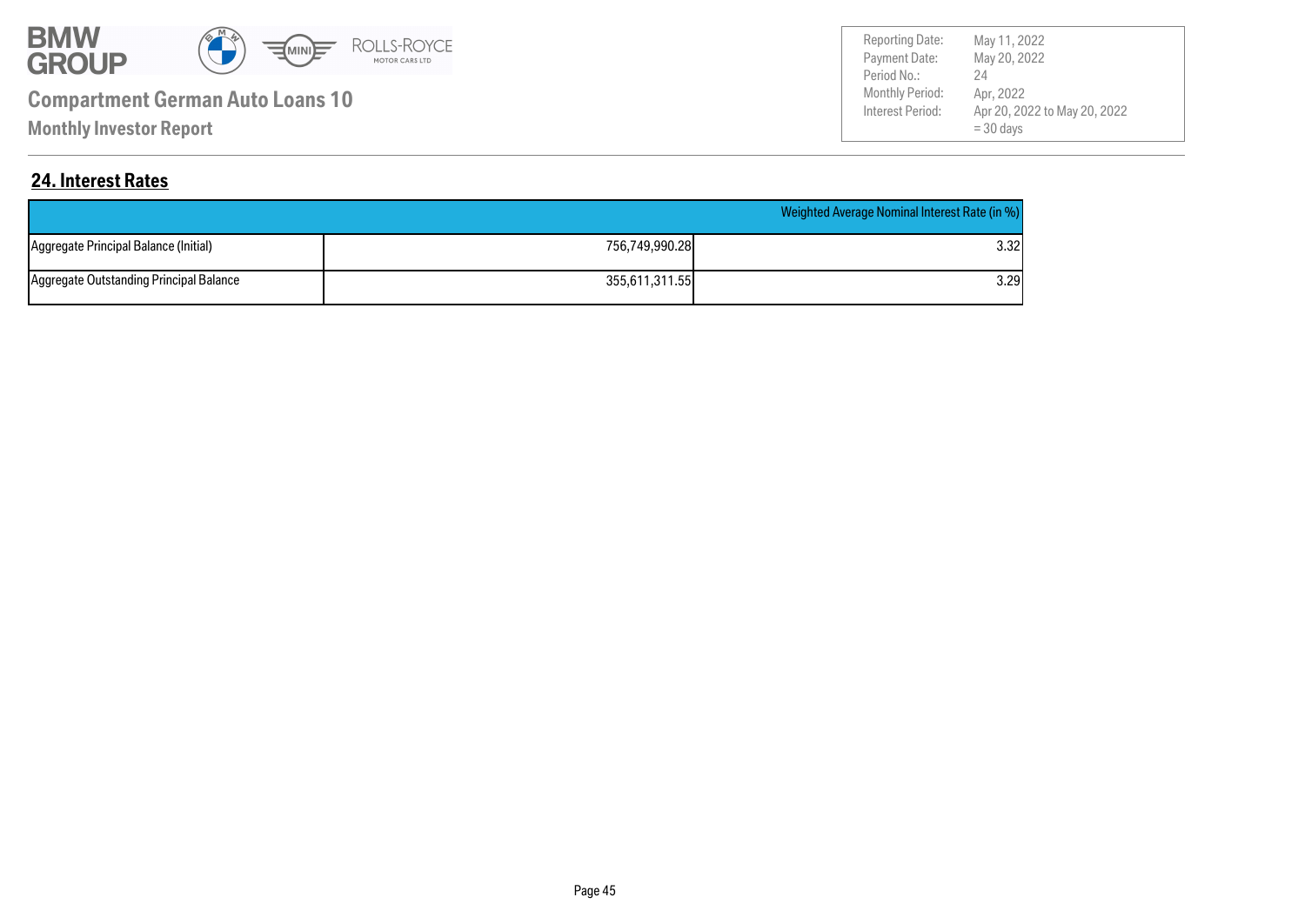

Payment Date: Period No.: Apr 20, 2022 to May 20, 2022  $= 30$  days May 20, 2022 Apr, 2022 24 Reporting Date: May 11, 2022

### **25. Credit Type**

#### **Initial Portfolio**

| <b>Credit Type</b>    | Aggregate Principal Balance<br>(in EUR) | <b>Aggregate Principal Balance</b><br>(in % of total) | <b>Number</b><br>of Contracts | <b>Number of Contracts</b><br>(in % of total) |
|-----------------------|-----------------------------------------|-------------------------------------------------------|-------------------------------|-----------------------------------------------|
| Balloon               | 747,953,979.62                          | 98.84                                                 | 36,385                        | 96.46                                         |
| Equal Instalment Loan | 8,796,010.66                            | .161                                                  | ا337 ا                        | 3.54                                          |
| <b>Total</b>          | 756,749,990.28                          | 100.00                                                | 37.7221                       | 100.00                                        |

#### Portfolio as of: Apr 30, 2022

| <b>Credit Type</b>    | <b>Aggregate Outstanding</b><br><b>Principal Balance</b><br>(in EUR) | Aggregate Outstanding<br><b>Principal Balance</b><br>(in % of total) | <b>Number</b><br>of Contracts | <b>Number of Contracts</b><br>(in $%$ of total) |
|-----------------------|----------------------------------------------------------------------|----------------------------------------------------------------------|-------------------------------|-------------------------------------------------|
| <b>Balloon</b>        | 354,032,472.92                                                       | 99.56                                                                | 24,213                        | 98.02                                           |
| Equal Instalment Loan | 1,578,838.63                                                         | 0.44                                                                 | 488                           | 1.98I                                           |
| <b>Total</b>          | 355,611,311.55                                                       | 100.00                                                               | 24,701                        | 100.00                                          |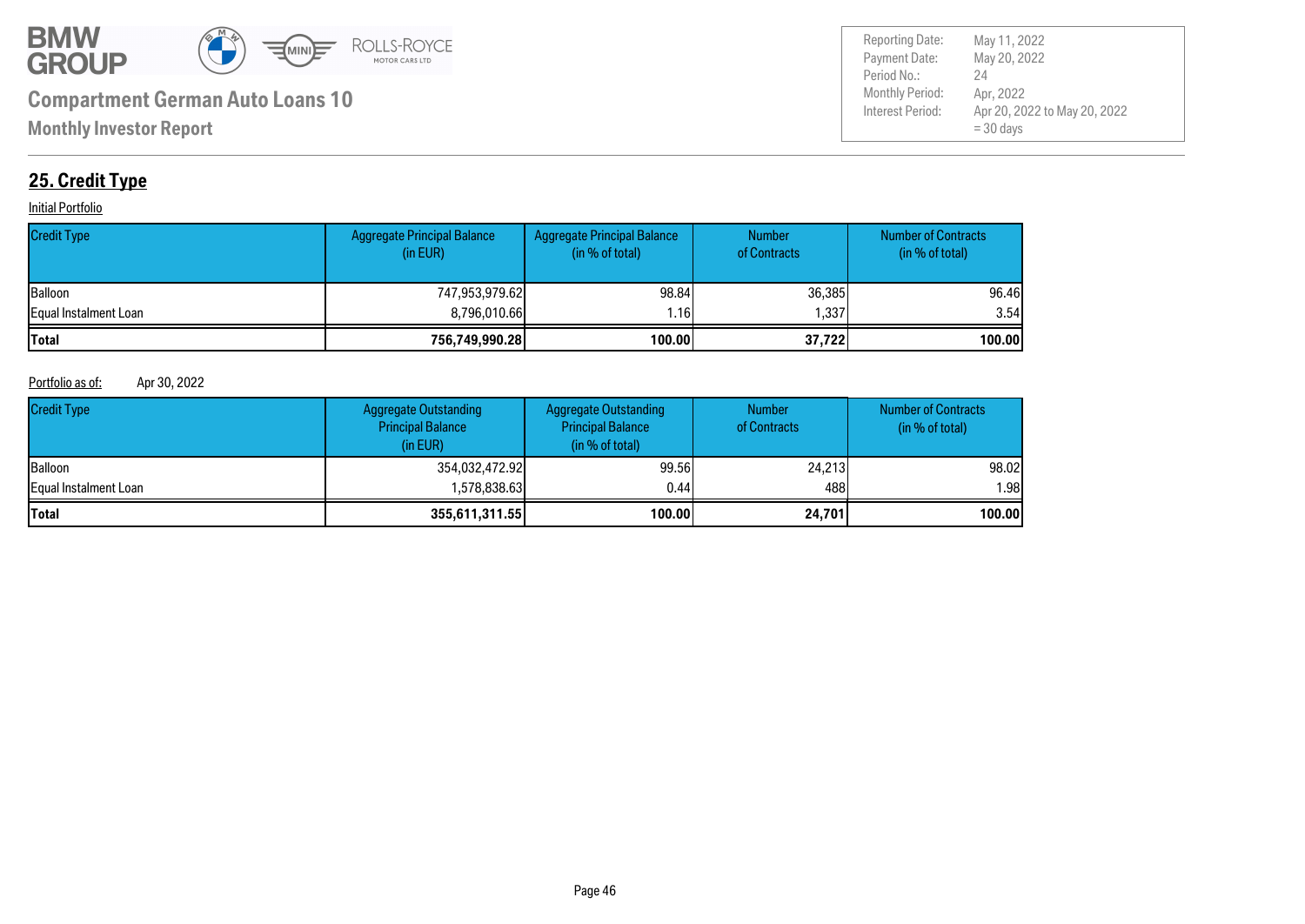

**Monthly Investor Report**

### **26. Contracts per Customer**

#### Initial Portfolio

| Group        | <b>Aggregate Principal Balance</b><br>(in EUR) | <b>Aggregate Principal Balance</b><br>(in % of total) | <b>Number</b><br>of Contracts | <b>Number of Contracts</b><br>(in % of total) |
|--------------|------------------------------------------------|-------------------------------------------------------|-------------------------------|-----------------------------------------------|
|              | 724,380,586.58                                 | 95.72                                                 | 36,591                        | 97.00                                         |
| $ 2 - 4 $    | 26,859,922.86                                  | 3.55                                                  | 952                           | 2.52                                          |
| $5 - 7$      | 3,218,258.38                                   | 0.431                                                 | 89                            | 0.24                                          |
| $ 8 - 10$    | 326,566.45                                     | 0.04                                                  | 26                            | 0.07                                          |
| $\geq 10$    | 1,964,656.01                                   | 0.261                                                 | 64                            | 0.17                                          |
| <b>Total</b> | 756.749.990.28                                 | 100.00                                                | 37,722                        | 100.00                                        |

#### Portfolio as of: Apr 30, 2022

| Group      | <b>Aggregate Outstanding</b><br><b>Principal Balance</b><br>(in EUR) | Aggregate Outstanding<br><b>Principal Balance</b><br>(in % of total) | <b>Number</b><br>of Contracts | <b>Number of Contracts</b><br>(in % of total) |
|------------|----------------------------------------------------------------------|----------------------------------------------------------------------|-------------------------------|-----------------------------------------------|
|            | 344,634,317.24                                                       | 96.91                                                                | 24,194                        | 97.95                                         |
| $12 - 4$   | 9,958,185.23                                                         | 2.80                                                                 | 463                           | 1.87                                          |
| 15 - 7     | 882,072.55                                                           | 0.25                                                                 | 28                            | 0.11                                          |
| $ 8 - 10 $ | 136,736.53                                                           | 0.04                                                                 | 16                            | 0.06                                          |
| > 10       | 0.00                                                                 | 0.001                                                                |                               | 0.00                                          |
| Total      | 355,611,311.55                                                       | 100.00                                                               | 24,701                        | 100.00                                        |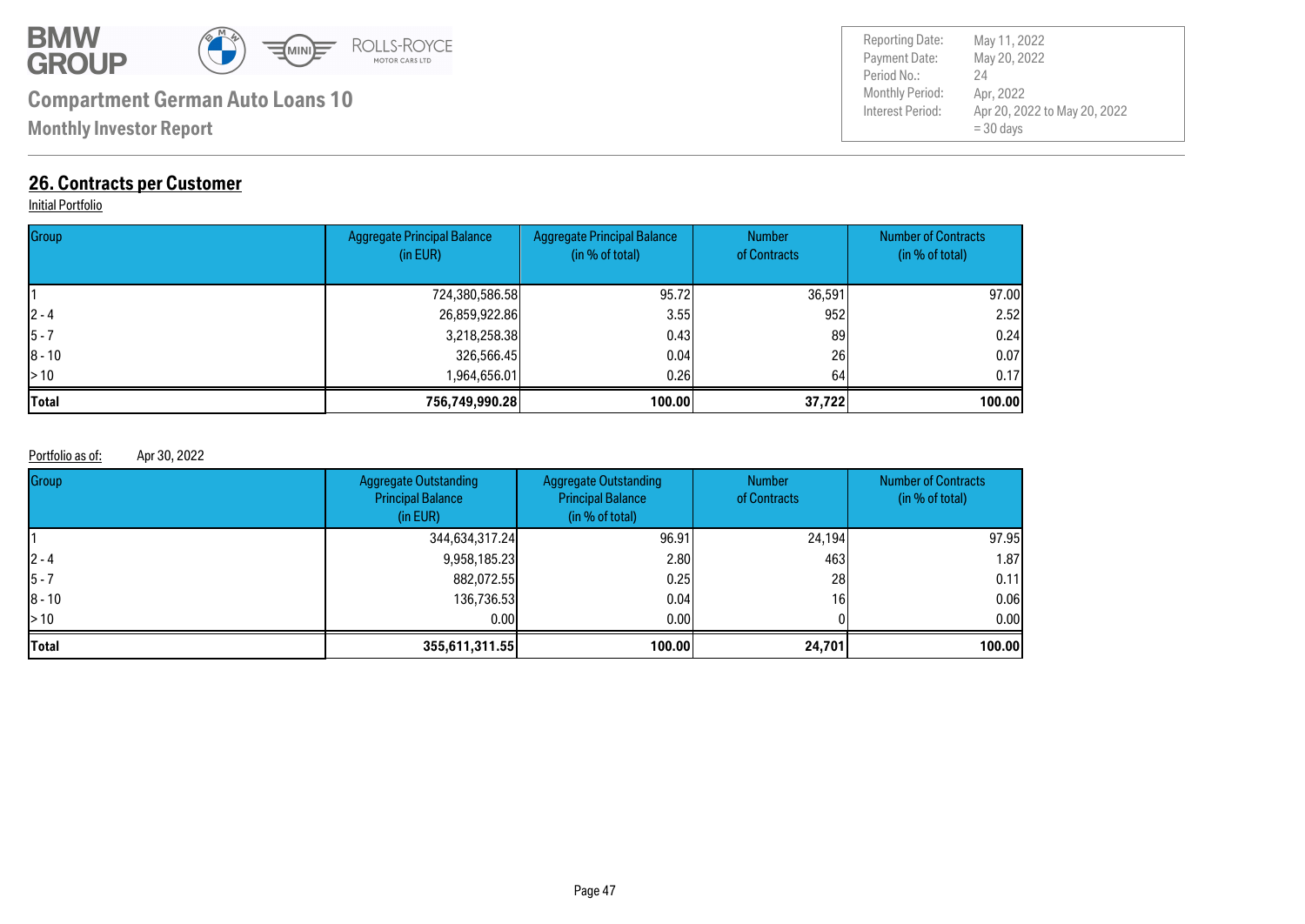

**Monthly Investor Report**

### **27. Amortisation**

| Period         | <b>Principal Balance (in EUR)</b> |
|----------------|-----------------------------------|
|                | 756,749,990.28                    |
| 1              | 747,284,150.21                    |
| $\overline{c}$ | 737,791,273.70                    |
| 3              | 728,264,986.54                    |
| 4              | 718,711,535.81                    |
| 5              | 709,130,456.80                    |
| 6              | 699,537,583.26                    |
| 7              | 689,921,537.42                    |
| 8              | 680,279,765.60                    |
| 9              | 670,377,327.40                    |
| 10             | 660,211,792.26                    |
| 11             | 649,963,053.12                    |
| 12             | 639,845,968.29                    |
| 13             | 629,719,269.72                    |
| 14             | 619,491,825.35                    |
| 15             | 609,576,998.09                    |
| 16             | 599,601,717.70                    |
| 17             | 589,644,361.50                    |
| 18             | 577,535,834.69                    |
| 19             | 565,480,782.53                    |
| 20             | 553,402,724.33                    |
| 21             | 539,097,447.91                    |
| 22             | 522,150,647.75                    |
| 23             | 505,899,957.67                    |
| 24             | 490,470,791.84                    |
| 25             | 474,407,402.05                    |
| 26             | 458,142,852.87                    |
| 27             | 442,825,967.72                    |
| 28             | 427,600,260.77                    |
| 29             | 415,485,297.93                    |
| 30             | 380,019,947.98                    |

| Initial Portfolio | <b>Current Portfolio</b> |
|-------------------|--------------------------|
|-------------------|--------------------------|

| Period         | <b>Principal Balance (in EUR)</b> |
|----------------|-----------------------------------|
|                | 756,749,990.28                    |
| 1              | 747,284,150.21                    |
| $\overline{c}$ | 737,791,273.70                    |
| 3              | 728,264,986.54                    |
| 4              | 718,711,535.81                    |
| 5              | 709,130,456.80                    |
| 6              | 699,537,583.26                    |
| $\overline{7}$ | 689,921,537.42                    |
| 8              | 680,279,765.60                    |
| 9              | 670,377,327.40                    |
| 10             | 660,211,792.26                    |
| 11             | 649,963,053.12                    |
| 12             | 639,845,968.29                    |
| 13             | 629,719,269.72                    |
| 14             | 619,491,825.35                    |
| 15             | 609,576,998.09                    |
| 16             | 599,601,717.70                    |
| 17             | 589,644,361.50                    |
| 18             | 577,535,834.69                    |
| 19             | 565,480,782.53                    |
| 20             | 553,402,724.33                    |
| 21             | 539,097,447.91                    |
| 22             | 522,150,647.75                    |
| 23             | 505,899,957.67                    |
| 24             | 490,470,791.84                    |
| 25             | 474,407,402.05                    |
| 26             | 458,142,852.87                    |
| 27             | 442,825,967.72                    |
| 28             | 427,600,260.77                    |
| 29             | 415,485,297.93                    |
| 30             | 380,019,947.98                    |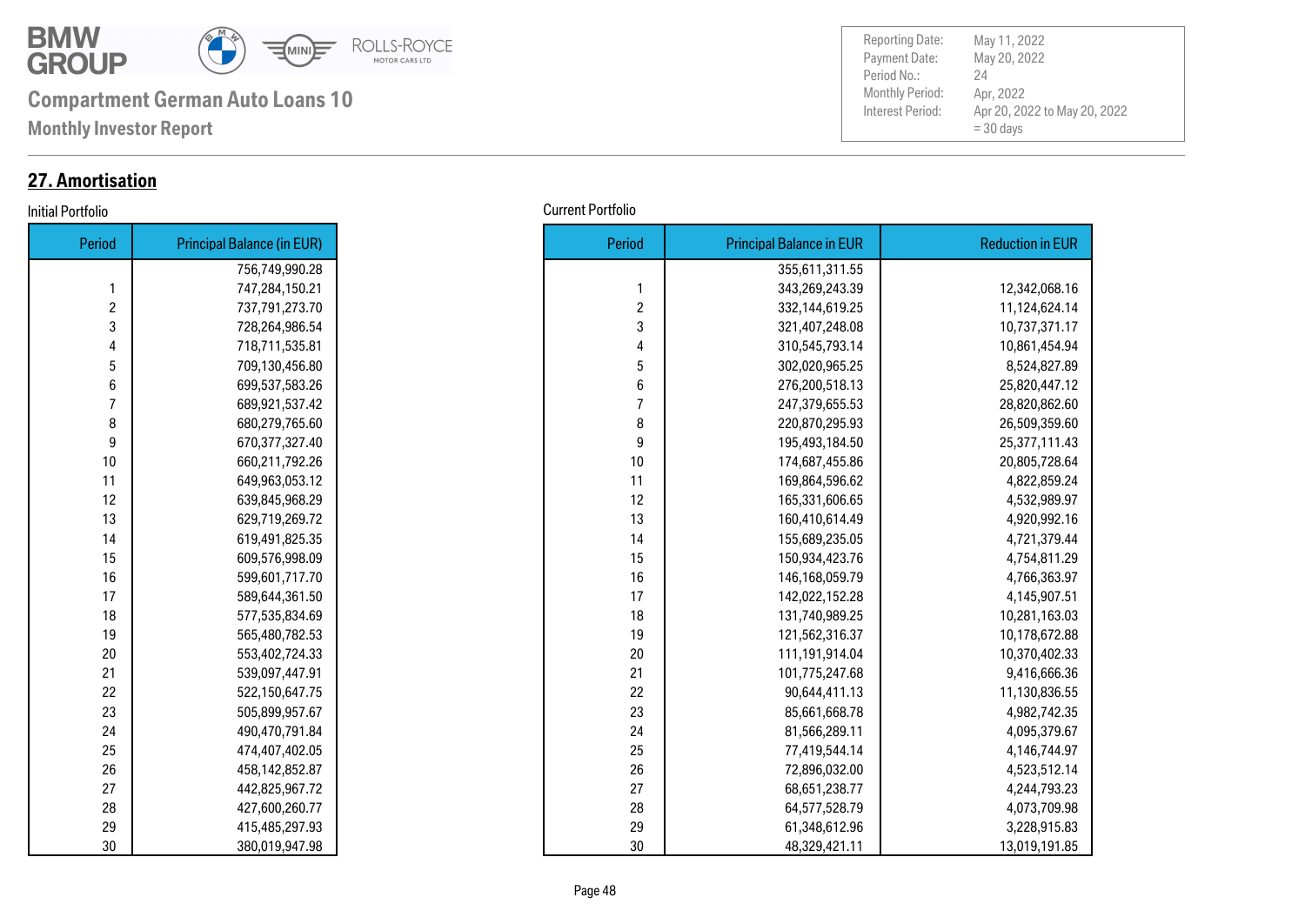

**Monthly Investor Report**

### **27. Amortisation**

### Initial Portfolio Current Portfolio

| Period | <b>Principal Balance (in EUR)</b> |
|--------|-----------------------------------|
| 31     | 340,159,419.42                    |
| 32     | 303,483,138.49                    |
| 33     | 269,153,961.86                    |
| 34     | 240,139,443.71                    |
| 35     | 233,332,615.30                    |
| 36     | 226,972,057.57                    |
| 37     | 219,949,590.01                    |
| 38     | 213,498,160.86                    |
| 39     | 206,981,816.24                    |
| 40     | 200,393,388.75                    |
| 41     | 194,596,293.22                    |
| 42     | 180,889,998.88                    |
| 43     | 167,116,177.88                    |
| 44     | 153,183,310.70                    |
| 45     | 140,387,024.45                    |
| 46     | 125,235,883.79                    |
| 47     | 118,472,482.67                    |
| 48     | 112,603,579.13                    |
| 49     | 106,724,904.66                    |
| 50     | 100,357,831.84                    |
| 51     | 94,395,480.90                     |
| 52     | 88,701,913.00                     |
| 53     | 84,191,051.06                     |
| 54     | 66,340,359.61                     |
| 55     | 48,581,532.40                     |
| 56     | 30,608,549.97                     |
| 57     | 15,138,249.31                     |
| 58     | 4,297.72                          |
| 59     | 1,886.86                          |
| 60     | 0.00                              |

| Period | <b>Principal Balance (in EUR)</b> |
|--------|-----------------------------------|
| 31     | 340,159,419.42                    |
| 32     | 303,483,138.49                    |
| 33     | 269,153,961.86                    |
| 34     | 240,139,443.71                    |
| 35     | 233,332,615.30                    |
| 36     | 226,972,057.57                    |
| 37     | 219,949,590.01                    |
| 38     | 213,498,160.86                    |
| 39     | 206,981,816.24                    |
| 40     | 200,393,388.75                    |
| 41     | 194,596,293.22                    |
| 42     | 180,889,998.88                    |
| 43     | 167,116,177.88                    |
| 44     | 153,183,310.70                    |
| 45     | 140,387,024.45                    |
| 46     | 125,235,883.79                    |
| 47     | 118,472,482.67                    |
| 48     | 112,603,579.13                    |
| 49     | 106,724,904.66                    |
| 50     | 100,357,831.84                    |
| 51     | 94,395,480.90                     |
| 52     | 88,701,913.00                     |
| 53     | 84,191,051.06                     |
| 54     | 66,340,359.61                     |
| 55     | 48,581,532.40                     |
| 56     | 30,608,549.97                     |
| 57     | 15,138,249.31                     |
| 58     | 4,297.72                          |
| 59     | 1,886.86                          |
| 60     | 0.00                              |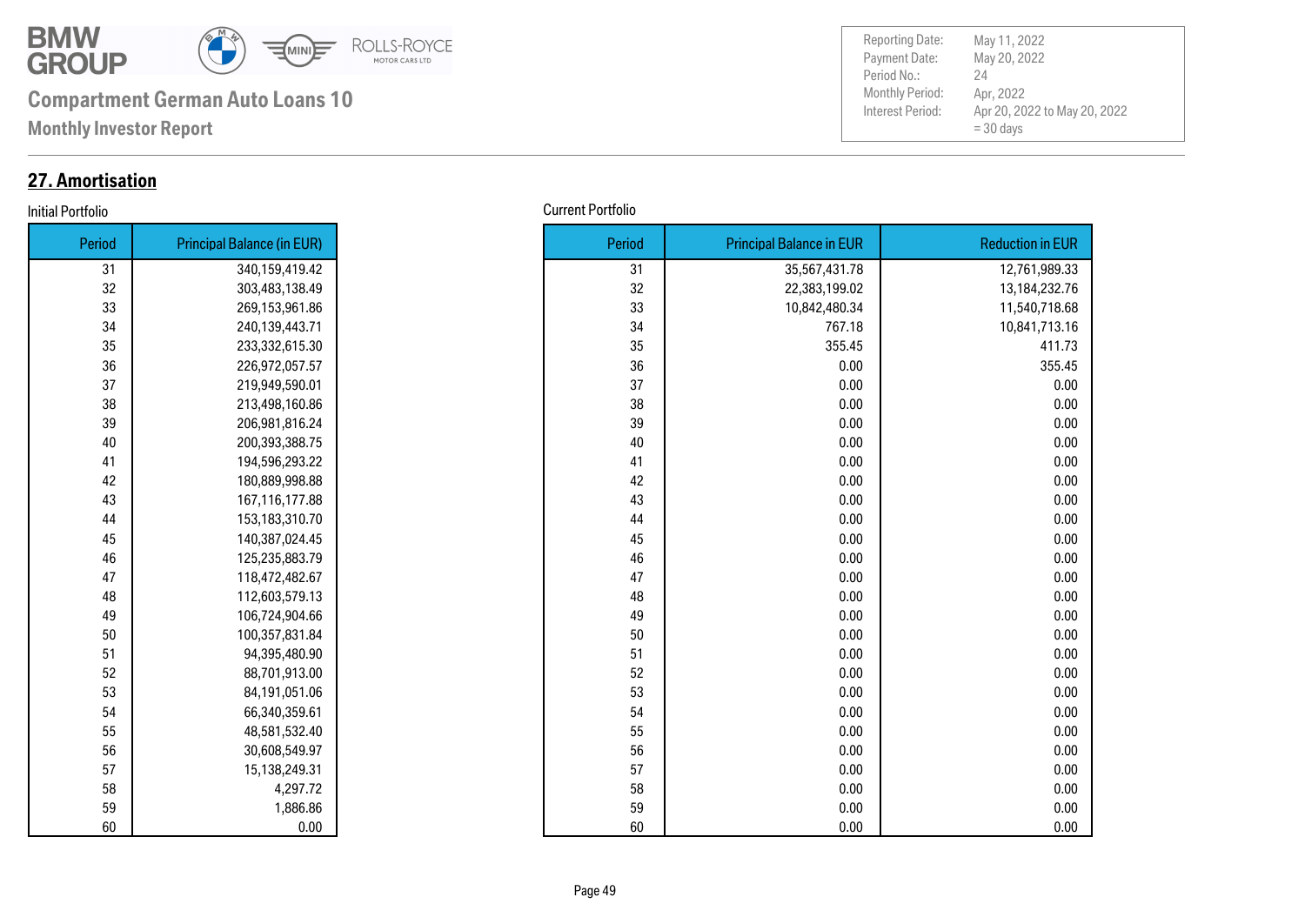

### **28. Priority of Payments**

### **Priority of Payments\***

| <b>Available Distribution Amount</b> | $\ddot{}$ | 20,923,164.97 |
|--------------------------------------|-----------|---------------|
| Taxes                                |           | 0.00          |
| <b>Trustee Payment</b>               |           | 0.00          |
| <b>Senior Expenses</b>               |           | 25,816.55     |
| Swap Net Payment                     |           | 12,890.90     |
| <b>Class A Interest</b>              |           | 36,120.00     |
| Class B Interest                     | -         | 47,293.18     |
| <b>Cash Reserve</b>                  |           | 3,790,000.00  |
| <b>Principal Class A</b>             | -         | 17,011,044.34 |
| <b>Principal Class B</b>             |           | 0.00          |
| <b>Swap Termination Event</b>        |           | 0.00          |
| <b>Subordinated Loan Interest</b>    | -         | 0.00          |
| Subordinated Loan Principal          |           | 0.00          |
| Seller                               |           | 0.00          |

\*all Amounts in EUR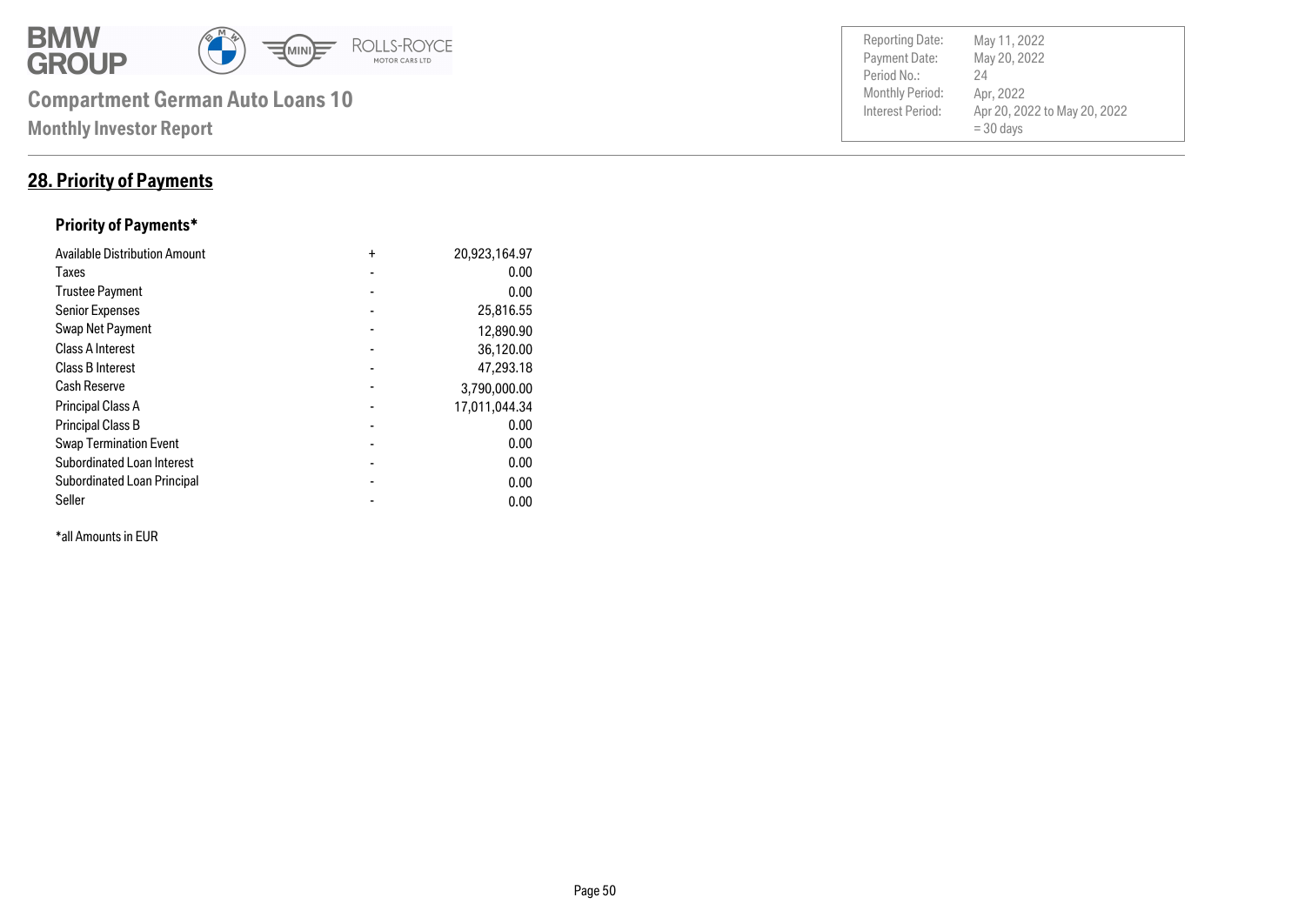

Payment Date: Period No.: Apr 20, 2022 to May 20, 2022  $= 30$  days May 20, 2022 Apr, 2022 24 Reporting Date: May 11, 2022

### **29. Transaction Costs**

| <b>Cost Category (in EUR)</b>       | <b>Class A</b> | <b>Class B</b> | <b>Subordinated Loan</b> | <b>Total</b> |
|-------------------------------------|----------------|----------------|--------------------------|--------------|
| <b>Senior Expenses</b>              |                |                |                          | 25,816.55    |
| Interest accrued for the Period     | 36,120.00      | 47,293.18      | 4,589.06                 | 88,002.24    |
| Interest payments for the Period    | 36,120.00      | 47,293.18      | 0.00                     | 83,413.18    |
| <b>Cumulative Interest Payments</b> | 1,522,248.00   | 1,139,726.14   | 0.00                     | 2,661,974.14 |
| Unpaid Interest for the Period      | 0.00           | 0.00           | 4,589.06                 | 4,589.06     |
| <b>Cumulative Unpaid Interest</b>   | 0.00           | 0.00           | 110,494.50               | 110,494.50   |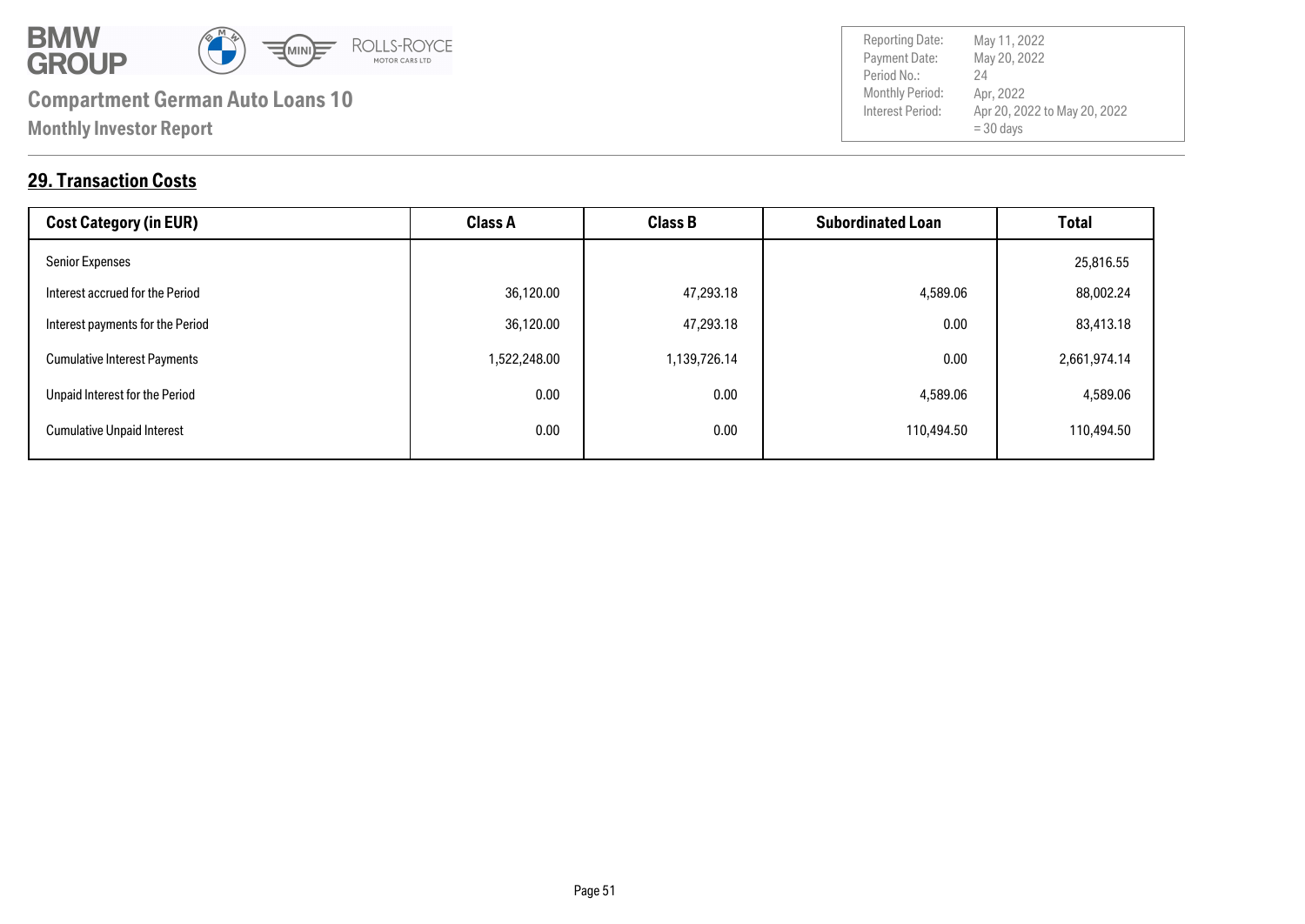

Payment Date: Period No.: Apr 20, 2022 to May 20, 2022  $= 30$  days May 20, 2022 Apr, 2022  $24$ Reporting Date: May 11, 2022

### **30. Ratings**

|                                | <b>Fitch</b> | S&P | <b>Moodys</b> | <b>DBRS</b> |
|--------------------------------|--------------|-----|---------------|-------------|
| <b>Notes - current ratings</b> |              |     |               |             |
| Class A                        | AAA          | N/A | Aaa           | N/A         |
| Class B                        | N/A          | N/A | N/A           | N/A         |

|                                              |                                  |            | <b>Fitch</b> | <b>S&amp;P</b> | <b>Moodys</b> | <b>DBRS</b> | <b>Trigger Breached</b> |
|----------------------------------------------|----------------------------------|------------|--------------|----------------|---------------|-------------|-------------------------|
| <b>Transaction Parties - current ratings</b> |                                  |            |              |                |               |             |                         |
|                                              | BMW AG                           | long term  | N/A          | $\mathsf{H}$   | A2            | A high      | no                      |
|                                              |                                  | short term | N/A          | A-1            | $P-1$         | N/A         | no                      |
| <b>Issuer Account Bank:</b>                  | The Bank of New York Mellon      | long term  | AA+          | N/A            | Aa1           | N/A         | no                      |
|                                              |                                  | short term | $F1+$        | N/A            | $P-1$         | N/A         | no                      |
| <b>Swap Provider:</b>                        | Skandinaviska Enskilda Banken AB | long term  | AA           | N/A            | Aa3           | N/A         | no                      |
|                                              |                                  | short term | $F1+$        | N/A            | $P-1$         | N/A         | no                      |

|                                               |                                  |            | <b>Fitch</b>   | <b>S&amp;P</b> | <b>Moodys</b> | <b>DBRS</b> |
|-----------------------------------------------|----------------------------------|------------|----------------|----------------|---------------|-------------|
| <b>Transaction Parties - required ratings</b> |                                  |            |                |                |               |             |
|                                               | BMW AG                           | long term  | <b>BBB</b>     | N/A            | Baa1          | N/A         |
|                                               |                                  | short term | F <sub>2</sub> | N/A            | $P-2$         | N/A         |
| <b>Issuer Account Bank:</b>                   | The Bank of New York Mellon      | long term  | A              | N/A            | A2            | N/A         |
|                                               |                                  | short term | F <sub>1</sub> | N/A            | $P-1$         | N/A         |
| <b>Swap Provider:</b>                         | Skandinaviska Enskilda Banken AB | long term  | A              | N/A            | Baa1          | N/A         |
|                                               |                                  | short term | F1             | N/A            | N/A           | N/A         |